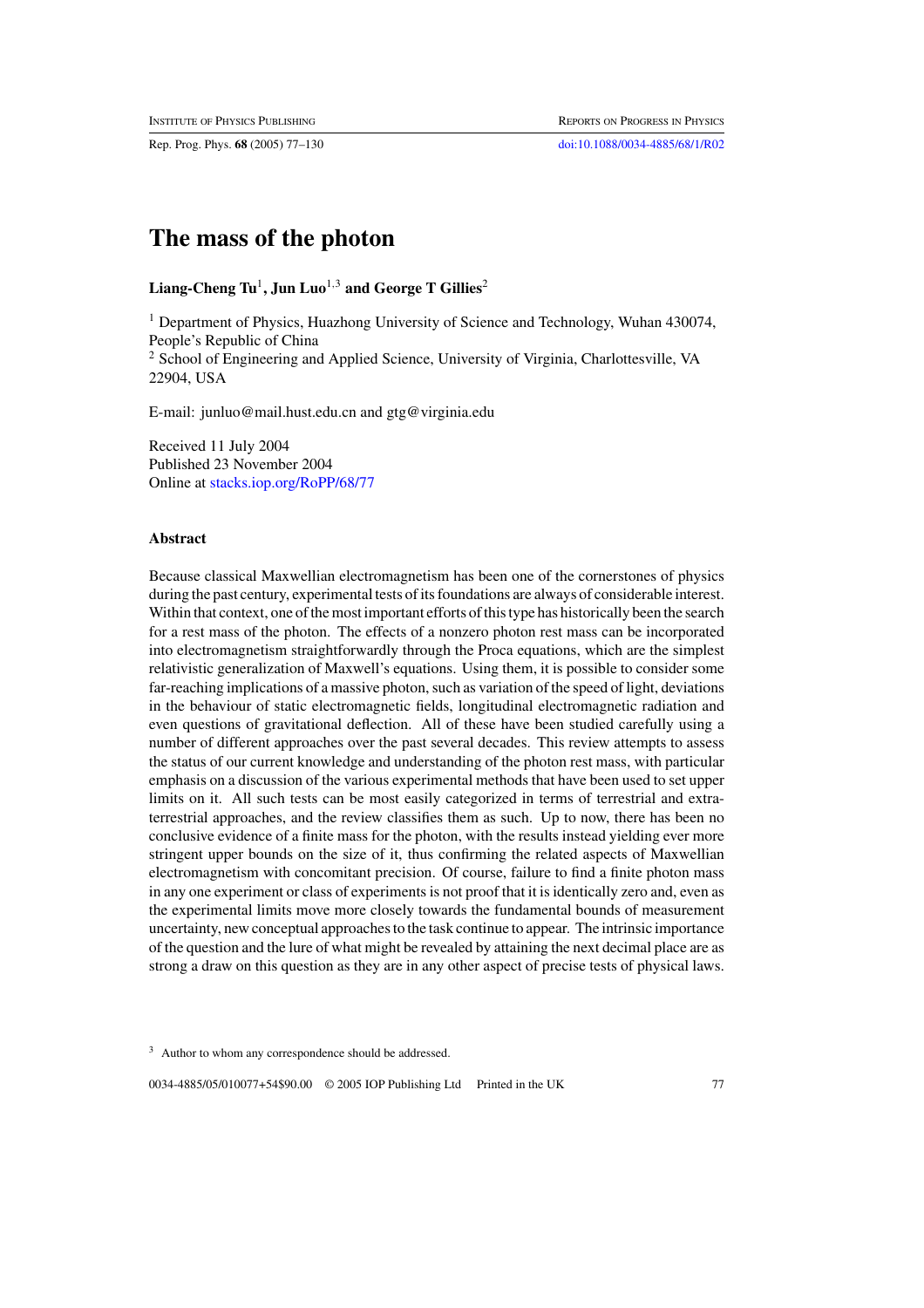# **Contents**

|    |      |                                                                                          | Page     |
|----|------|------------------------------------------------------------------------------------------|----------|
|    |      | 1. Introduction                                                                          | 80<br>81 |
|    |      | 2. General theory of massive photon electromagnetism<br>3. Implications of a photon mass | 83       |
|    |      | 3.1. The dispersion of light                                                             | 83       |
|    | 3.2. | The Yukawa potential in static fields                                                    | 84       |
|    | 3.3. |                                                                                          | 84       |
|    |      | The longitudinal photon                                                                  | 85       |
|    |      | 3.4. Special relativity with nonzero photon mass                                         | 85       |
|    |      | 3.5. AB and AC effects with finite photon mass                                           | 87       |
|    |      | 3.6. Monopoles and the photon mass                                                       |          |
|    | 3.7. | The Casimir effect for massive photons                                                   | 88       |
|    | 3.8. | Photon mass and blackbody radiation                                                      | 89       |
|    |      | 3.9. Other implications                                                                  | 90       |
|    |      | 4. Laboratory limits on the photon mass                                                  | 90       |
|    |      | 4.1. General introduction                                                                | 90       |
|    |      | 4.2. Measurement of the wavelength independence of the velocity of light                 | 91       |
|    | 4.3. | Null tests of Coulomb's inverse square law                                               | 94       |
|    |      | 4.3.1. Historical review of Coulomb's law                                                | 94       |
|    |      | 4.3.2. General method and technical background                                           | 98       |
|    |      | 4.3.3. Static experiments                                                                | 99       |
|    |      | 4.3.4. Dynamic experiments                                                               | 102      |
|    |      | 4.3.5.<br>Other experiments                                                              | 106      |
|    |      | 4.4. Tests of Ampère's law                                                               | 106      |
|    |      | 4.5. Torsion balance methods                                                             | 107      |
|    |      | 4.6. Other approaches                                                                    | 109      |
| 5. |      | Extra-terrestrial limits on the photon mass                                              | 110      |
|    |      | 5.1. General introduction                                                                | 110      |
|    |      | 5.2. Dispersion of starlight                                                             | 110      |
|    | 5.3. | Magnetostatic effects                                                                    | 112      |
|    |      | 5.3.1. Schrödinger external field                                                        | 112      |
|    |      | 5.3.2. Altitude-dependence of massive photon geomagnetic fields                          | 114      |
|    |      | 5.3.3. Eccentric dipole effects due to a massive photon                                  | 115      |
|    | 5.4. | Magnetohydrodynamic effects                                                              | 115      |
|    |      | 5.4.1. Dispersion of hydromagnetic waves                                                 | 116      |
|    |      | 5.4.2. Dissipation of the interplanetary magnetic fields                                 | 117      |
|    |      | 5.4.3. Stability of current density in the ISM                                           | 119      |
|    |      | 5.4.4.<br>Other methods                                                                  | 122      |
|    |      | 5.5. Gravitational deflection of massive photons                                         | 122      |
|    |      | 5.6. Present difficulties                                                                | 122      |
|    |      | 6. Possible future improvements                                                          | 124      |
|    |      | 6.1. Terrestrial experiments                                                             | 124      |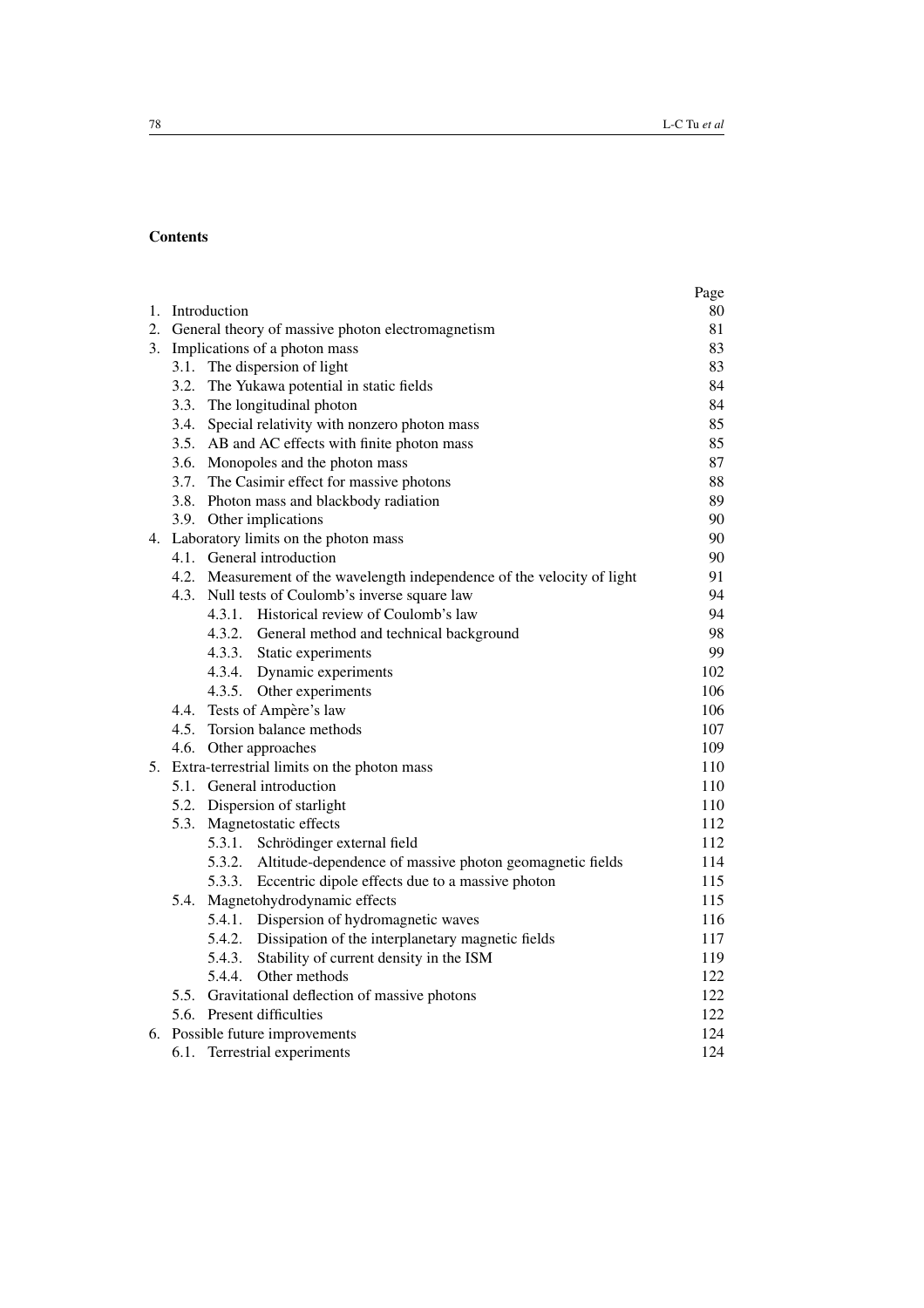| The mass of the photon           | 79  |  |
|----------------------------------|-----|--|
| 6.2. Extra-terrestrial detection | 125 |  |
| 6.3. Concluding remarks          | 125 |  |
| Acknowledgments                  | 126 |  |
| References                       | 126 |  |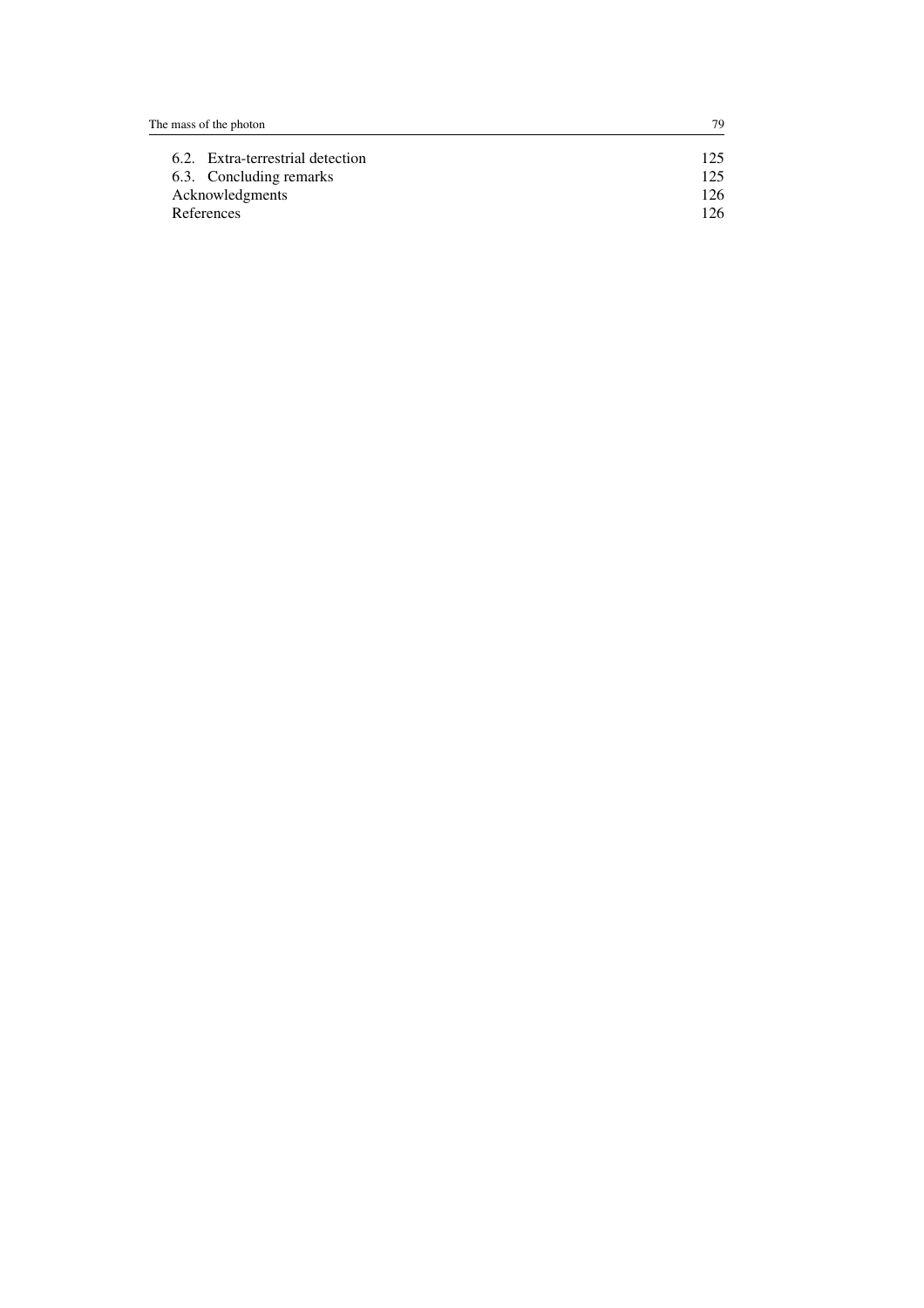## **1. Introduction**

One of the major triumphs of nineteenth century physics was the formulation by Maxwell of a unified mathematical description of the classical electromagnetic field. A basic implication of Maxwell's electromagnetism is the constant speed, in vacuum, of all electromagnetic radiation. Experimental studies have indeed confirmed to a high degree of accuracy that all electromagnetic radiation travels at the speed of light, *c*, over a wide range of frequencies. In turn, this implies that the quantum of light, or photon, appears to be massless. However, it has energy  $h\nu$ , linear momentum  $h\nu/c$ , and a spin angular momentum with eigenvalues of  $\pm h/2\pi (\equiv \pm \hbar)$ , where *h* is the Planck constant and *ν* the frequency of the electromagnetic wave. The enormous successes of quantum electrodynamics (QED) have led to an almost total acceptance of this concept of the massless photon. However, despite this acceptance, a substantial experimental effort has been made to determine, either directly or indirectly, whether the photon mass is zero or nonzero. From a theoretical perspective, if the rest mass of the photon was found to be nonzero, classical electromagnetism and QED would remain untroubled in spite of the loss of gauge invariance. Moreover, a finite photon mass is perfectly compatible with the general principles of elementary particle physics, and an answer to the question of its size can be found only through experiments and/or observations.

It is almost certainly impossible to do any experiment that would firmly establish that the photon rest mass is exactly zero. The best one can hope to do is to place ever tighter limits on its size, since it might be so small that none of the present experimental strategies could detect it. According to the uncertainty principle, the ultimate upper limit on the photon rest mass,  $m_{\gamma}$ , can be estimated to be  $m_{\gamma} \approx \hbar/(\Delta t) c^2$ , which yields a magnitude of  $\approx 10^{-66}$  g, using an age of the universe of about  $10^{10}$  years. Although such an infinitesimal mass would be extremely difficult to detect, there are some far-reaching implications of a nonzero value for it. These include a wavelength dependence of the speed of light in free space, deviations from exactness in Coulomb's law and Ampere's law, the existence of longitudinal electromagnetic waves and ` the addition of a Yukawa component to the potential of magnetic dipole fields, and all of these have been studied seriously. All these consequences of such an effect open the door to useful approaches for laboratory experiments or astrophysical/cosmological observations aimed at determining the photon mass or, more precisely, setting an upper limit on it.

As the fundamental particle that mediates electromagnetic radiation, the photon conveys energy and momentum through space-time and propagates in vacuum at the constant velocity *c*, independent of the frame of reference, as per the second postulate of Einstein's theory of special relativity. A corollary of this is that a particle with finite mass can never attain the speed of light, *c*, or in other words, such a particle cannot exist in the frame of rest of a photon. The fact that light could not be brought to a stand-still made this point of view reasonable and it is theoretically difficult to find any kind of contradictory counter-example. Even so, experimental efforts to improve the limits on the rest mass of the photon have arisen to challenge contemporary accepted theories, and this has been happening since the time of Cavendish, if not earlier, and in any case well before the modern concept of the photon was introduced.

Questions central to the origin of and basis for the properties of elementary particles, such as the neutrino, photon, graviton, axion, etc, including their masses, charges, and even their existence, are some of the most challenging in physics. For the photon, the Particle Data Group finds the currently accepted upper limit on the rest mass to be  $m_\gamma \leq 4 \times 10^{-49}$  g = 2 × 10<sup>-16</sup> eV (Hagiwara *et al* 2002). The improved value of  $m<sub>\gamma</sub> \leq 1 \times 10^{-49}$  g =  $6 \times 10^{-17}$  eV was reported recently by Eidelman *et al* (2004). These numbers are quite impressively small; almost 22 orders of magnitude less than the mass of the electron. The possibility of a finite photon rest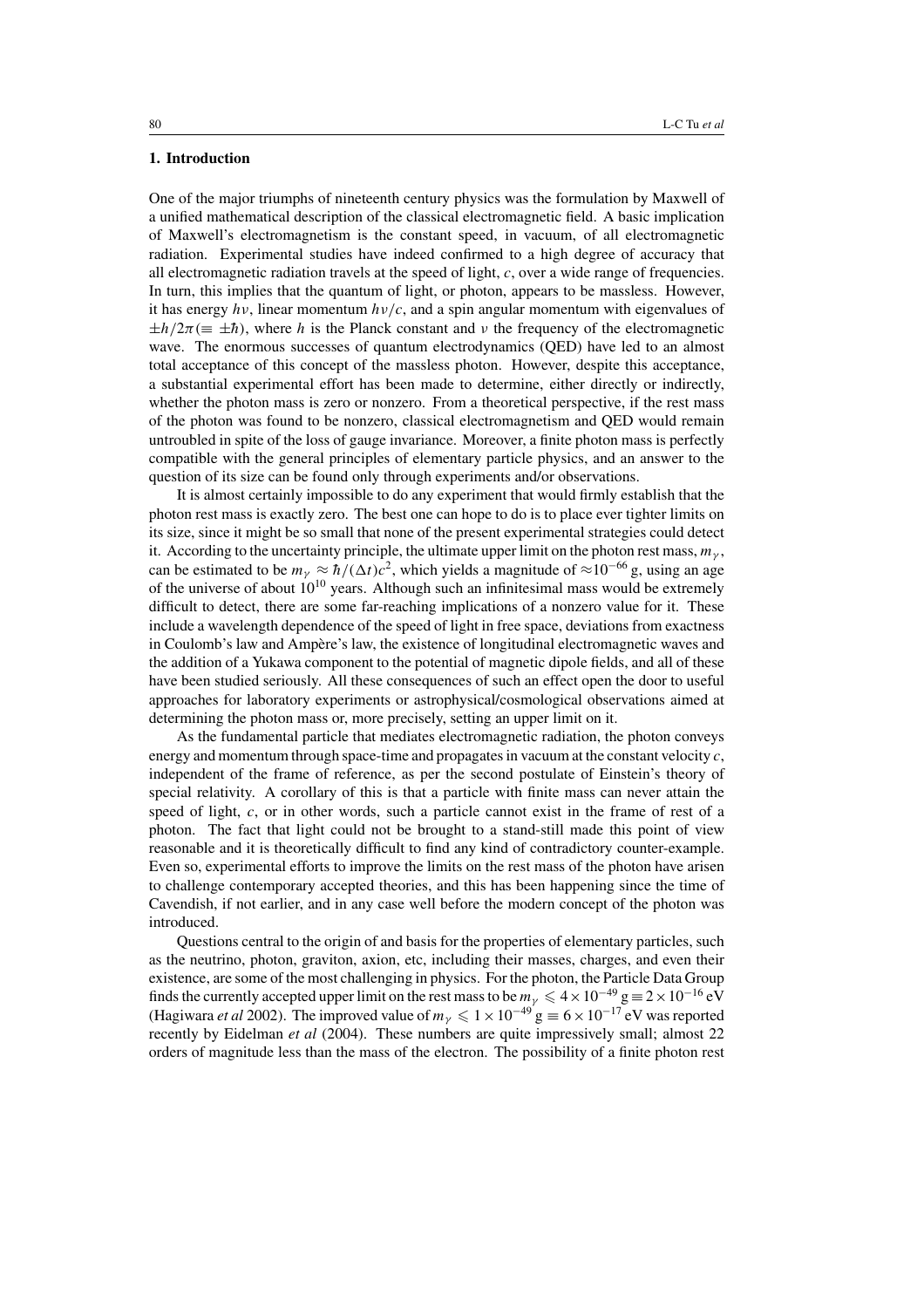mass remains one of the most important issues in physics, as it has a bearing on fundamental questions such as charge conservation and quantization, the possibility of charged black holes, the existence of magnetic monopoles and so on. It is our goal in this article to review the known experiments in this field and evaluate their impact on our state of knowledge regarding this question. In section 2, we introduce the theoretical foundation for massive photons, via a discussion of the Proca equations and the consequent distinctness of 'massive' electromagnetic fields compared with their purely Maxwellian equivalents. Using the Proca equations as a starting point, several possible observable effects associated with a nonzero rest mass of the photon are developed in section 3. In sections 4 and 5, we then review the known terrestrial and extra-terrestrial approaches to searching for such effects and assess the results found for upper limits on the photon rest mass. Section 6 closes the review with a discussion of the present limitations of and possible improvements to the experimental situation.

#### **2. General theory of massive photon electromagnetism**

Electromagnetic phenomena in vacuum are characterized by two three-dimensional vector fields, the electric and magnetic fields,  $E(x, t)$  and  $B(x, t)$ , which are subject to Maxwell's equations and which can also be thought of as the classical limit (limit in large quantum numbers) of a quantum mechanical description in terms of photons. The photon mass is ordinarily assumed to be exactly zero in Maxwell's electromagnetic field theory, which is based on gauge invariance. If gauge invariance is abandoned, a mass term can be added to the Lagrangian density for the electromagnetic field in a unique way (Greiner and Reinhardt 1996):

$$
L = -\frac{1}{4\mu_0} F_{\mu\nu} F^{\mu\nu} - j_{\mu} A^{\mu} + \frac{\mu_{\gamma}^2}{2\mu_0} A_{\mu} A^{\mu}, \tag{2.1}
$$

where  $\mu_{\gamma}^{-1}$  is a characteristic length associated with the photon rest mass,  $A_{\mu}$  and  $j_{\mu}$  are the four-dimensional vector potential  $(A, i\phi/c)$  and four-dimensional vector current density  $(**J**, *i*$ *c* $\rho$ ), with  $\phi$  and  $\vec{A}$  denoting the scalar and vector potentials, and  $\rho$  and  $\vec{J}$  are the charge and current densities, respectively.  $\mu_0$  is the permeability constant of free space and  $F_{\mu\nu}$  is the antisymmetric field strength tensor. It is connected to the vector potential through

$$
F_{\mu\nu} = \frac{\partial A_{\nu}}{\partial x_{\mu}} - \frac{\partial A_{\mu}}{\partial x_{\nu}}.
$$
\n(2.2)

The variation of Lagrangian density with respect to  $A_\mu$  yields the Proca equation (Proca 1930a,b,c, 1931, 1936a,b,c,d, 1937, 1938, de Broglie 1940):

$$
\frac{\partial F_{\mu\nu}}{\partial x_{\nu}} + \mu_{\gamma}^2 A_{\mu} = \mu_0 J_{\mu}.
$$
\n(2.3)

Substituting equation (2.2) into (2.3), we obtain the wave equation of the Proca vector field  $A<sub>u</sub>$ :

$$
(\Box - \mu_{\gamma}^2) A_{\mu} = -\mu_0 J_{\mu}, \qquad (2.4)
$$

where the d'Alembertian symbol  $\Box$  is shorthand for  $\nabla^2 - \frac{\partial^2}{\partial (ct)^2}$ . In free space, equation (2.4) reduces to

$$
(\Box - \mu_\gamma^2) A_\mu = 0,\t(2.5)
$$

which is essentially the Klein–Gordon equation for the photon. The parameter  $\mu_{\gamma}$  could be interpreted as the photon rest mass  $m<sub>\gamma</sub>$ , with

$$
m_{\gamma} = \frac{\mu_{\gamma} \hbar}{c}.
$$
\n(2.6)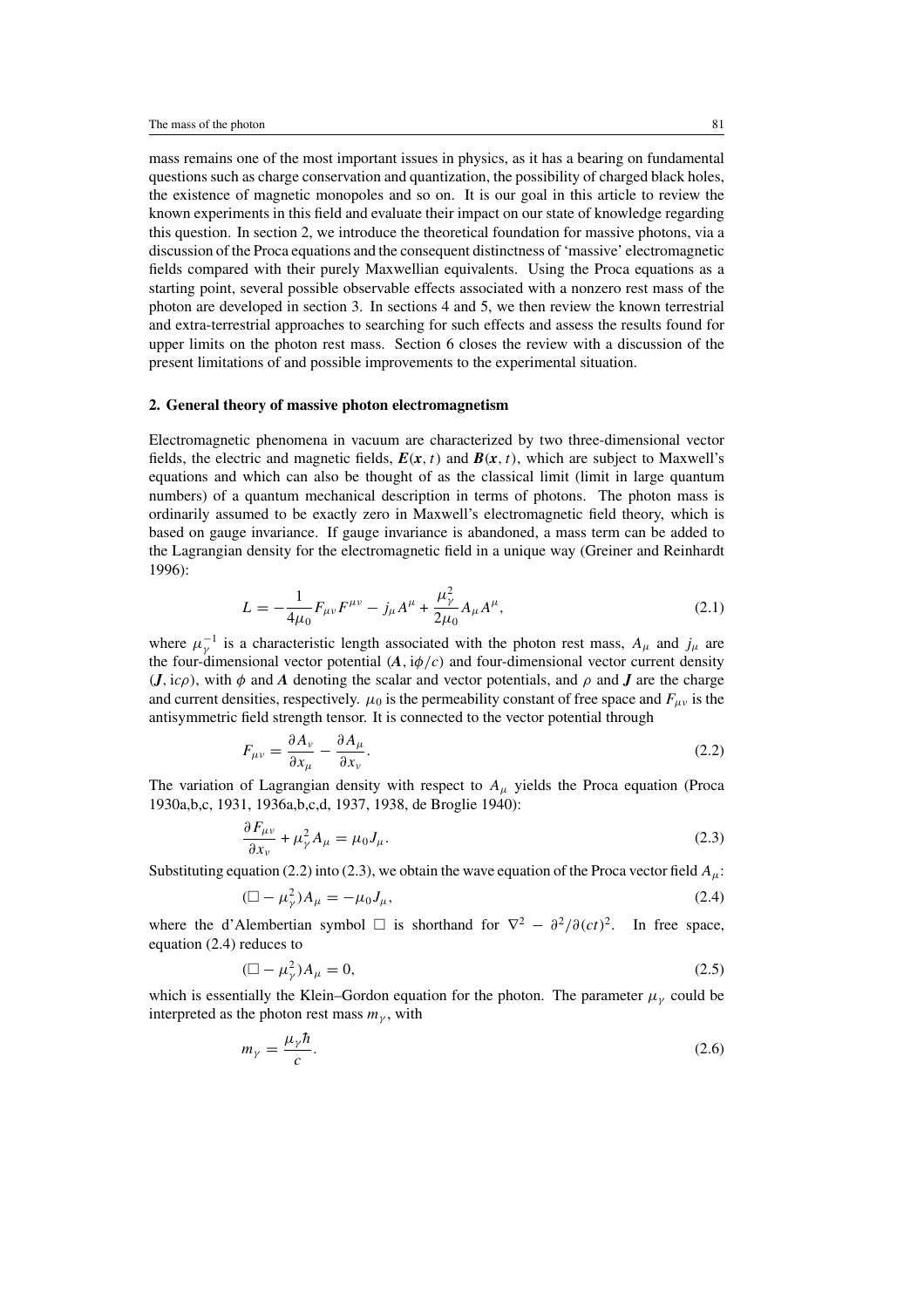With this interpretation, the characteristic scaling length  $\mu_{\gamma}^{-1}$  becomes the reduced Compton wavelength of the photon, which is the effective range of the electromagnetic interaction. An additional point is that static electric and magnetic fields would exhibit exponential damping governed by the term  $\exp(-\mu_{\gamma}^{-1}r)$  if the photon is massive instead of massless.

Therefore, a finite photon mass is accommodated in a unique way by changing the inhomogeneous Maxwell's equations to the Proca equations. In the presence of sources *ρ* and *J*, the three-dimensional versions of the Proca equations can be written in SI units as

$$
\nabla \cdot \boldsymbol{E} = \frac{\rho}{\varepsilon_0} - \mu_\gamma^2 \phi, \tag{2.7}
$$

$$
\nabla \times \boldsymbol{E} = -\frac{\partial \boldsymbol{B}}{\partial t},\tag{2.8}
$$

$$
\nabla \cdot \mathbf{B} = 0,\tag{2.9}
$$

$$
\nabla \times \mathbf{B} = \mu_0 \mathbf{J} + \mu_0 \varepsilon_0 \frac{\partial \mathbf{E}}{\partial t} - \mu_\gamma^2 \mathbf{A},
$$
\n(2.10)

together with

$$
\mathbf{B} = \nabla \times \mathbf{A},\tag{2.11}
$$

$$
E = -\nabla \phi - \frac{\partial A}{\partial t} \tag{2.12}
$$

and the Lorentz condition

$$
\nabla \cdot \mathbf{A} + \frac{1}{c^2} \frac{\partial \phi}{\partial t} = 0,\tag{2.13}
$$

where  $\varepsilon_0$  and  $\mu_0$  are the permittivity and permeability of free space, respectively. The Proca equations provide a complete and self-consistent description of electromagnetic phenomena. The equation for conservation of charge is obtained from equations (2.7) and (2.10) and the Lorentz condition (2.13), so that

$$
\nabla \cdot \mathbf{J} + \frac{\partial \rho}{\partial t} = 0. \tag{2.14}
$$

Obviously, in massive photon electromagnetism, the Lorentz condition is identical to the law of charge conservation, or in other words, the Lorentz condition is a necessary result of charge conversation. Similarly, from equations (2.9), (2.10), (2.12) and (2.13), the equation for conservation of energy can be written as

$$
\nabla \cdot \mathbf{S} + \frac{\partial w}{\partial t} = -\mathbf{J} \cdot \mathbf{E},\tag{2.15}
$$

where the Poynting vector,  $S$ , represents the energy flow density and  $w$  is the energy density of the electromagnetic field (de Broglie 1940, Bass and Schrodinger 1955, Burman 1972a): ¨

$$
\mathbf{S} = \frac{1}{\mu_0} (\mathbf{E} \times \mathbf{B} + \mu_\gamma^2 \phi \mathbf{A}) \tag{2.16}
$$

and

$$
w = \frac{1}{2} \left( \varepsilon_0 \mathbf{E}^2 + \frac{1}{\mu_0} \mathbf{B}^2 + \varepsilon_0 \mu_\gamma^2 \phi^2 + \frac{1}{\mu_0} \mu_\gamma^2 \mathbf{A}^2 \right).
$$
 (2.17)

In a Proca field, obviously, the potentials themselves have physical significance; it does not arise just through their derivatives. The scalar potential  $\phi$  and the vector potential *A* described by the Proca equations are observable since the potentials acquire energy density  $\varepsilon_0 \mu_\gamma^2 \phi^2/2$ and  $\mu_{\gamma}^2 A^2 / 2\mu_0$ , respectively. Phase invariance (*U*(1) invariance) is lost in Proca theory, but the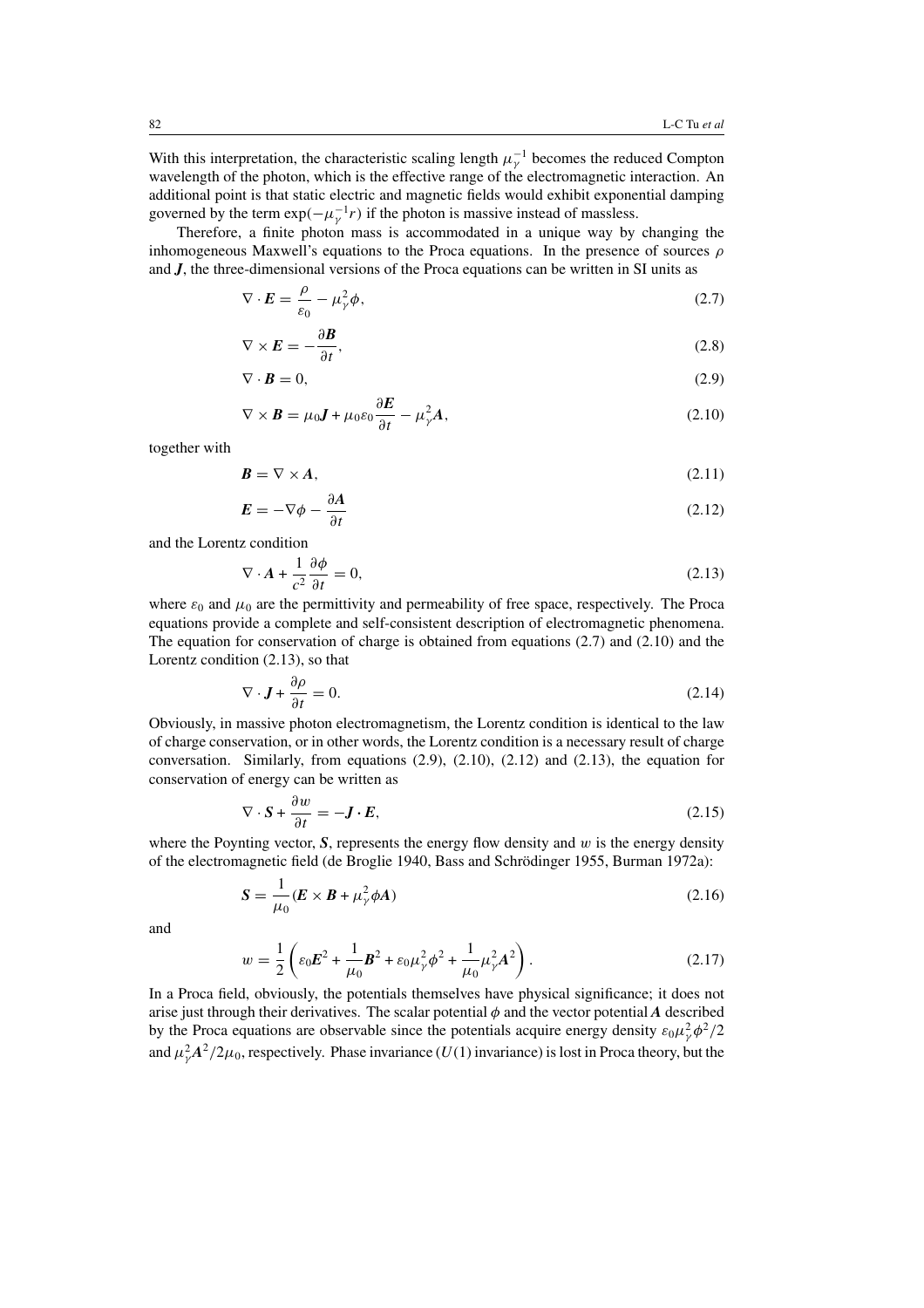Lorentz gauge is automatically held, and this is indispensable to charge conservation, i.e. the Lorentz condition becomes a condition of consistency for the Proca field. As a consequence, the field equation takes the form of equation (2.4). However, if  $m<sub>\gamma</sub> = 0$ , the Proca equations would reduce smoothly to Maxwell's equations.

The theoretical problem of describing the photon is profound and difficult, and the arguments presented can often be speculative and controversial. There is a huge literature on this topic and the articles in it vary widely in their scope of investigation. A number of the more well-known works in this area include (Feynman 1949, Coester 1951, Feldman and Matthews 1963, Strocchi 1967, Chakravorty 1985, Masood 1991, Mendonça et al 2000). Although the theoretical problem is an area of great interest, it is not our objective here to dwell on it, but rather to touch only on those fundamental principles that can help shed light on the experimental consequences of a nonzero photon rest mass.

# **3. Implications of a photon mass**

#### *3.1. The dispersion of light*

The most direct consequence of a finite photon mass is a frequency dependence in the velocity of electromagnetic waves propagating in free space. From the Proca equations, the electric and magnetic fields in free space are given by

$$
A_v \sim \exp[i(\mathbf{k} \cdot \mathbf{r} - \omega t)], \tag{3.1}
$$

where the wave vector *k*, the angular frequency  $\omega$  and the rest mass  $\mu_{\gamma}$  (note that here and in what follows, the rest mass of the photon  $\mu_{\gamma}$  has units of reciprocal length (wave numbers), which is related to the mass  $m_{\gamma}$  in grams by equation (2.6), i.e.  $1 \text{ cm}^{-1} \equiv 3.5 \times 10^{-38} \text{ g } \equiv$  $2.0 \times 10^{-5}$  eV) satisfy the Klein–Gordon equation,

$$
k^2c^2 = \omega^2 - \mu_\gamma^2c^2. \tag{3.2}
$$

The phase velocity and the group velocity (the velocity of energy flow) of a free massive wave would then take the form

$$
u = \frac{\omega}{k} = c \left( 1 - \frac{\mu_{\gamma}^2 c^2}{\omega^2} \right)^{-1/2} \approx c \left( 1 + \frac{\mu_{\gamma}^2 c^2}{2\omega^2} \right),\tag{3.3}
$$

$$
v_{\rm g} = \frac{\mathrm{d}\omega}{\mathrm{d}k} = c \left( 1 - \frac{\mu_{\gamma}^2 c^2}{\omega^2} \right)^{1/2} \approx c \left( 1 - \frac{\mu_{\gamma}^2 c^2}{2\omega^2} \right),\tag{3.4}
$$

where  $k = |\mathbf{k}| = 2\pi \lambda^{-1}$  with  $\lambda$  being the wavelength. Because of the nonzero photon mass, the dispersion produces a frequency dependence, and the group velocity will differ from the phase velocity. In the Proca equations, *c* becomes the limiting velocity as the frequency approaches infinity.

For two wave packets with different propagating frequencies (denoted by  $\omega_1$  and  $\omega_2$ , and assuming  $\omega_1 > \omega_2 \gg \mu_y c$ , the velocity differential between them is given by

$$
\frac{\Delta v}{c} \equiv \frac{v_{\rm gl} - v_{\rm g2}}{c} = \frac{\mu_{\gamma}^2 c^2}{2} \left( \frac{1}{\omega_2^2} - \frac{1}{\omega_1^2} \right) + \mathcal{O}\left[ \left( \frac{\mu_{\gamma}^2 c^2}{\omega_1^2} \right)^4 \right] = \frac{\mu_{\gamma}^2}{8\pi^2} (\lambda_2^2 - \lambda_1^2) + \mathcal{O}\left[ (\mu_{\gamma} \lambda_1)^4 \right].
$$
\n(3.5)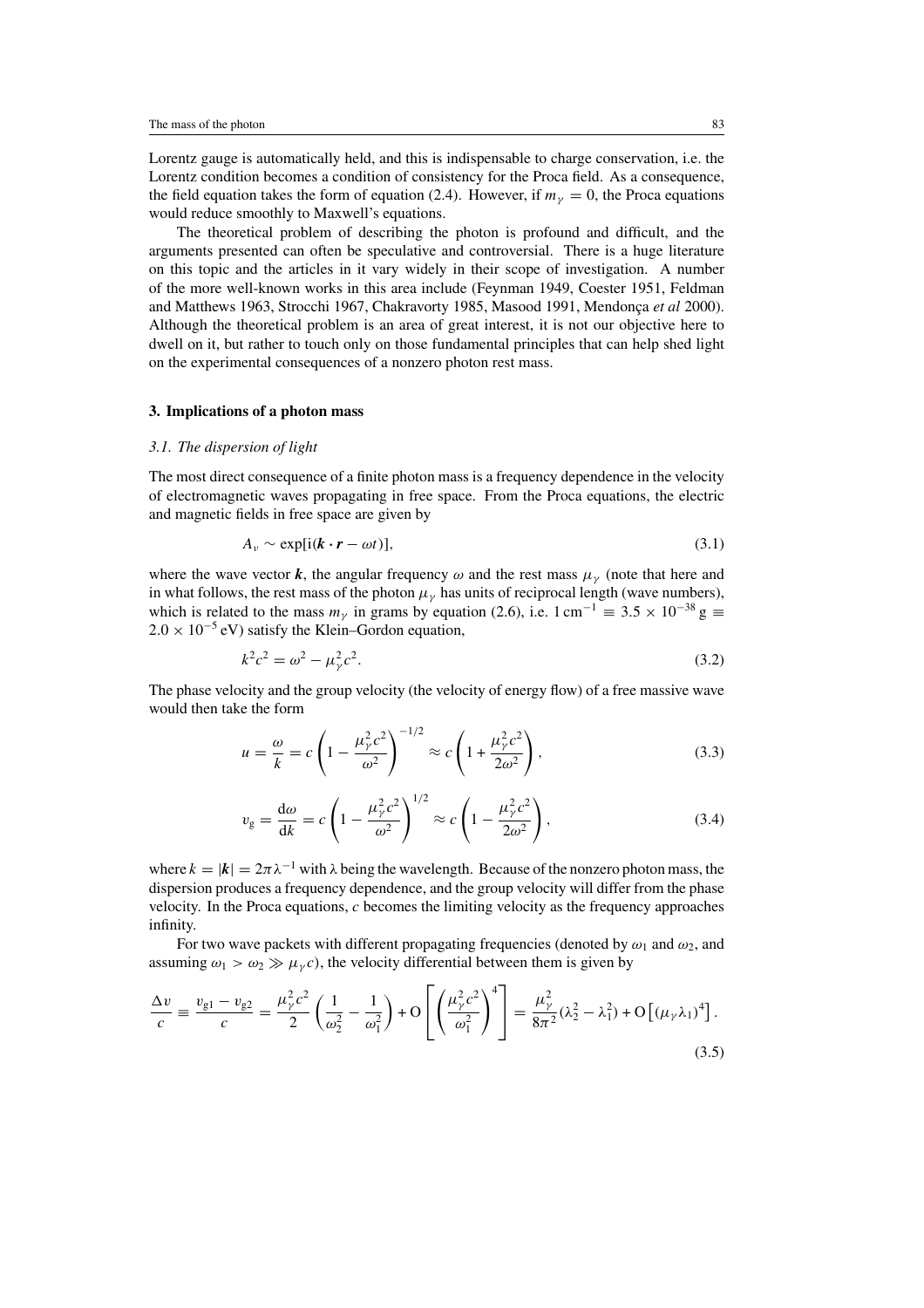If the two waves move through the same distance *L*, the time interval between their arrivals is expressed as

$$
\Delta t = \frac{L}{v_{\rm gl}} - \frac{L}{v_{\rm g2}} \approx \frac{L}{8\pi^2 c} (\lambda_2^2 - \lambda_1^2) \mu_\gamma^2,\tag{3.6}
$$

in which the terms of order higher than  $(\mu_{\nu} \lambda_1)^4$  are neglected. Equations (3.4)–(3.6) are the starting points for detecting a dispersion effect due to the photon rest mass in both the terrestrial and extra-terrestrial approaches.

#### *3.2. The Yukawa potential in static fields*

The next effect we discuss regarding massive photons arises in static fields. For a static electric field (the case of a static magnetic field will be discussed in section 5), *∂/∂t* = 0 and the wave equation reduces to

$$
(\nabla^2 - \mu_\gamma^2)\phi = -\frac{\rho}{\varepsilon_0}.\tag{3.7}
$$

For a point charge  $\rho(r) = Q\delta(r)$ , and equation (5.25) yields a Yukawa or Debye type of potential,

$$
\phi(r) = \frac{1}{4\pi\epsilon_0} \frac{Q}{r} \exp(-\mu_\gamma r) \tag{3.8}
$$

and the electric field becomes

$$
E(r) = \frac{Q}{4\pi\varepsilon_0} \left(\frac{1}{r^2} + \frac{\mu_\gamma}{r}\right) \exp(-\mu_\gamma r). \tag{3.9}
$$

Inspection of equations (3.8) and (3.9) shows that if  $r \ll \mu_{\gamma}^{-1}$ , the inverse square law is indeed a good approximation, but if  $r \gg \mu_{\gamma}^{-1}$ , then the law departs drastically from the predictions of Maxwell's equations. (Analogously, in a plasma, the static scalar potential does have a Debye form,

$$
\phi(r) = \frac{1}{4\pi\epsilon_0} \frac{Q}{r} \exp(-\mu_D r),\tag{3.10}
$$

where  $\mu_{\text{D}} = \sqrt{n e^2/\varepsilon_0 T}$  is the inverse Debye shielding distance, *n* is the plasma density and *T* (in joules) is the plasma temperature. Likewise, in a superconductor, a static magnetic field obeys

$$
(\nabla^2 - \mu_L^2)\mathbf{B} = 0,\tag{3.11}
$$

where  $\mu_L = \omega_p/c$  is the London skin depth, with  $\omega_p = \sqrt{ne^2/\epsilon_0 m_e}$  denoting the electron plasma frequency.) So the static fields would be characteristic of exponential decay with a range  $\mu_{\gamma}^{-1}$ . The exponential deviation from Coulomb's law and its magnetic analogue in Ampère's law provide many sensitive approaches to test for a photon rest mass in laboratory experiments, and these will be discussed in detail in section 4.

#### *3.3. The longitudinal photon*

Maxwell's equations imply that a photon can be polarized in either of two directions, both of which are orthogonal to the photon's direction of motion. A nonzero rest mass of the photon as described by the Proca equations would result in a third state of polarization, in which the vector of the electric field points along the line of motion and the particle is called a 'longitudinal photon' (Greiner and Reinhardt 1996). Decomposition of  $E = E^T + E^L$  with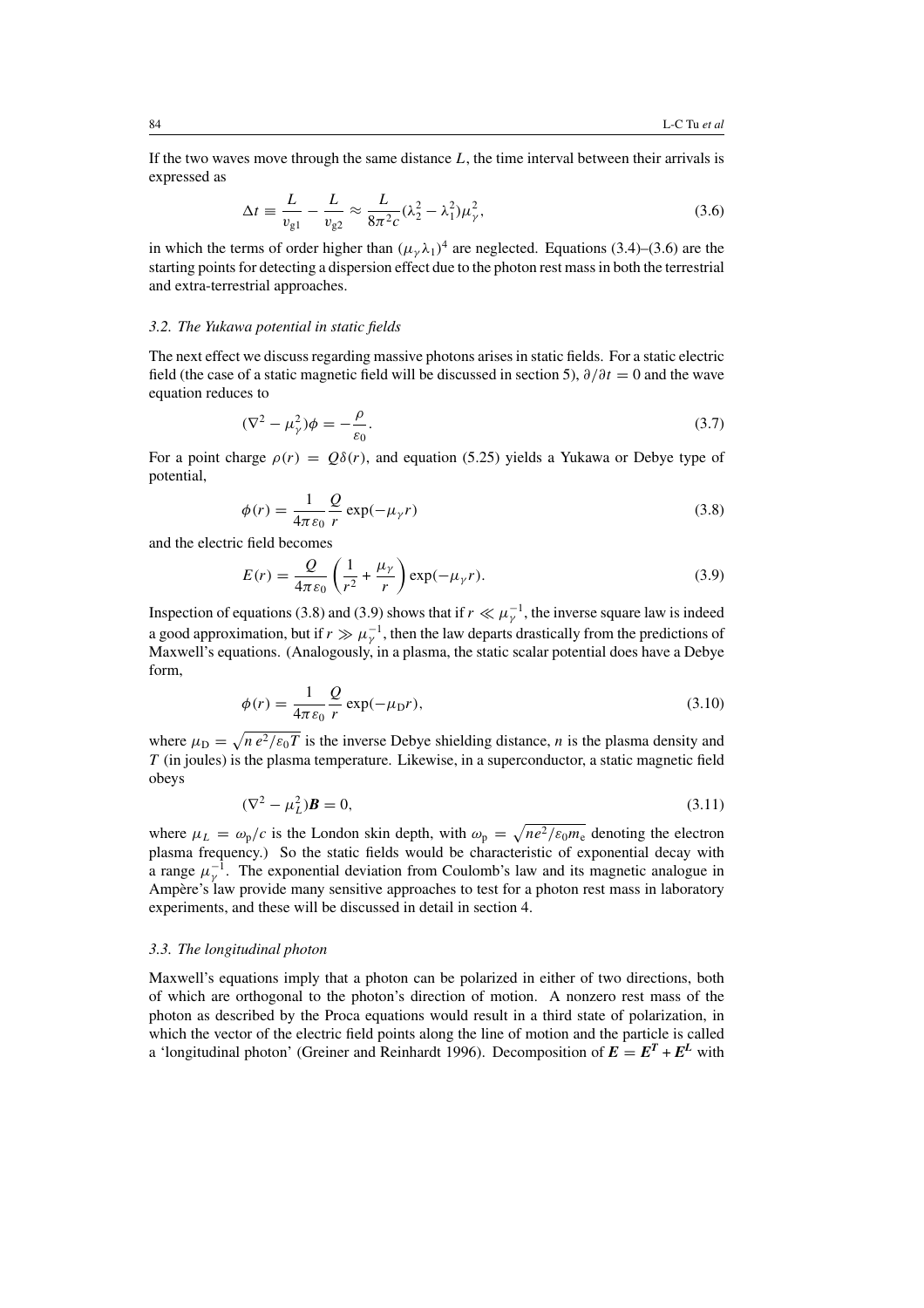$\nabla \cdot \mathbf{E}^T = 0$  and  $\mathbf{E}^L = \nabla E^L$ , and a similar decomposition of *A*, shows that the additional mass term in equation (2.16) describes pure longitudinal radiation while the term  $(E \times B)$  describes pure transverse radiation, in which  $(E^L \times B)$  is parallel to the surface of a large sphere around the source (Nieuwenhuizen 1973). However, if the photon has a mass, it must be exceedingly small, since the effect of longitudinal photons has been too small to be detected up to the present (Goldhaber and Nieto 1971b, Burman 1972b,c, 1973).

#### *3.4. Special relativity with nonzero photon mass*

It is well-known that the electrodynamic constant *c* in Maxwell's electromagnetic field represents the velocity of electromagnetic waves propagating in vacuum, and special relativity was developed partly as a consequence of the constancy of the speed of light. However, one of the predictions of massive photon electromagnetic theory is that there will be dispersion of the velocity of a massive photon in vacuum. The plane wave solution of the Proca equations without current is  $A^{\nu} \sim \exp(ik^{\mu}x_{\mu})$ , where the wave vector  $k^{\mu} = (\omega, \mathbf{k})$  satisfies the relationship in equation (3.2). It is shown in equation (3.4) that  $v_g = 0$  for  $\omega = \mu_{\gamma} c$ , namely the massive wave does not propagate. When  $\omega < \mu_y c$ , *k* becomes an imaginary quantity and the amplitude of a free massive wave would, therefore, be attenuated exponentially. Only when  $\omega > \mu_y c$ , can the waves propagate in vacuum unattenuated. In the limit  $\omega \to \infty$ , the group velocity will approach the constant *c*, which is consistent with Einstein's assumption that there is a unique limiting velocity *c* for all phenomena. Therefore, a new postulate must be introduced in order to restore the features of special relativity theory for photons of nonzero mass. The postulate is as follows (Goldhaber and Nieto 1971b): given any two inertial frames, the first moving at velocity *v* with respect to the second, there exists a frequency  $\omega_0$ , depending on |*v*| and the desired accuracy  $\varepsilon$ , such that any light wave of frequency greater than  $\omega_0$  will have a speed between *c* and  $c - \varepsilon$  in both frames.

A nonzero photon mass implies that the speed of light is not a unique constant but is a function of frequency. In fact, the assumption of the constancy of the speed of light is not necessary for the validity of special relativity, i.e. special relativity can instead be based on the existence of a unique limiting speed *c* to which speeds of all bodies tend when their energy becomes much larger than their mass (Kobzarev and Okun 1968, Goldhaber and Nieto 1971b). Then, the velocity that enters in the Lorentz transformation would simply be this limiting speed, not the speed of light.

#### *3.5. AB and AC effects with finite photon mass*

The well-known topological interference effect of Aharonov and Bohm (AB effect) concerns a phase shift for electrons diffracting around a tube of magnetic flux (Aharonov and Bohm 1959), and it arises from the presence of a vector potential *A* in the Lagrangian of a particle with mass *m* and velocity *v*,

$$
L = \frac{mv^2}{2} + eA \cdot v. \tag{3.12}
$$

When an electron beam is split and then recombined, there will be a phase shift  $\exp(i\Phi_{AB})$ from the interference effect (figure 1). The flux

$$
\Phi_{AB} = \frac{e}{\hbar} \oint A \cdot v \, dt = \frac{e}{\hbar} \int B \cdot dS \tag{3.13}
$$

is through any surface bounded by the closed curve defined by the two paths, and it has been observed and measured in a series of experiments of Tonomura *et al* (1986).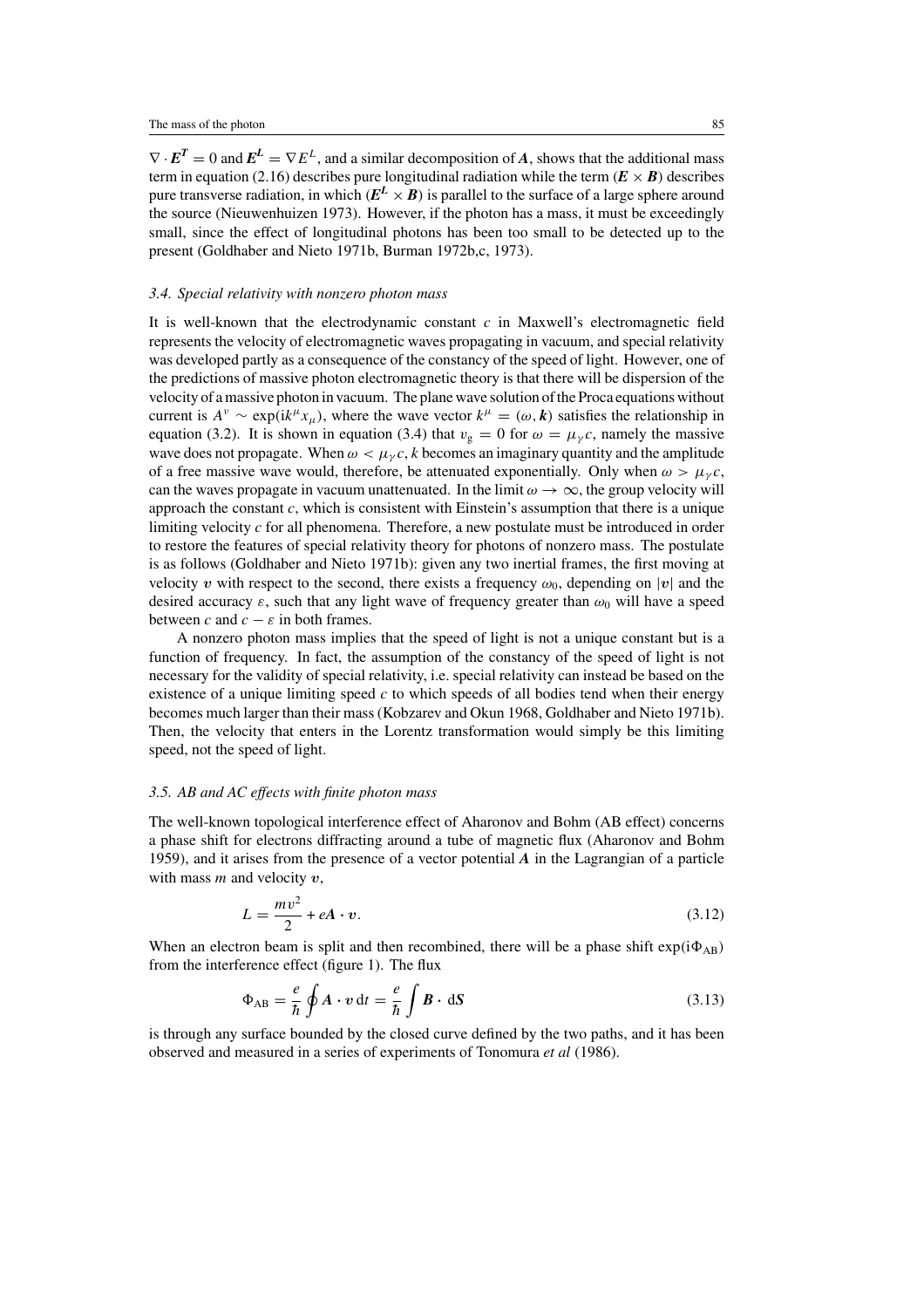

**Figure 1.** Schematic diagram of an experiment to demonstrate electron interference due to the Aharonov–Bohm effect. The coherent beam of electrons is split into two parts, each passing through an aperture in the metal foil, and then going on the opposite sides of the solenoid, which is shielded from the electron beams. The beams are steered by suitable devices A and B and then brought together in the interference region. The vector potential of the solenoid will produce a shift in the relative phase of the two electron beams.

For massive photon (finite-range) electrodynamics, the Proca Lagrangian is of particular interest and the resultant phase shift for an electron beam diffracted around either side of an infinitely long solenoid was calculated by Boulware and Deser (1989). Although there is an extremely small magnetic flux leakage outside the solenoid because of the finite length of the apparatus, it can be adjusted in principle so that only the flux inside the solenoid contributes to the phase shift. The phase shift for this case is shown to reduce smoothly to that of the standard AB effect in the limit of vanishing photon mass. An additional observable effect is predicted from

$$
\left(\frac{\mu_{\gamma}R}{2}\right)^2 \geqslant \frac{\Delta\Phi}{\Phi_{AB}} \cdot D,\tag{3.14}
$$

where *D* depends upon the details of the experimental configuration but is of order 1, *R* is the distance from the solenoid to the observational location, and  $\Delta\Phi$  is the correction due to the massive photon. The authors used this to find a limit on the photon mass of  $m_\nu \leq 4 \times 10^{-45}$  g (corresponding to a reduced photon Compton wavelength of  $10^2$  km). To obtain a more stringent limit on the photon mass, however, the geometry and field strengths that would be needed do not make this approach competitive with those of other experiments (Tonomura *et al* 1986, Boulware and Deser 1989).

An extension of the AB effect was presented by Aharonov and Casher (AC effect) (1984). They predicted that a neutral particle possessing a magnetic dipole moment should experience an analogous phase shift when diffracted around a line of electric charge. The AC effect is an electrodynamic and quantum-mechanical analogue of the AB effect. Consider a magnetic dipole of mass *m* and moment  $\mu$  diffracted around an infinitely long line of charge with density *λ* and let *v* be the dipole's velocity; the particle's Lagrangian will be

$$
L = \frac{1}{2}mv^2 - \mathbf{v} \cdot (\mathbf{E} \times \boldsymbol{\mu}). \tag{3.15}
$$

The relative phase of the split beam at the recombination point is  $\exp(i\Phi_{AC})$  with

$$
\Phi_{AC} = \frac{\mu}{\hbar} \cdot \oint E \times v \, dt = \frac{\mu}{\hbar} \cdot \oint E \times dr, \tag{3.16}
$$

as was observed in the neutron interferometry experiment of Cimmino *et al* (1989).

The AC effect in massive photon electrodynamics was demonstrated by Fuchs (1990). Consider the case where a magnetic dipole of moment  $\mu$  is aligned along the line of electric charge, which means the acceleration of the magnetic dipole vanishes and the AC phase shift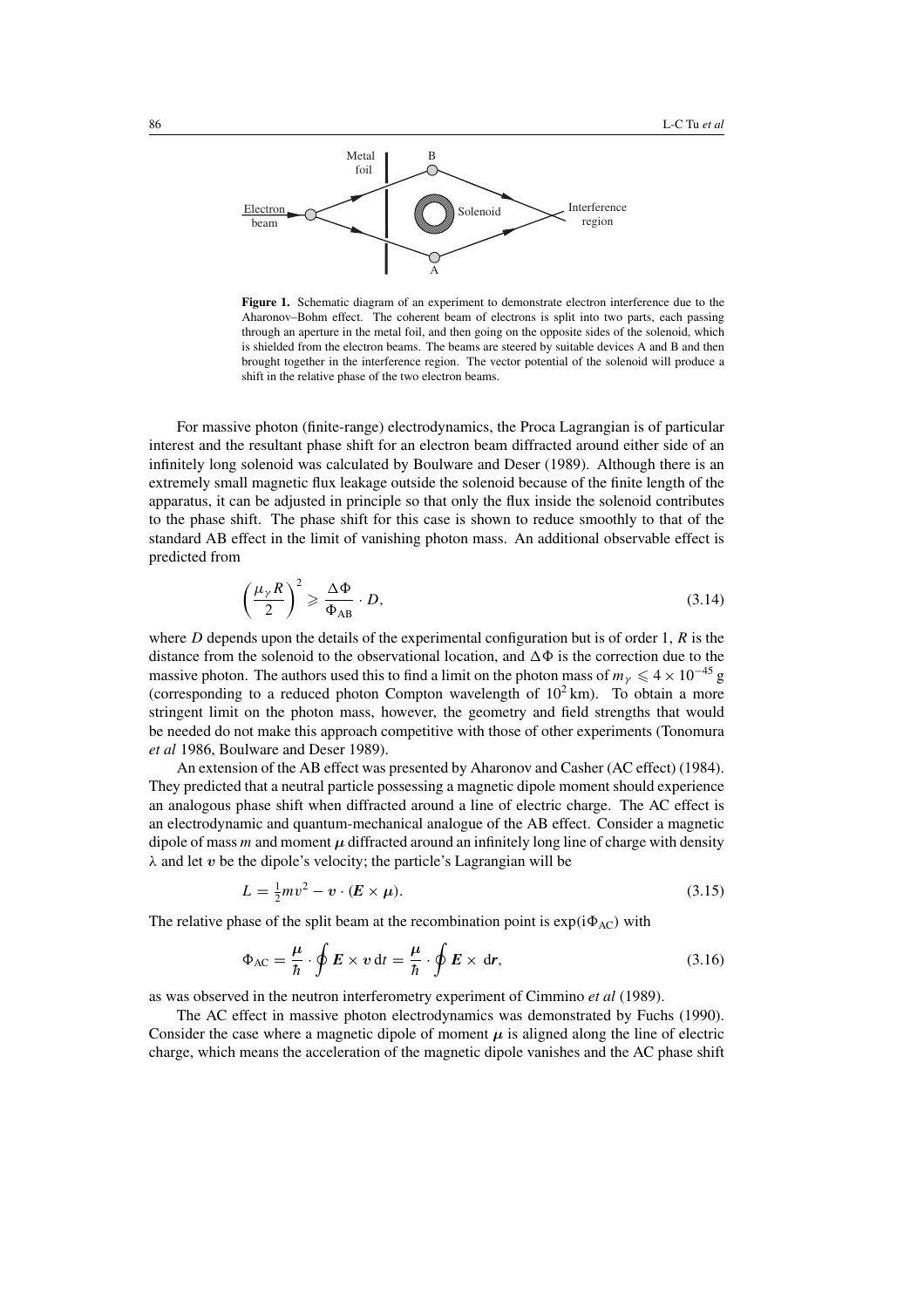for the massive photon case then becomes

$$
\Phi_{AC} = \frac{\mu}{\hbar} \int (\nabla \cdot \mathbf{E}) dS = \frac{4\pi \mu \lambda}{\hbar} - \frac{\mu_{\gamma}^{2} \mu}{\hbar} \int \phi dS,
$$
 (3.17)

where the Proca version of Gauss's law is used and the integral is taken over the area enclosing the two paths. Noting that the potential for a point particle whose field is governed by the Proca equations is simply the Yukawa potential, the line charge potential is found to be

$$
\phi(r) = 2\lambda K_0(\mu_\gamma r),\tag{3.18}
$$

where  $K_0(x)$  is a modified Bessel function of the second kind. After integrating, the relative phase of the split beam at the recombination point *R* is

$$
\Phi_{AC}(R) = \frac{4\pi\mu\lambda}{\hbar} \mu_{\gamma} R K_1(\mu_{\gamma} R). \tag{3.19}
$$

Note that since  $K_1(x)$  approaches  $x^{-1}$  as x vanishes,  $\Phi_{AC}(R)$  approaches  $4\pi \mu \lambda / \hbar$  as  $\mu_{\nu}$ vanishes, which means this effect smoothly reduces to the standard effect for zero*µγ* (Aharonov and Casher 1984). In the limit that *R* approaches infinity,  $\Phi_{AC}(R)$  vanishes. This is as expected since the photon mass causes the electric field to be of finite range. Equation (3.19) can serve as the basis for a photon mass with a 'table-top' apparatus. However, the neutron interferometry experiment of Cimmino *et al* (1989) revealed that only photons with a Compton wavelength of 10 m or less can be detected by these means. So given present-day technology, this is not a practical approach for bounding the photon mass.

In classical electrodynamics, both the AB and AC effects are nonlocal effects for nongauge fields, such as for those associated with a finite photon mass. In the AB effect, the flux must be endless but could be curved arbitrarily, even into a finite toroid, but in the AC effect, the line charge must be straight and parallel to the magnetic moment (Goldhaber 1989). Given present-day technologies, neither the AB nor AC effects would provide a practical means for bounding the mass of the photon more stringently.

#### *3.6. Monopoles and the photon mass*

An interesting speculation centres on the combination of a finite photon mass,  $\mu_{\nu}$  and the existence of magnetic monopoles. Gauge invariance is lost in massive photon electrodynamics. Therefore, one cannot apply it (Dirac 1931, 1948) to derive the well-known Dirac quantization condition that  $eg/\hbar c$  is a half-integer with  $e$  and  $g$  being the elementary electric and magnetic charges, respectively. In fact, Dirac's approach would not allow any gauge invariant theory to include a particle that is the source of a *r*−<sup>2</sup> magnetic field with additional 'Yukawa' falloff (Goldhaber and Nieto 1971b). Ignatiev and Joshi (1996) further proved that the Dirac quantization condition cannot be derived in massive photon electrodynamics because gauge invariance disappears, thus pointing to the conclusion that the Dirac monopole and the finite mass photon cannot coexist within the same theory (Ignatiev and Joshi 1996, Singleton 1996).

In classical theory, Maxwell's equations can be generalized to include magnetic charge and a finite photon mass. They, then, become

$$
\nabla \cdot \mathbf{E} = \frac{\rho}{\varepsilon_0} - \mu_\gamma^2 \phi,\tag{3.20}
$$

$$
\nabla \times \boldsymbol{E} = -\frac{\partial \boldsymbol{B}}{\partial t} - \varepsilon_0 \boldsymbol{J}_{\mathbf{g}},\tag{3.21}
$$

$$
\nabla \cdot \mathbf{B} = \mu_0 \rho_{\rm g},\tag{3.22}
$$

$$
\nabla \times \mathbf{B} = \mu_0 \mathbf{J} + \mu_0 \varepsilon_0 \frac{\partial \mathbf{E}}{\partial t} - \mu_\gamma^2 \mathbf{A}
$$
 (3.23)

together with the relations in equations (2.11)–(2.13).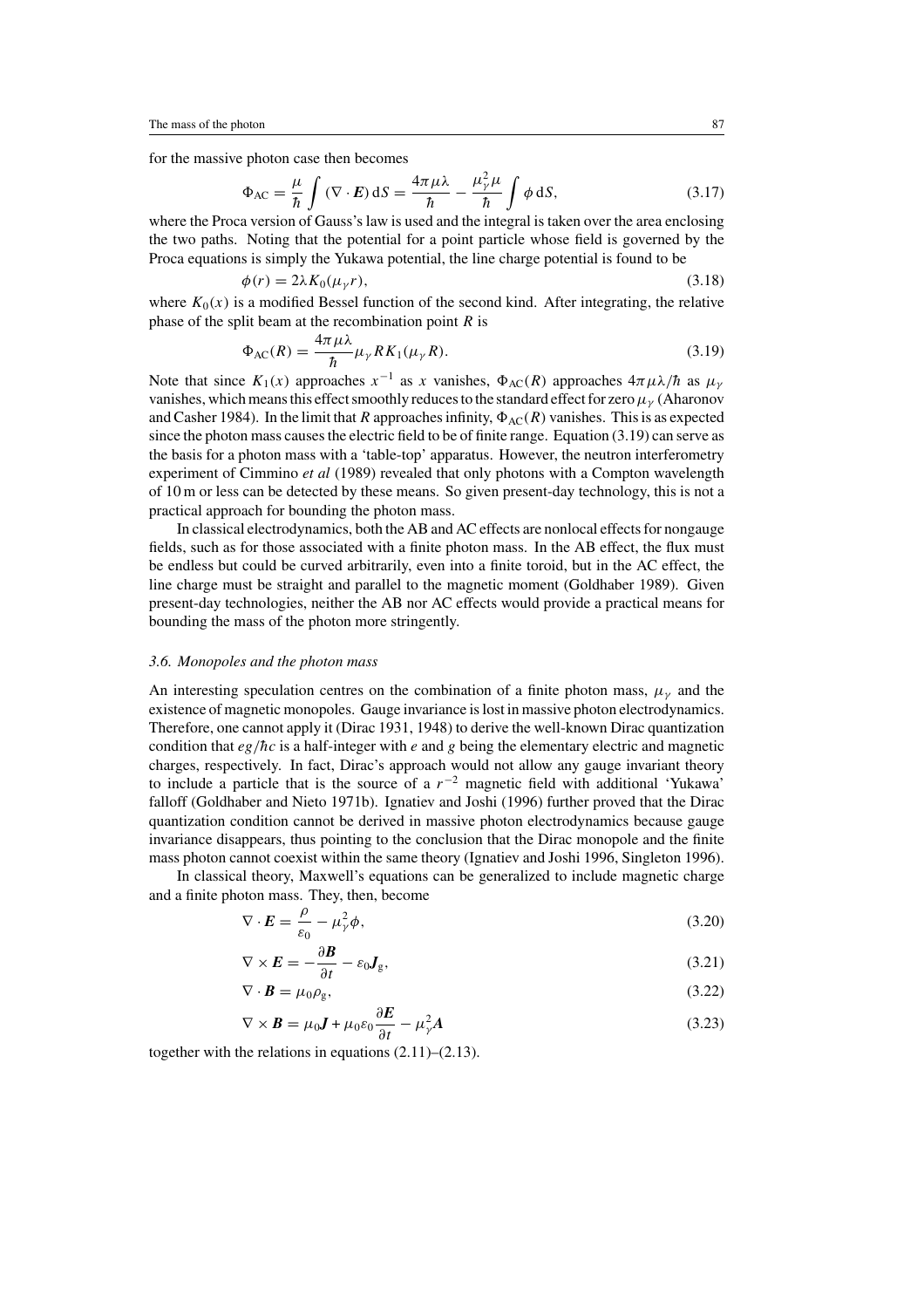It is clear from these equations that the photon mass terms  $\mu_\gamma^2 \phi$  and  $\mu_\gamma^2 A$  on the righthand side violate the symmetry between the electric and magnetic charges. The electric equation (3.20) has a solution of the familiar Yukawa-potential form, while the magnetic equation (3.22) does not cover the photon mass at all. Therefore, the system of 'Maxwell + photon mass + magnetic charge' equations is not consistent, as can be verified by investigating a static monopole-like solution of that system (Ignatiev and Joshi 1996).

#### *3.7. The Casimir effect for massive photons*

It is well-known that the Casimir force is an attractive force between two neutral conducting plates (Casimir 1948, Casimir and Polder 1948). This interaction arises from zero-point fluctuations, which are a rare macroscopic manifestation of the boundary dependence of the quantum vacuum. The attractive force  $F$  (per unit area) between two perfectly conducting slabs separated by a distance 2*L* is (see the monographs of Mostepanenko and Trunov (1997) and Milton (2001) and the reviews by Kardar and Golestanian (1999) and Bordag *et al* (2001))

$$
F = -\frac{\pi^2}{240} \frac{\hbar c}{(2L)^4} = -\frac{\partial U}{\partial (2L)},
$$
\n(3.24)

$$
U = -\frac{\pi^2}{720} \frac{\hbar c}{(2L)^3}.
$$
\n(3.25)

Massive photon electrodynamics contains a new characteristic length scale, the Compton wave length, which will lead to new physical effects over the length scale, including the Casimir effect. To calculate the Casimir force with finite photon mass, one must obtain the dependence of the total zero point energy of the system on the plate separation 2*L*, and then sum over all the frequencies of the Proca solutions. A complete analysis of the Proca normal-mode structure for parallel-plane geometry shows that the Casimir force comes from two contributions: one is the Maxwellian modes and the other is the continuum modes (Barton and Dombey 1984, 1985, Davies and Toms 1985).

The Maxwellian modes represent two independent solutions of the Proca equations, which correspond to the two independent and transverse solutions of Maxwell's theory. The calculation of the zero point energy from the Maxwellian modes is straightforward and can be performed on the basis of dimensional regularization (Ambjorn and Wolfram 1983) and the appropriate dispersion relation including the photon mass (Barton and Dombey 1984, 1985), which is

$$
U_1(L) = -\frac{\pi^2}{3(2L)^3} \int_{\mu}^{\infty} \frac{d\rho(\rho^2 - \mu^2)^{3/2}}{e^{2\pi\rho} - 1},
$$
\n(3.26)

where  $\mu = 2L\mu_{\nu}/\pi$ . Approximating this expression for the case of small  $\mu$  yields

$$
U_1(L) = \frac{\pi^2}{(2L)^3} \left[ -\frac{1}{720} + \frac{1}{48} \mu^2 - \frac{1}{12} \mu^3 - \frac{1}{16} \mu^4 \ln \mu + \cdots \right].
$$
 (3.27)

The first term gives the normal Casimir attractive force, and the lowest finite-mass correction tends to reduce the effect.

The continuum modes represent a new class of solution with a continuous spectrum for the Proca equations, which does not exist for Maxwell's equations. Since the continuum (longitudinal) modes can penetrate the conductors, one should consider the two conducting plates to be of finite thickness *N*. The general expression for zero point energy from the continuum modes is (Barton and Dombey 1984)

$$
U_2(L) = \frac{\pi^2}{(2L)^3} f(\mu_\gamma L, \mu_\gamma N),
$$
\n(3.28)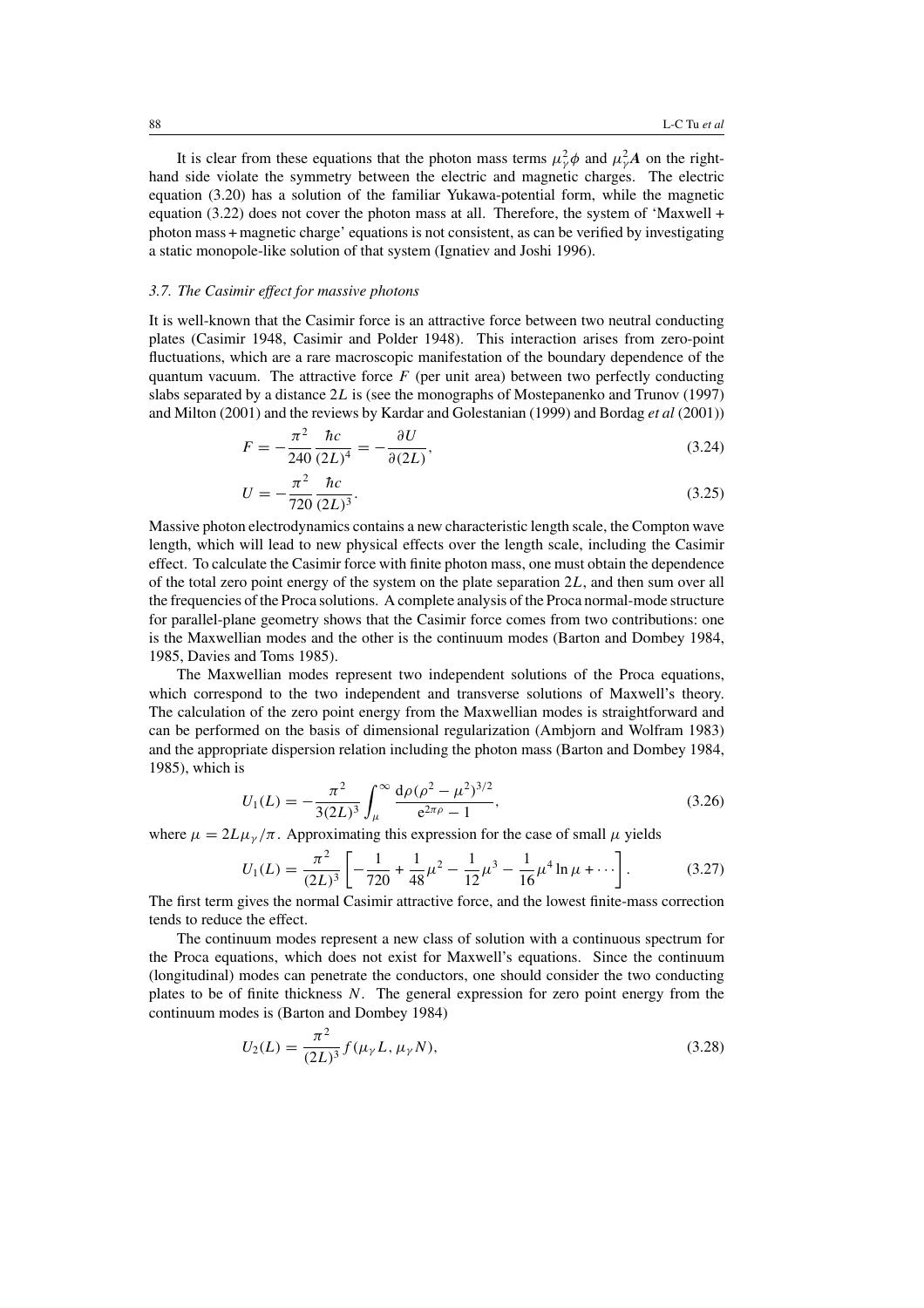where in the most favourable configuration,  $L \ll N$ , one finds (for the realistic case  $\mu_{\gamma} L$ ,  $\mu_{\gamma} N \ll 1$ 

$$
f \sim \frac{1}{2\pi^2} (\mu_\gamma L)^4 \ln \frac{N}{4L}.
$$
 (3.29)

This contribution to the Casimir force can be negligible, compared with the leading finite-mass correction to the contribution from the transverse modes. Based on the present experimental precision (the recent experimental work is discussed in Chen *et al* (2004)), no prominent reduction in the bounds on the photon mass is achieved.

#### *3.8. Photon mass and blackbody radiation*

If the photon had a nonzero rest mass, one might initially expect a photon gas to have two transverse degrees and one longitudinal degree of freedom. This would alter Planck's radiation law by a factor of 3/2, in contradiction with experience. Although dynamical symmetry breaking of the standard model is ruled out, much interest has been shown in possible spontaneous symmetry breaking (Dombey 1980, Primack and Sher 1980, Abbott and Gavela 1982, Georgi *et al* 1983, Nussinov 1987, Mohapatra 1987, Suzuki 1988).

Dombey (1980) argued that spontaneous *U (*1*)* symmetry breaking would imply that a gauge particle, the photon, would become massive at a low enough temperature, or more exactly, a photon gas in equilibrium with a heat bath would undergo a phase transition at  $T = T_c$  so that at temperatures below  $T_c$ , each photon in the gas would have a nonzero mass  $\mu_{\nu}(T)$ . Above this phase-transition temperature, the photon is strictly massless. Primack and Sher (1980) claimed that present limits on the photon mass show only that  $m<sub>v</sub>$  is negligible for  $T > 2.7$  K  $\sim 10^{-4}$  eV. Meanwhile, they argued that they have not found a proper explanation for this electromagnetic gauge-symmetry breaking and, therefore, cannot estimate  $T_c$  or  $m_{\nu}$ . However, Abbott and Gavela (1982) pointed out that the scenario proposed by Primack and Sher is impossible. Their thought was that a virtual photon propagating through thermal radiation at normal laboratory temperatures is completely unaffected simply because there is no existing mechanism to interact with the thermal photons in any appreciable way. Therefore, it is completely valid and applies to experiments regardless of whether they are carried out at room temperature or at absolute zero.

Nevertheless, according to an argument by Bass and Schrödinger (1955), the interaction of longitudinal photons with matter would be so feeble as to make them irrelevant for the equilibration of thermal radiation in a perfectly reflecting cavity: its walls would be essentially transparent to them. Stueckelberg (1941, 1957) first investigated QED with a massive photon and concluded that amplitudes describing longitudinal modes tended continuously to zero as  $\mu_{\gamma} \rightarrow 0$ , provided that electromagnetic current is conserved.

In a cavity with volume *V*, the partition function *Z* is given by  $\ln Z = \lambda \ln \sum_{n} \exp(-\beta \varepsilon_n)$ (Hernandez 1985), where  $\lambda$  is the number of photon polarizations and  $\varepsilon_n = hv =$  $(((h^2c^2)/(4V^{2/3}))n^2 + m^2<sub>\gamma</sub> c^4)^{1/2}$ , which leads to the spectral distribution

$$
\rho(v, m_{\gamma}, T) = \rho_{\rm P}(v, T) \sqrt{1 - \left(\frac{m_{\gamma}c^2}{hv}\right)^2},
$$
\n(3.30)

where  $\rho_P(v, T) = ((2\pi)/(c^2)((hv^3)/(e^{hv/kT} - 1))$  is the Planck spectrum. At very low temperatures  $kT \ll m<sub>y</sub> c<sup>2</sup>$ , the radiance  $R = \int \rho \, dv$  will approach zero exponentially, and at high temperatures  $kT \gg m_{\gamma} c^2$  (Hernandez 1985),

$$
R = \sigma_{\rm SB} T^4 \left( 1 - \frac{5}{4\pi^2} \left( \frac{m_{\gamma} c^2}{kT} \right)^2 \right),\tag{3.31}
$$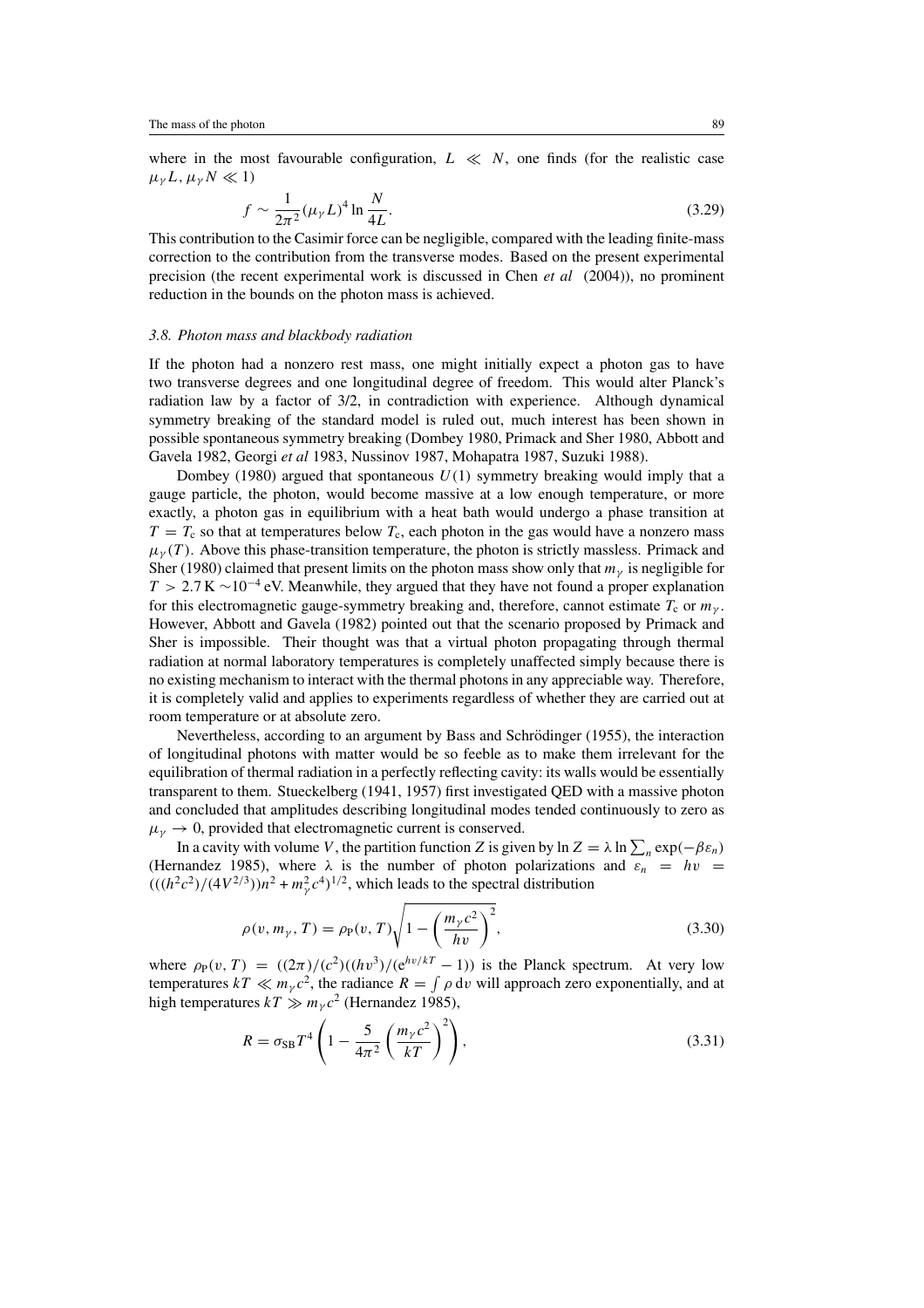where  $\sigma_{SB} = 2\pi^5 k^4/(15h^3c^2)$  is the theoretical value of the Stefan–Boltzmann constant. Unfortunately, the relatively large uncertainties in knowledge of  $\sigma_{SB}$  makes this an unpractical means for bounding the photon mass. (The fractional error of  $\Delta \sigma / \sigma \sim 10^{-3}$  at  $T = 10^3$  K implies  $m<sub>y</sub>$  < 10<sup>-35</sup> g.) For the case of the cosmic blackbody radiation (CBR), assuming that the CBR flux corresponds to a slight distortion of a  $T = 3$  K Planck distribution, an approximate error of 10% produced a bound of order  $10^{-37}$  g for the photon rest mass.

Following the hypothesis of Georgi *et al* (1983), de Bernardis *et al* (1984) have investigated the effects of photon mass on the spectral behaviour of the cosmic background dipole anisotropy, and found a distortion increasing with wavelength to such an extent that the direction of the dipole anisotropy can be reversed. The best fit of the available but not totally reliable experimental data gave a value for the photon mass of  $(2.9 \pm 0.1) \times 10^{-51}$  g with a confidence level of 68%. However, as they claimed, the evidence for nonzero photon mass is based essentially on the long wavelength dipole anisotropy data. Thus, a larger collection of high spectral resolution data would be important in order to claim the existence of photon mass, as this quantity is extremely sensitive to photon oscillation in the dipole anisotropy.

#### *3.9. Other implications*

Besides those special cases discussed above, the massive photon effect should manifest itself, in principle, in almost all electromagnetic phenomena that obey Maxwell's equations. But not all such phenomena are either observable or would be practical to implement. So the experimental efforts to tighten the limits on the photon rest mass are greatly restrained. In some new theories, useful approaches may be found in the near future to set more stringent bounds on the photon rest mass. These might include, for instance, string theory or M-theory (Kostelecký and Samuel 1991, Arkani-Hamed et al 1998), extended electromagnetic theory (Davies and Toms 1985, Lehnert and Roy 1998, Lehnert 2000), B(3) field theory (Evans and Vigier 1994, Evans and Crowell 2001), new weak force predictions, and others (Bartlett and Lögl 1988, Cameron et al 1993, Krause et al 1994, Kloor et al 1994, Jackson and Okun 2001, Prokopec *et al* 2002, Kohler 2002). Although many of these authors discuss very interesting possibilities, further discussion of them is beyond the scope of this review, which will focus in what follows on the experimental and observational findings.

# **4. Laboratory limits on the photon mass**

#### *4.1. General introduction*

Photons, just like any other observed particle, possess a real physical identity and are not just a conceptualization of the physicist's mind. Once the photon is provided with a finite mass, three immediate consequences may be deduced from the Proca equations: (1) there will be a frequency dependence in the velocity of light propagating in free space, (2) a third state of polarization, viz, the 'longitudinal photon' will exist and (3) there will be some modifications in the characteristics of the classical static fields. Critical scientific minds since the time of Cavendish and before have repeatedly come to the conclusion that the photon may have mass. The question is a persistent one and has spurred several reviews of the topic over the past 30 years (Goldhaber and Nieto 1971b, Chibisov 1976, Byrne 1977, Dolgov and Zeldovich 1981, Vigier 1990, 1992, 1997, Gray 1997, Zhang 1998). In this section, we will discuss the history of the various experimental searches for the photon mass that have been carried out in the terrestrial laboratory or on the surface of the earth.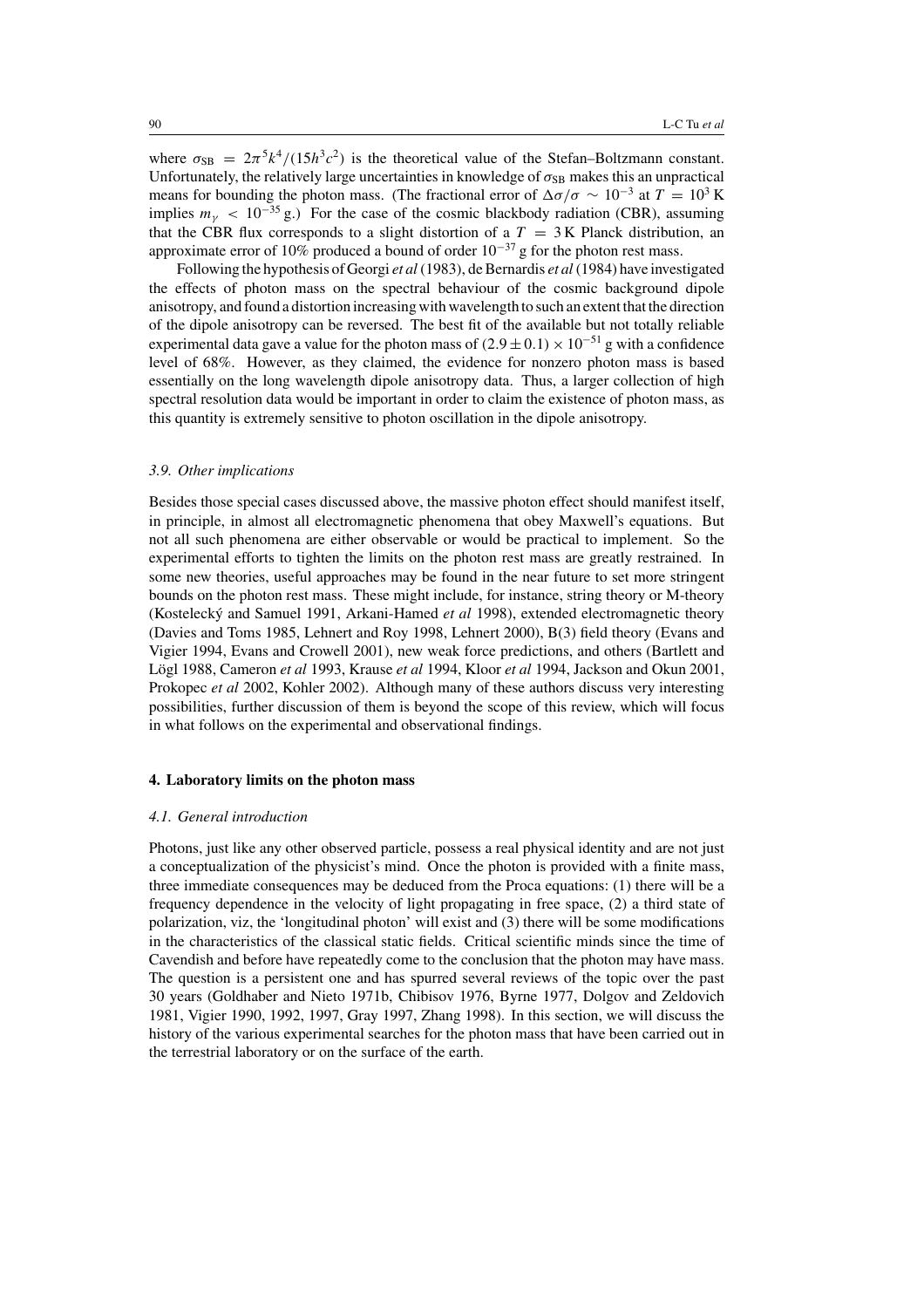#### *4.2. Measurement of the wavelength independence of the velocity of light*

Over the past 300 years, and especially during the last century, the speed of light was measured frequently and repeatedly using several different laboratory approaches and astronomical methods. The continual advancement of measurement technology led to considerable improvements in the precision and accuracy of those measurements. There is an extensive literature on the subject and it has been covered in a long series of reviews which, in temporal order, are by Birge (1941a,b), Dorsey (1944), Mulligan (1952), Mulligan and McDonald (1957), Taylor *et al* (1969), Froome and Essen (1969), Mulligan (1976), Wilkie (1983) and more recently by Norman and Setterfield (1987), and partly by Flowers and Petley (2001). Current scientific opinion is that the speed of light is a fixed and immutable constant of nature, and represents the fastest possible speed in the physical universe. In October 1983 the speed of light, *c*, was declared to be a universal constant of nature whose value was known exactly and defined as 299 792 458 m s<sup>-1</sup> and was then subsequently incorporated into the definition of the metre by the General Conference on Weights and Measures, in Paris (Wilkie 1983). To be precise, what is routinely referred to as the 'speed of light' is really the speed of light in vacuum (the absence of matter). However, the speed of light of course depends on the material or medium through which it is propagating. Thus, for example, light moves slower in glass than in air and in both cases the speed is less than in vacuum. However, the density of matter between the stars is sufficiently low that the actual speed of light through most of interstellar space is essentially the speed that it would have through the vacuum.

The second postulate of special relativity is that the speed of light has the same value in all inertial frames, although this had not yet been tested when it was proposed by Einstein. From this and the postulate that the form of physical laws remains the same in all inertial systems, Einstein then derived the Lorentz transformations, which Lorentz himself had already used to demonstrate form invariance of Maxwell's equations. The investigations of the invariance of the speed of light are usually grouped into three different categories (Robertson 1949, Mansouri and Sexl 1977): measurements of the isotropy of space (Michelson–Morley experiments), independence of the speed of light from the velocity of the source (Kennedy–Thorndike experiments), and time dilation experiments (typically based on Doppler spectroscopy). Some high precision recent examples of all three types of experiments show how the various techniques have been improved over the years (Young 1999, Braxmaier *et al* 2002, Lipa *et al* 2003, Wolf *et al* 2003, Müller *et al* 2003a,b, Saathoff *et al* 2003 and the references therein). The role of special relativity as one of the fundamental tenets of physics is established ever more firmly by careful experimental studies such as these.

From the standpoint of testing for a photon mass, the central issue is one of searching for a frequency (or wavelength) dependence in the speed of light. As discussed above, frequency dispersion of the velocity of light is the most direct consequence of a nonzero photon mass. The investigations of invariance of *c* over the electromagnetic spectrum thus provide the most immediate approaches to search for some trace of the massive photon. Prior to the 1970s, *c* had already been measured to an accuracy of one to ten parts in  $10<sup>6</sup>$  over much of the electromagnetic spectrum. However, there was no evidence in favour of a dispersion effect up to that point.

Such measurements have been made by several different approaches, and an excellent review of them was written by Froome and Essen (1969). The general conclusion was that the speed of light had been shown to remain constant over the range of frequencies from  $10^8$  to  $10^{15}$  Hz within an accuracy of about one to ten parts in  $10^5$ – $10^6$ . According to equation (3.5), since the dispersion effect depends quadratically on wavelength (frequency), considerable overall improvement in the situation could thus be achieved by searching for dispersion at much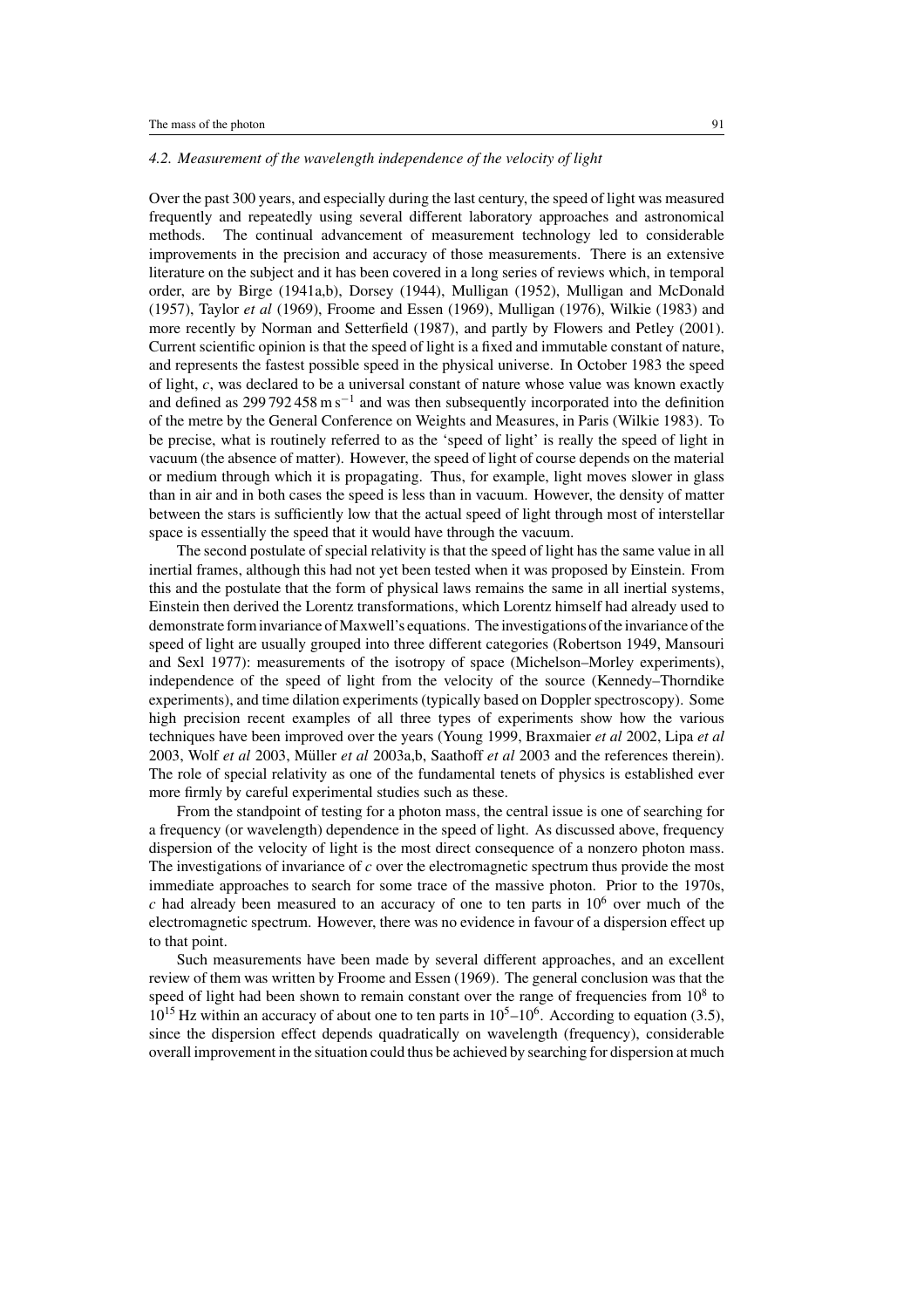lower frequencies (or longer wavelengths), even if it must be done with less accuracy. In 1937, Ross and Slow made a determination of the phase velocity of radio waves transmitted along the surface of the ground. The average result obtained for this velocity over the wavelength range 20–120 m was  $2.95 \times 10^8$  m s<sup>-1</sup>, with the overall experimental uncertainty of the measurement found to be about 5%. If this deviation is ascribed to a nonzero photon mass effect on the fixed propagation path, it corresponds to  $m<sub>\gamma</sub> \leq 5.9 \times 10^{-42}$  g. A very comprehensive investigation of the speed of medium-band radio waves (wavelength of 230–345 m) was carried out during 1934–1935 by Mandelstam and Papalexi (1944) and their collaborators. The method comprised a determination of the time of transit of waves between sending and reflecting stations, by measuring the phase difference between two sets of waves which had frequency ratios that were rational. The phase delay of the two waves was calculable. Except for overland transmission, where the measured dispersion was quite large (∼2%) due to various intervening obstacles, the mean results for the speed of the radio waves was between the limits of 2.990 and 2.995  $\times$  10<sup>8</sup> m s<sup>-1</sup> for transmission through clear air, or over sea or fresh water. When analysed in terms of a wavelength-dependence of the speed of light, their findings would place an upper limit on the photon rest mass of  $m_\gamma \leqslant 5.0 \times 10^{-43}$  g. This result was improved by Al'pert *et al* (1941) who used the same technique and found  $m_\gamma \leq 2.5 \times 10^{-43}$  g from a velocity shift of  $\langle 7 \times 10^{-4}$  for radio waves of 300  $\le \lambda \le 450$  m for transmission over sea water.

Using a radio-wave interferometer operating over a frequency span from 172.8 MHz to  $\approx$ 10<sup>15</sup> Hz, Florman (1955) measured the velocity of propagation of electromagnetic waves at the surface of the earth. Converted to the value in vacuum, the measured phase velocity was found to be 299 795.1  $\pm$  3.1 km s<sup>-1</sup> with a 95% confidence interval, the uncertainty of which would reduce to  $\pm 1.4 \text{ km s}^{-1}$  including an estimated limit to the systematic error of  $\pm 0.7$  km s<sup>-1</sup> when based on a 50% confidence interval. The measurement accuracy was limited primarily by the uncertainty within which the refractive index of air could be obtained from measured values of pressure, temperature and relative humidity. If this result is interpreted in terms of dispersion of light, the relative difference of the velocity would be  $\Delta c/c \leq 10^{-5}$ . Substituting those parameters into equation (3.5) and neglecting the higher order term, this then corresponds to an upper limit on the photon mass of  $m_{\gamma} \leq 5.6 \times 10^{-42}$  g.

When the terrestrial (laboratory) conditions eventually became an obstacle to obtaining higher precision measurements on the frequency-dependence of light, astronomical observations of the dispersion of electromagnetic waves from distant sources then began to provide more promising approaches to extend the accuracy of the determinations of the relative velocities at different wavelengths. These types of measurements could well be placed in the category of extra-terrestrial observations, but we discuss them here because the same principle used in the laboratory measurements is employed. In a letter to *Nature*, Lovell *et al* (1964) analysed optical and radio events that occurred in four flare stars (UV Ceti, V371 Orionis, YCZ Mi and EV Lac.) and concluded that the velocity of light and radio waves was the same to within four parts in  $10^7$  over a wavelength range from 0.54  $\mu$ m to 1.2 m, which led to an upper limit of  $m_\nu \leq 1.6 \times 10^{-42}$  g on the photon mass. The authors also introduced a parameter *p* to help interpret their results in terms of a linear dependence of *c* on wavelength *λ*

$$
p = \frac{c}{\Delta c} \frac{\lambda_2}{\lambda_1}.\tag{4.1}
$$

This made it possible to relate measurements from different regions of the spectrum that had different limits on the dispersion in velocity  $\Delta c$ . Their resulting value for *p* was  $5 \times 10^{12}$ , which was indeed superior to the values obtained from terrestrial measurements. For example, the corresponding value for the work of Froome (1958) was  $p = 1 \times 10^{10}$  at 72 GHz, and for Florman (1955) it was  $p = 3 \times 10^{11}$  at 173 MHz. However, as pointed out by Brown (1969),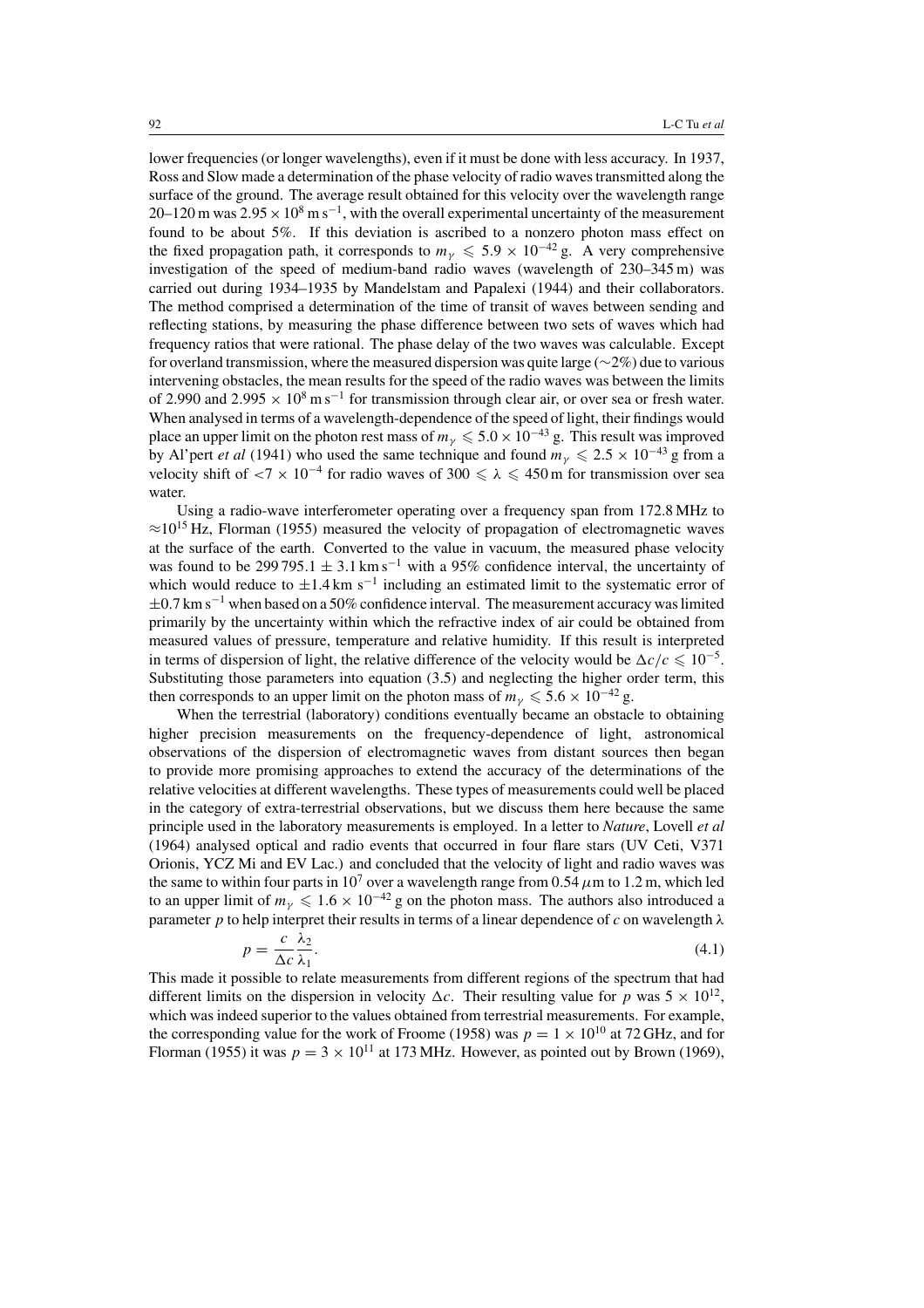this parametrization is not a good way to characterize the variation of speed with energy, because  $\Delta c$  did not approach zero as  $\lambda_1$  approaches  $\lambda_2$ . This difficulty could be avoided by the introduction of  $(\lambda_2 - \lambda_1)/\lambda_1$  in place of  $\lambda_2/\lambda_1$  in the definition of *p*, as was suggested by Bay and White (1972). However, as far as the photon mass is concerned, a larger *p* does not mean a lower limit on the photon mass, because *p* is only sensitive to the ratio of different wavelengths while the photon mass is characterized not only by the wavelength ratio but more directly by the absolute magnitude. Hence, the longer wavelengths would result in a lower limit on the photon mass even if the measurement of the relative velocities is less accurate due to the quadratic dependence on wavelength, as per equation (3.5). In a succinct review, Brown (1969) clarified the statements concerning the energy-independence of the velocity of light contained in several articles (see the references therein). Brown used the parameter *p* to weight the experimental results from different frequency ranges. Because the range of wavelengths examined was crucial, the author argued that the wider range of energies measured in the laboratory made it possible to obtain better limits on *p* from those measurements than from the astronomical ones, which was in opposition to the views of Lovell *et al* (1964) and Warner and Nather (1969). Using data for waves with energies of  $E = 4 \times 10^{-9}$  eV ( $\lambda = 300$  m) and  $E = 6$  GeV, the result was  $\Delta c/c \le 5 \times 10^{-4}$ , implying  $p > 3 \times 10^{21}$  and  $m<sub>\gamma</sub> \le 2.3 \times 10^{-43}$  g. This value of *p* was an improvement of almost five orders of magnitude compared with the value from the observations of the Crab Nebula pulsar by Warner and Nather (1969), who found  $p > 3 \times 10^{16}$  over a wavelength range of 0.35–0.55  $\mu$ m, with  $\Delta c/c \leq 5.0 \times 10^{-17}$ , which set the most stringent limit on the possible speed dependence on frequency up to then, but which implied a limit on the photon mass of only  $m_\gamma \leqslant 5.2 \times 10^{-41}$  g. Similarly, the data of Mandelstam and Papalexi (1944) and Luckey (1952), who measured the velocity of 170 MeV gamma rays, yields  $p > 10^{18}$ , implying  $m<sub>\gamma</sub> \le 2.0 \times 10^{-42}$  g, as contrasted with  $p > 5 \times 10^{12}$  reported by Lovell *et al* (1964). In 1973, Brown *et al* reported an experiment which directly compared the velocities of propagation of short pulses of eV (visible) and GeV electromagnetic radiation. Employing time-of-flight techniques over a flight path of 1310 m (4300 ft) and a flight time of 4.3  $\mu$ s, the results gave a relative velocity difference  $(c(GeV) - c(eV))/c(eV) \equiv \Delta c/c = \Delta t/t = (1.8 \pm 6) \times 10^{-6}$ , corresponding to  $p < 10^{15}$ but a worse limit on the photon mass.

In a brief review of possible dispersion of the velocity of light in vacuum by Bay and White (1972), the authors invoked a modified Cauchy-type formula to represent the dispersion,

$$
n^2 = 1 + \frac{A}{v^2} + Bv^2,\tag{4.2}
$$

in which *n* is defined by  $c_{phase} = c_0/n$  and  $c_0$  is the velocity of light with frequency  $\nu$  in the absence of dispersion, and the parameters *A* and *B* characterize the dispersive effect of the frequency-dependent speed of light. For compatibity with special relativity, the only possible version of this dispersion formula that could hold for vacuum required  $A < 0$  and  $B = 0$ , in particular,  $A = -(mc^2/h)^2$  with *m* denoting the mass of the particles. The results of several pulsar measurements interpreted according to equation (4.1) by Bay and White (1972) indicated that the speed of light was constant to within  $10^{-20}$  throughout the visible, near infrared and ultraviolet regions of the spectrum, corresponding to a rough upper limit on the photon mass of  $m<sub>y</sub> < 3 \times 10^{-46}$  g. This limit due to dispersion of the speed of light well exceeds that of any of the metrological experiments.

In 1999, Schaefer made use of explosive astrophysical events at high redshift to place strict constraints on the limits of the fractional variation in the speed of light with frequency, the photon mass and the energy scale of quantum gravity. By analysing the constraints for bursts with measured redshift from observations over the range of radio to gamma rays, two low limits on photon mass were obtained from gamma ray bursts GRB 980703 (4*.*2×10−<sup>44</sup> g)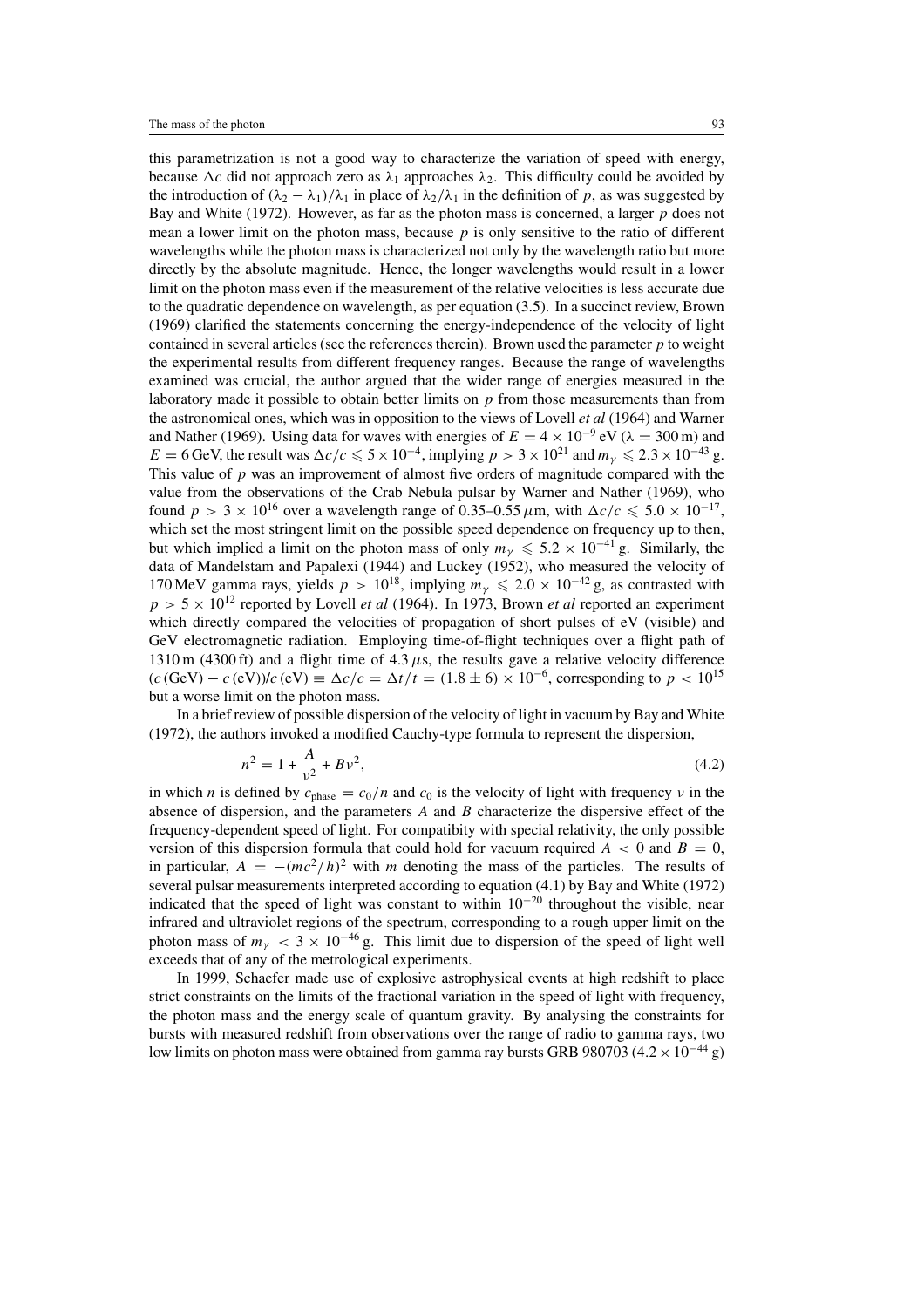| Author (year)             | Type of measurement                                                    | Wavelength (energy or<br>frequency) range                                                | $\Delta c$<br>$\overline{c}$                | Limits on $m_{\nu}$ g                       |
|---------------------------|------------------------------------------------------------------------|------------------------------------------------------------------------------------------|---------------------------------------------|---------------------------------------------|
| Ross et al (1937)         | Radio waves transmission<br>overland                                   | $20 - 120$ m                                                                             | 0.05                                        | $5.9 \times 10^{-42}$                       |
| (1944)                    | Mandelstam and Papalexi Radio waves transmission 230–345 m<br>over sea |                                                                                          | $7 \times 10^{-4}$                          | $5.0 \times 10^{-43}$                       |
| Al'pert et al $(1941)$    | Radio waves transmission<br>over sea                                   | $300 - 450$ m                                                                            | $7 \times 10^{-4}$                          | $2.5 \times 10^{-43}$                       |
| Florman $(1955)$          | Radio-wave interferometer $172.8 \text{ MHz} - 10^{15} \text{ Hz}$     |                                                                                          | $10^{-5}$                                   | $5.7 \times 10^{-42}$                       |
| Lovell et al (1964)       | Pulsar observations on<br>four flare stars                             | $0.54 \,\mu m - 1.2 m$                                                                   | $4 \times 10^{-7}$                          | $1.6 \times 10^{-42}$                       |
| Froome (1958)             | Radio-wave interferometer                                              | $72$ GHz                                                                                 |                                             | $3.3 \times 10^{-7}$ $4.3 \times 10^{-40}$  |
| Warner et al (1969)       | Observations on Crab<br>Nebula pulsar                                  | $0.35 - 0.55 \mu m$                                                                      |                                             | $5.0 \times 10^{-17}$ $5.2 \times 10^{-41}$ |
| Brown <i>et al</i> (1973) | Short pulses radiation                                                 | eV–GeV                                                                                   |                                             | $1.8 \times 10^{-6}$ $1.4 \times 10^{-33}$  |
| Bay et al (1972)          | Pulsar emission                                                        | Microwave to ultraviolet                                                                 |                                             | $1 \times 10^{-20}$ $3 \times 10^{-46}$     |
| Schaefer (1999)           | Gamma ray bursts<br>(GRB980703)                                        | $5.0 \times 10^{9} - 1.2 \times 10^{20}$ Hz                                              | $6.6 \times 10^{-13}$ $4.2 \times 10^{-44}$ |                                             |
|                           | Gamma ray bursts<br>(GRB930229)                                        | $7.2 \times 10^{18} - 4.8 \times 10^{19}$ Hz $6.3 \times 10^{-21}$ $6.1 \times 10^{-39}$ |                                             |                                             |

**Table 1.** Upper bounds on the dispersion of the speed of light in different ranges of the electromagnetic spectrum, and the corresponding limits on the photon mass.

and GRB 970508 (1.5  $\times$  10<sup>-43</sup> g). The limits on the fractional variation in the speed of light with frequency  $\Delta c/c$  were  $6.6 \times 10^{-13}$  and  $2.9 \times 10^{-12}$ , respectively. The most stringent bound on  $\Delta c/c$  was  $6.3 \times 10^{-21}$  (corresponding  $p = 1.1 \times 10^{21}$ ) for GRB 930229, which was almost 10<sup>4</sup> times better than the Crab pulsar limit (Warner and Nather 1969), but only yielded an upper limit of  $6.1 \times 10^{-39}$  g on the photon mass due to the extra-high frequency involved.

Table 1 presents a summary of all these results for a simple comparison of the fractional variations,  $\Delta c/c$ , with frequency and the corresponding upper limits on the photon mass. Theoretically speaking, to obtain tighter constraints on the photon mass, one should choose waves of lower frequency that propagate over longer distances. On the other hand, very low energy waves are difficult to transmit over longer pathways because of the dissipation involved. However, for testing the energy-independence of propagating waves over a large spectral band, there is no need to use only low energies. Using the astrophysical data from high energy pulsars it is possible to search for an energy-dependence of massless particles. Hirata *et al* (1987) and Bionta *et al* (1987) detected the neutrinos from SN 1987A over the energies 10–30 MeV, yielding a limit of about  $\Delta c/c \leqslant 2 \times 10^{-12}$ . Through observation of the narrow phase structure of emissions from the 33 ms Crab pulsar at a range of 50–500 MeV, Thompson *et al* (1975) and Clear *et al* (1987) found a limit of  $\Delta c/c \leq 2.5 \times 10^{-14}$ . Haines *et al* (1990) analysed the observations of Hercules X-1 (Dingus *et al* 1988), the data of which spanned an energy range of 100–2000 TeV, yielding a bound on the dispersion by  $\Delta c/c \leq 2 \times 10^{-13}$ , but none of these led to improvements on the limit of the photon mass.

#### *4.3. Null tests of Coulomb's inverse square law*

*4.3.1. Historical review of Coulomb's law.* The famous inverse square law of electrostatics, first published in 1785 by Charles Augustin de Coulomb, carries his name and is the fundamental law governing electrostatic interactions. As the first quantitative physical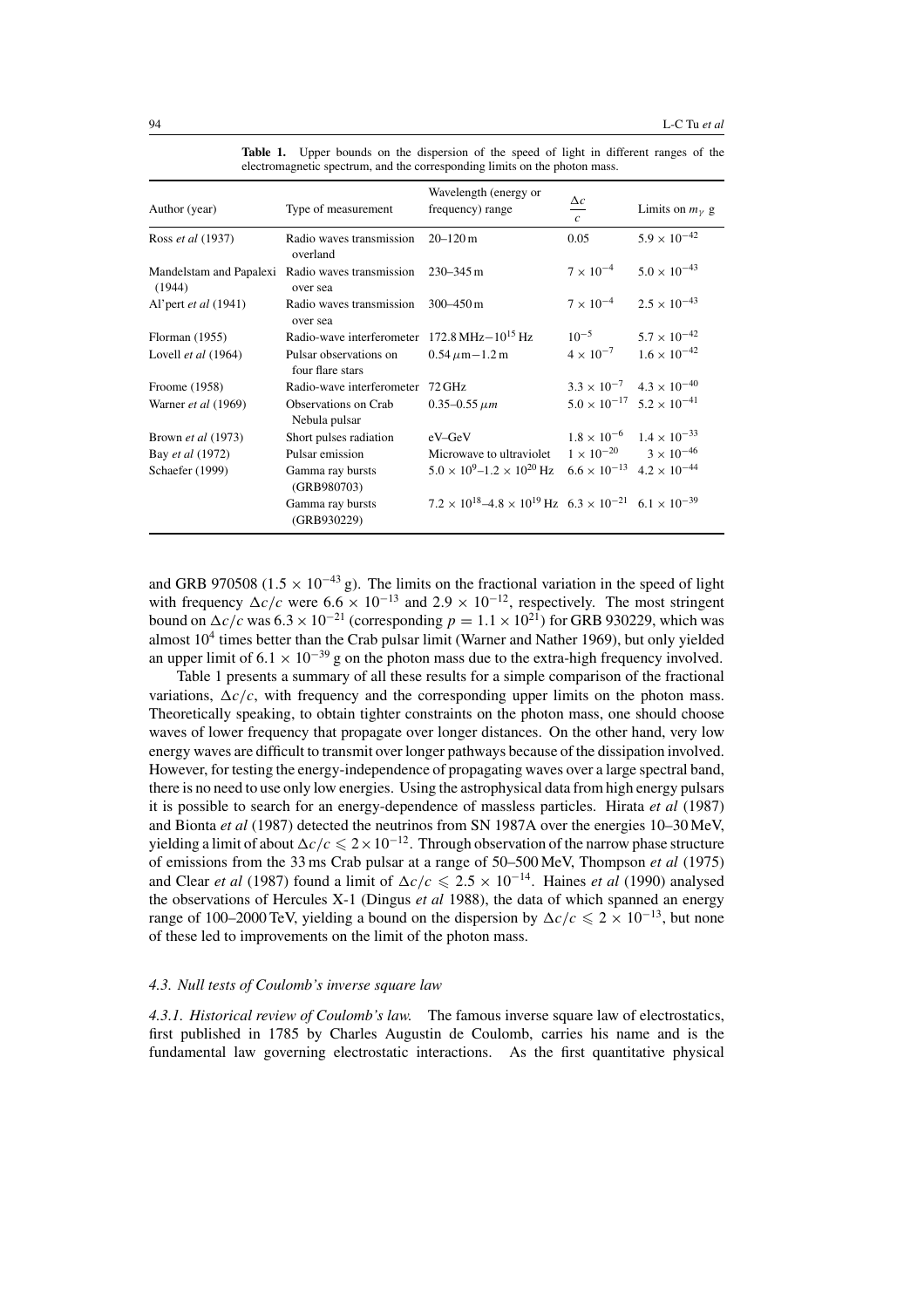principle developed within electrical science, Coulomb's inverse square law has been the basis for many significant contributions to the development of electricity, magnetism and related fields. From Coulomb's law and the principle of superposition, one arrives at Gauss's law and the conservative nature of the electric field. The laws of electrostatics may be generalized using special relativity to obtain Maxwell's equations. The validity of Coulomb's law has been tested continuously over the past two centuries, particularly in its inverse square nature. Based on the classical ingenious scheme devised by Henry Cavendish (1773), modern experiments usually yield not only the result of possible deviations from true inverse square behaviour, but also upper limits on the photon rest mass, as we shall see below.

Perhaps the first investigator to explore the interaction between charges was Benjamin Franklin in 1755. In his empirical studies, he observed that when a cork ball suspended by a silk thread was placed near a charged metal cup, the cork was strongly attracted to the surface of the cup. However, when the cork was placed anywhere inside the metal cup, it was not attracted to the inside surface of the cup at all. He thought this phenomenon was inconceivable and he could not explain it. So Franklin communicated his discovery to his friend, Joseph Priestley, and expected him to perform this experiment to confirm the result. In 1766, Priestley repeated this experiment and concluded that an electrically charged cavity conductor did not produce electric force on the charges inside it. Besides this, he found another phenomenon: there was no charge on the inside surface of the cavity when the cavity was electrically charged. Priestley reported his results in 1767 in his classic treatise '*The history and present state of electricity, with original experiments*'. To suggest an explanation for this phenomenon, Priestley associated it with the contemporary findings of Newton's gravitation and made the bold deduction that the law of electric force between charges was the same as the law of gravitational attraction, i.e. it was also an inverse square law. Unfortunately, Priestley did no further research in this area.

The first experimental investigation of what was to become Coulomb's inverse square law was made in 1769 by John Robison (Elliott 1966). The experiment was very simple. The repulsive force between two charged spheres was balanced by the force of gravity acting on a pivoted arm. By adjusting the supporting beam of the pivoted arm to different angles, the repulsive force could be measured at several distances from the known weight of the balance sphere. Robison expressed his results in terms of a possible deviation from an inverse square law, postulating that the exponent applied to the charge separation distance was not exactly 2 but 2+*q*. He found that the repulsive forces between two charges were inversely proportional to the distance squared between them, and that the value of *q* was 0.06. Robison ascribed the result to experimental error and concluded that the magnitude of the electric force between two charges was inversely proportional to the square of the distance between them. Unfortunately again, Robison did not report his experimental results until 1801. By then Coulomb had already published his own work and this inverse square law would become known as Coulomb's law. Even so, Robison's work was essential to the early theories of electromagnetism, which reached their apex in the work of Robison's fellow, James Clerk Maxwell. It was not understood that there could be other interpretations of Robison's experiment, until in the 20th century it became clear that an implied limit on the photon mass of  $4 \times 10^{-40}$  g could be derived from it.

In 1773, another predecessor of Coulomb in this area was Henry Cavendish, who employed concentric spheres to study the interaction between charges indirectly. The experimental apparatus is shown in figure 2, and it operated as follows. First, the globe was connected to one of the closed hemispheres by a conducting wire. Then, the outer sphere was electrically charged until the connecting wire was broken by a withdrawable silk thread. Finally, the outer sphere was opened and removed, and discharged completely. A pith-ball electrometer was then used to detect the electric charge on the inner globe. The experimental result was that the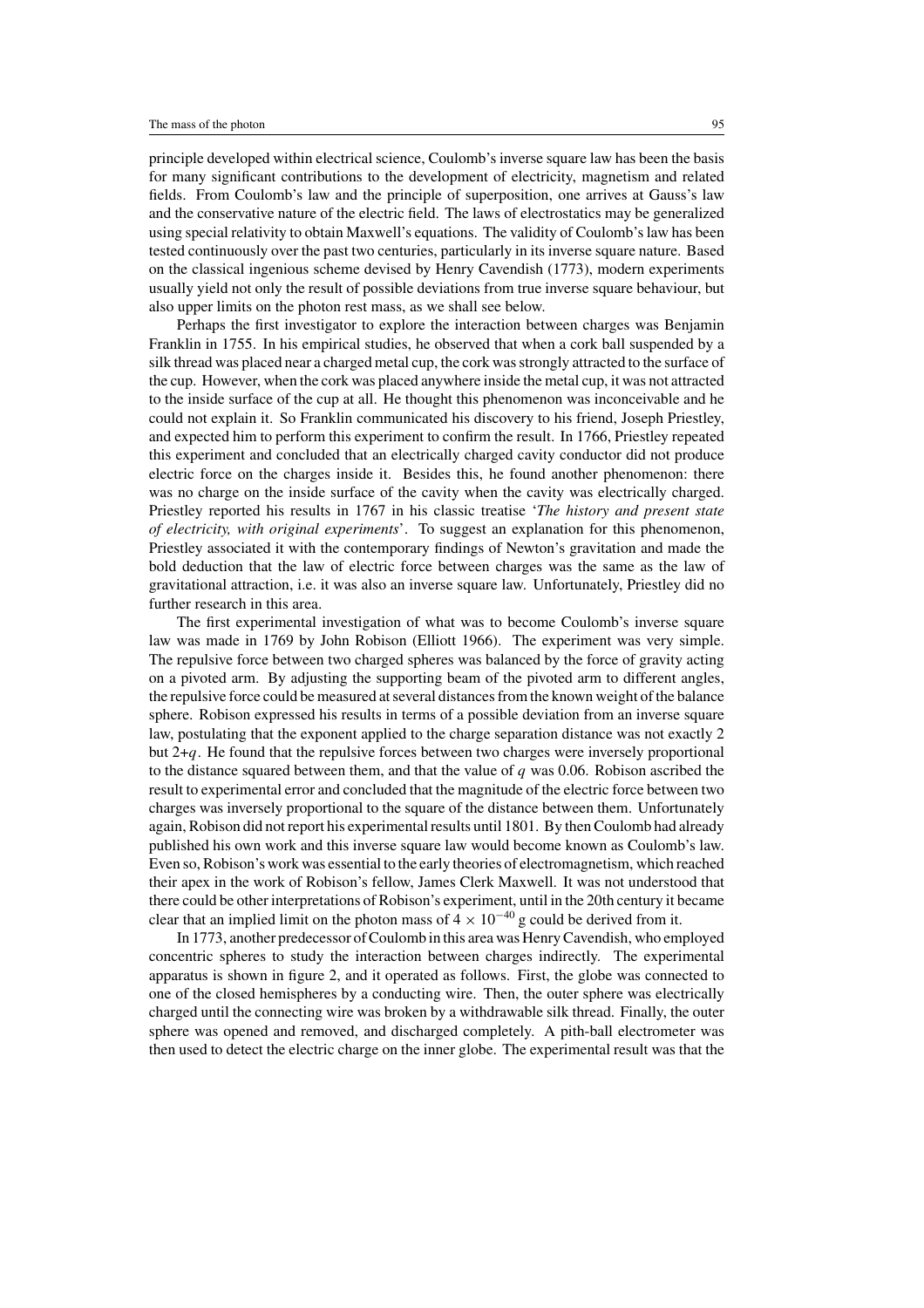

Figure 2. The Cavendish apparatus for testing the inverse square law of electrostatics. The inner globe was fixed on an insulated supporting post. The hollow pasteboard hemispheres, slightly larger than the globe, were mounted in wooden frames via two glass bars. The frames were coupled with hinges so as to close the hemispheres easily. When the frames were closed, the globe and the hemispheres formed a set of insulated concentric spheres. Both the globe and hemispheres were covered with tinfoil to make them essentially perfect conductors of electricity.

pith balls of the electrometer did not separate, and this indicated the absence of charge on the inner globe.

In explaining his result, Cavendish suggested that, as with the gravitational force between bodies, the electrical force between charges obeyed an inverse square law as well, but with the unique difference that the electric force between like charges was repulsive while that between opposite charges was attractive. The following model illuminates his reasoning. Let the electric force between charges takes the form of  $F \sim r^{-n}$ ; then, suppose that there was an electrically charged spherical shell with a uniform surface charge density  $\sigma$ , and consider a unit point charge *P* placed inside the shell. The force acting on the point charge *P* would then consist of two parts: one was from the charges in the area d*S*1, which has a solid angle  $d\Omega_1$  towards the point charge *P*, while the other was from  $dS_2$  with solid angle  $d\Omega_2$  as shown in figure 3. The force acting on *P* from  $dS_2$  would be  $\sigma dS_2/r_2^n r_0$ , while the force from  $dS_1$ would be  $-\sigma dS_1/r_1^n r_0$  where  $r_0$  denotes the unit vector pointing along the line of action of the force. So, the net force on the unit point charge *P* would be

$$
dF \propto \frac{\sigma dS_2}{r_2^n} r_0 - \frac{\sigma dS_1}{r_1^n} r_0.
$$
\n(4.3)

Considering the relationship between an area and corresponding solid angle, namely  $d\Omega_1 =$  $dS_1 \cos \theta / r_1^2$ ,  $d\Omega_2 = dS_2 \cos \theta / r_2^2$  and  $d\Omega_1 = d\Omega_2 = d\Omega$ , it would then be easy to get the net force on the unit charge  $P$  due to the surface charge densities in the areas  $dS_1$  and  $dS_2$ , namely

$$
d\boldsymbol{F} \propto \frac{\sigma \, dS_2}{r_2^n} \boldsymbol{r}_0 - \frac{\sigma \, dS_1}{r_1^n} \boldsymbol{r}_0 = \frac{\sigma \, d\Omega}{\cos \theta} \left( \frac{1}{r_2^{n-2}} - \frac{1}{r_1^{n-2}} \right) \boldsymbol{r}_0. \tag{4.4}
$$

Obviously, if  $n = 2$ , the charges on  $dS_1$  and  $dS_2$  had a null net force on the charge *P*, which indicated that the force acting on the charge inside the electrically charged spherical shell was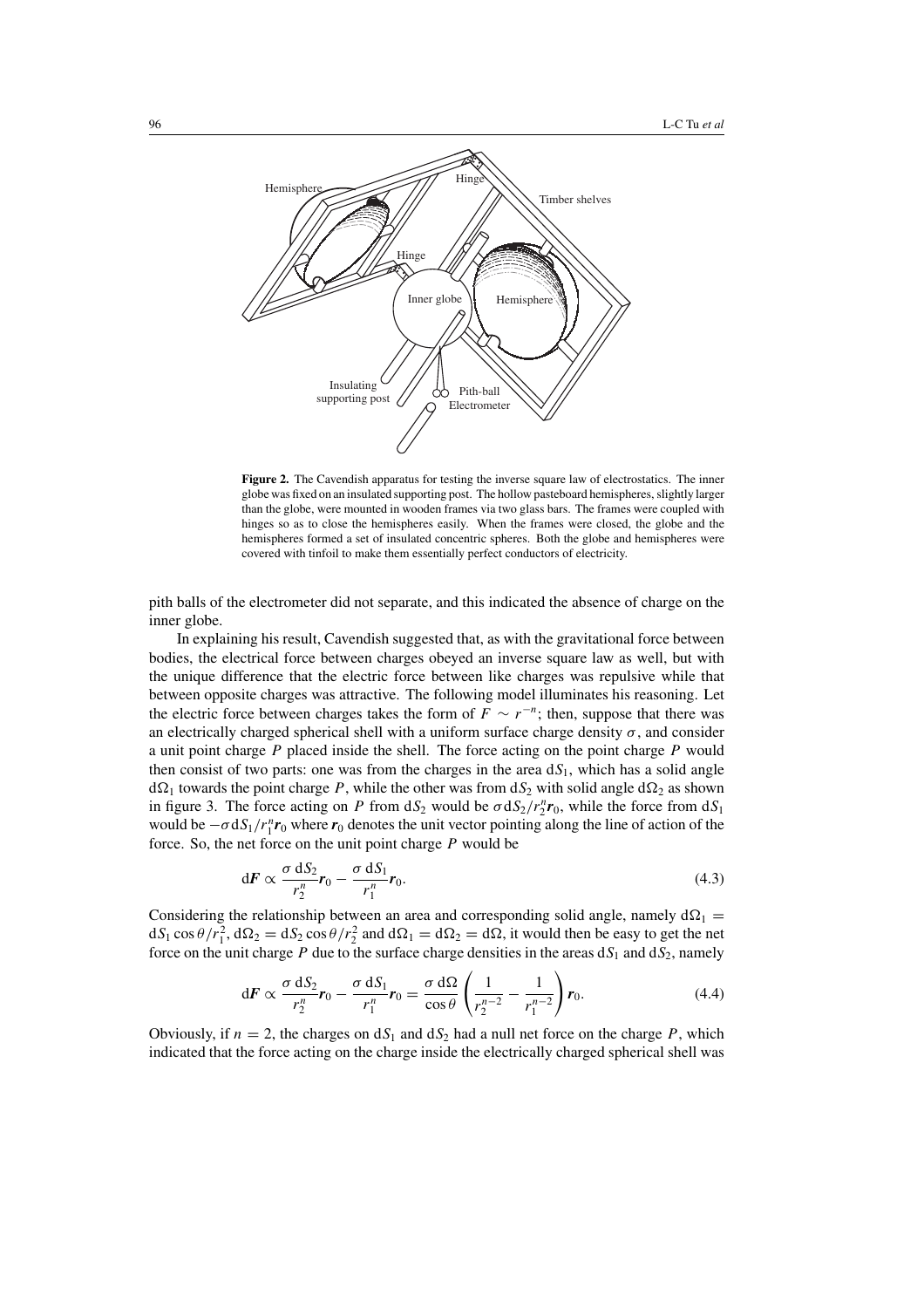

**Figure 3.** The electrical force was inversely proportional to the square of the distance. The electrically charged metal spherical shell was divided into two parts by the plane AB. A point charge *P* was placed inside the shell, which experienced a force from the charge on the surface of the shell. Although the upper part, ACB, was smaller than the bottom part, ADB, the net force acting on the charge *P* will be exactly zero if the electric force obeys the inverse square law.

exactly zero if the electric force obeyed the inverse square law. In other words, the uniformly distributed charge on the outer surface of the metal sphere was the necessary consequence of an inverse square law of electric charges. So, if there was any deviation from the inverse square law, charges would migrate through the wire to the inner globe in Cavendish's experiment. If  $n > 2$ , the action from the lower hemisphere would exceed that from the upper one, which would result in the point charge *P* moving upwards. Whereas, if  $n < 2$ , then, the point charge *P* would move downwards. Cavendish likewise interpreted his findings in terms of a possible breakdown of the inverse square law, and concluded that the deviation *q* in the exponent of *r* cannot be greater than 0.02. Modern interpretations of Cavendish's result now give an upper limit on the photon rest mass that was a little greater than  $1 \times 10^{-40}$  g. Obviously, the large background electric fields that arose when the two outer hemispheres were removed would produce the major limitation to the accuracy of this experiment, and an unavoidable result of this design was that stray charges could leak to the inner sphere along the insulators supporting it. Like Robison, Cavendish did not publish his discovery but instead, about 100 years later, Maxwell mentioned the experiment in his book '*The Electrical Researches of the Honourable Henry Cavendish*'.

In 1873, a revised version of Cavendish's experiment was performed by Maxwell at the Cavendish Laboratory in Cambridge University. The main measure used to improve the experimental embodiment was that the outer sphere was earthed during the second part of the experiment instead of being removed, thus providing a perfect shield for disturbances, but at the expense of determining the potential of the inner shell with greater difficulty. Maxwell employed a spherical air condenser consisting of two insulated spherical shells, the outer one having a small hole in it so that the inner one could be tested for charge by inserting an electrode from a Thomson electrometer. The hole was closed by a small lid carrying an inward probe which simultaneously connected the two shells together. It was imperative that the surface of the outer conductor be a closed one during the first part of the experiment. Then, the outer shell was charged to a high potential, and the lid and the connector were removed by a silk thread. Finally, Maxwell observed the same experimental phenomenon as Cavendish and concluded that the deviation *q* was less than  $5 \times 10^{-5}$ , now interpreted as corresponding to an upper limit on the photon mass of  $5 \times 10^{-42}$  g.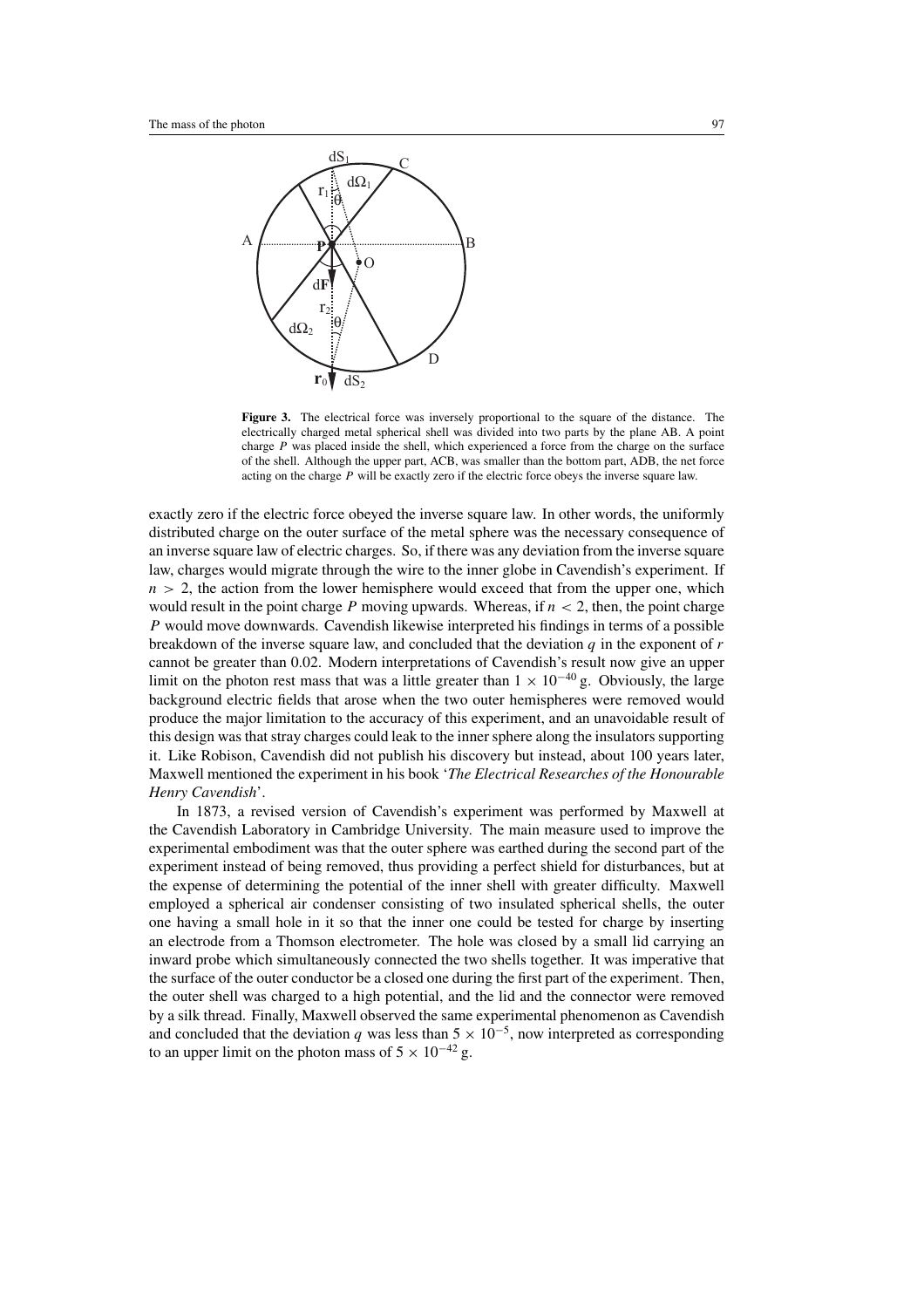Although numerous workers had investigated the force law between charges before Coulomb, and some had even attained higher precision, it was Coulomb who first proclaimed the inverse square law, in 1785. A noteworthy point that should be emphasized was that the experiments performed by Coulomb were done independent of those of all others. The experiments were divided into two steps (Elliott 1966). Using a torsion balance Coulomb demonstrated directly that two like charges repel each other with a force that varies inversely with the square of the distance between them. Then, the law of attraction between unlike charges was indirectly demonstrated through what was thought to be an improperly functioning torsion balance, although Coulomb did write in his memoirs that he in fact had been able to test the law between unlike charges by use of the torsion balance. From his results, which are widely discussed in many books and reviews, Coulomb unequivocally established the distance dependence of the electric force.

During the next 40 years after the publication of Coulomb's memoirs on electrostatics, his findings were strongly disputed (Heering 1992), especially in Germany. The main reason for this was that his inverse square law happened to take the same form as Newton's inverse square law of gravitation. Several critical physicists, such as Simon, Volta and Oersted, raised strong opposition to Coulomb's law. The experiments Coulomb claimed to have performed successfully in his memoirs were repeated, but none of Coulomb's contemporaries succeeded in reproducing his results. Some then preferred to believe that Coulomb did not actually arrive at the inverse square law via a series of doubtful measurements made with his torsion balance, but instead developed it only from theoretical considerations. There were then attempts to replace Coulomb's relationship with alternative formulations, but eventually the true inverse square nature of the electrostatic force became generally accepted and posterity has given it his name.

*4.3.2. General method and technical background.* The distance dependence of the electrostatic force was expressed quantitatively by Cavendish and Coulomb in terms of the inverse square law. Through Gauss's law and the divergence theorem, this law leads to the first of Maxwell's equations, which defines the relationship between the electric field and local charge density. However, if the photon has mass, an additional term is required which changes Maxwell's equations to those of Proca. From the time of Cavendish onwards, Coulomb's inverse square law was tested in novel experiments employing ever more sophisticated techniques. As a result, methods of finding deviations from Coulomb's inverse square law via laboratory methods subsequently set the most precise bounds on the size of the photon mass as compared to other larger-scale methods. The original experiments had an accuracy of only a few per cent and were of laboratory scales of length. Experiments with higher precision and involving a wider range of lengths were then performed thereafter (Goldhaber and Nieto 1971b, 1976). It is now customary to quote the tests of the inverse square law in one of the following two ways (Jackson 1975):

- (a) Assume that the force varies with the distance *r* between two point charges as per the phenomenological formulation  $r^{-2\pm q}$ , and quote a value or limit for *q* which represents the departure from exact inverse square law behaviour.
- (b) Assume that the electrostatic potential has the 'Yukawa' form *<sup>r</sup>*−<sup>1</sup> exp*(*−*µγ r)* instead of the simple Coulomb form  $r^{-1}$ , and quote a value or limit for  $\mu_{\gamma}$  or  $\mu_{\gamma}^{-1}$ . Since  $\mu_{\gamma} = m_{\gamma} c / \hbar$ , tests of the inverse square law are often then expressed directly in terms of an upper limit on the photon rest mass. The results of geomagnetic and extra-terrestrial experiments are typically also given in terms of  $\mu_{\gamma}$  or  $m_{\gamma}$ , while laboratory experiments are often interpreted in terms of both *q* and  $\mu_{\gamma}$  or  $m_{\gamma}$ .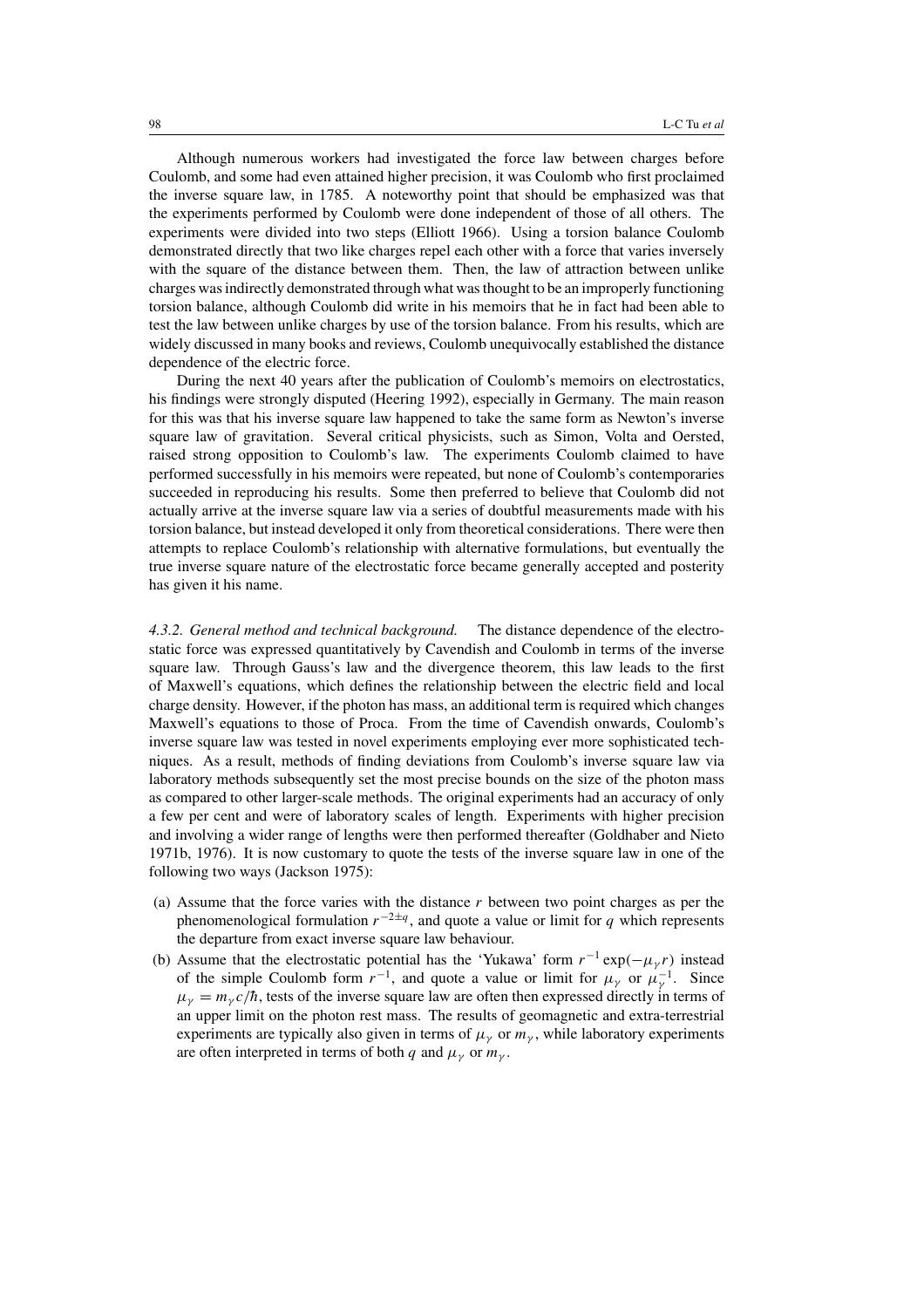

**Figure 4.** A uniformly charged spherical shell is broken into rings for obtaining the electrostatic potential at point P, which is located a distance *r* from the centre of the shell. A total charge *Q* resides on the spherical shell of radius *a*.

Experimental studies of the photon rest mass or, equivalently, searches for deviations from Coulomb's law are to some extent made difficult because, for an experiment confined to dimension *D*, the effects of finite  $\mu_{\nu}$  are of the order  $(\mu_{\nu}D)^2$ , as propounded in a theorem proposed by Goldhaber and Nieto (1971b). This means that an experiment designed to find the effects of a massive photon or of a breakdown of Coulomb's law must either interrogate a region of size comparable to  $\mu_{\gamma}^{-1}$  or it must have extraordinary precision to detect the otherwise infinitesimal evidence of photon mass or such a deviation. The concentric sphere experiments originated by Cavendish, which are the typical apparatus used frequently by his successors, exemplify the progress made in increasing the detectability of weak signals using apparatus with enormous sensitivity, which has been achieved through technological development. The principal advantage of this method is that all the parameters involved can be individually varied and tested, whereas astronomical methods usually involve a number of factors that are subject to assumptions and interpretations that are difficult to verify.

*4.3.3. Static experiments.* The original concentric spheres experiment performed by Cavendish in 1773 gave an upper limit on *q* of  $|q| \le 0.02$ , and this result was improved to  $|q| \leq 5 \times 10^{-5}$  in 1873 by Maxwell. The corresponding limits on the photon rest mass are  $1 \times 10^{-40}$  g and  $5 \times 10^{-42}$  g, respectively, as was mentioned above. In these experiments the electric potential on the inner conducting sphere was measured. From the value of this potential and the relation between *q* and the potential, Maxwell (1873) first derived expressions for the size of possible deviations from pure inverse square behaviour, and a more detailed attempt at this task was undertaken much later by Fulcher and Telljohann (1976) and by Fulcher (1986), the results of which then became the general frame of reference for later interpretation of similar laboratory experiments (Zhang 1998). In what follows, we will briefly deduce the electrostatic potential of a uniformly charged spherical shell, and then from this deduction, we will show how the potential difference of two or more concentric spherical shells can be obtained.

Suppose that the electrostatic force between two unit charges is an arbitrary function  $F(r)$ of the distance *r* between them. The electrostatic potential is given by

$$
U(r) = \int_{r}^{\infty} F(s) \, \mathrm{d}s. \tag{4.5}
$$

Now, consider a uniform distribution of charge *Q* over a spherical shell of radius *a* and break the spherical shell into rings of thickness *a* d*θ*, as shown in figure 4. Then, the differential element of charge for a chosen ring is given by  $dq = (Q/4\pi a^2) \cdot 2\pi a^2 \sin \theta d\theta = (Q/2) \sin \theta d\theta$ , which produces the potential  $dV = (Q/2) \sin \theta \, d\theta U(r')$  at point *P* with an interval *r'* between the corresponding rings. As shown in figure 4, we have the relation:  $r^2 = r^2 + a^2 - 2ar \cos \theta$ ,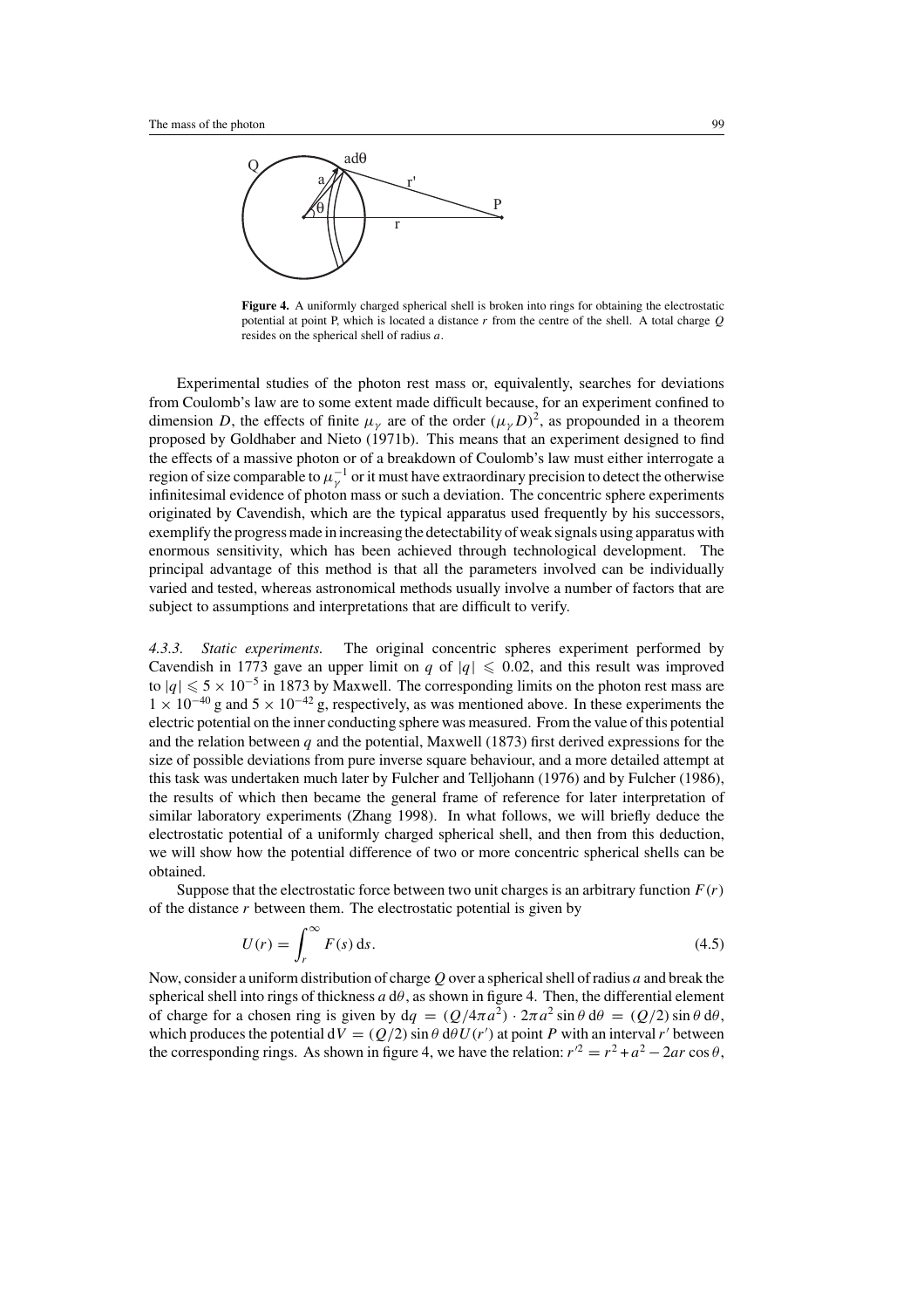

**Figure 5.** A model of two concentric spherical shells used in Cavendish type experiments for testing Coulomb's inverse square law. A charge *Q*<sup>1</sup> resides uniformly on the inner shell, which has radius  $R_1$ , and a charge  $Q_2$  is on the outer shell, of radius  $R_2$ .

then  $r'$  d $r' = ar \sin \theta$  d $\theta$ . So the potential at a distance *r* from the centre of the shell is readily determined as

$$
V(r) = \int \frac{Q}{2} \sin \theta \, d\theta U(r') = \frac{Q}{2ar} [f(r+a) - f(|r-a|)],
$$
\n(4.6)

where

$$
f(r) \equiv \int_0^r sU(s) \, \mathrm{d}s. \tag{4.7}
$$

Let us then apply these expressions to the experiments of Cavendish type, and suppose that the radii of the two concentric spheres are  $R_1$  and  $R_2$  ( $R_1 < R_2$ ) with charges  $Q_1$  and  $Q_2$  spread uniformly over them, respectively (as shown in figure 5). Using equation (2.6), one finds the potential on the inner shell to be

$$
V(R_1) = \frac{Q_1}{2R_1^2} f(2R_1) + \frac{Q_2}{2R_1R_2} [f(R_1 + R_2) - f(R_2 - R_1)],
$$
\n(4.8)

while the potential on the outer shell is

$$
V(R_2) = \frac{Q_2}{2R_2^2} f(2R_2) + \frac{Q_1}{2R_1R_2} [f(R_1 + R_2) - f(R_2 - R_1)].
$$
\n(4.9)

After charging the outer shell to a potential of  $V_0$ , a part of the charge would pass through the connecting wire to the inner shell until an equilibrium of  $V(R_1) = V(R_2) \equiv V_0$  was reached. Then, the charge accumulated on the inner shell can be found from equations (4.8) and (4.9) as

$$
Q_1 = 2R_1V_0 \frac{R_1f(2R_2) - R_2[f(R_1 + R_2) - f(R_2 - R_1)]}{f(2R_1)f(2R_2) - [f(R_2 + R_1) - f(R_2 - R_1)]^2}.
$$
(4.10)

If Coulomb's law is correct, the electric potential has the form of  $U(r) = r^{-1}$ ; hence  $f(r) \equiv r$ . Because the two shells had been connected by a conducting wire, the charge originally given to the inner shell will end up at the outer surface of the outer one, i.e.  $Q_1 = 0$ , which is the natural consequence of Coulomb's *r*−<sup>2</sup> law. Actually, for a conductor of arbitrary shape, the charge distribution is so arranged that the electric field inside the conductor vanishes, and the time constant to establish electrostatic equilibrium is very short (of the order of 10−<sup>19</sup> s). The aim of experimental verifications of Coulomb's law is to find traces of the residual fields between the shells.

In the Cavendish experiment, after the two shells were charged and the interconnection was broken, the outer shell was removed to infinity. According to equations (4.8) and (4.10), the potential of the inner shell would then be

$$
V_{\rm C}(R_1) = \frac{Q_1}{2R_1^2} f(2R_1). \tag{4.11}
$$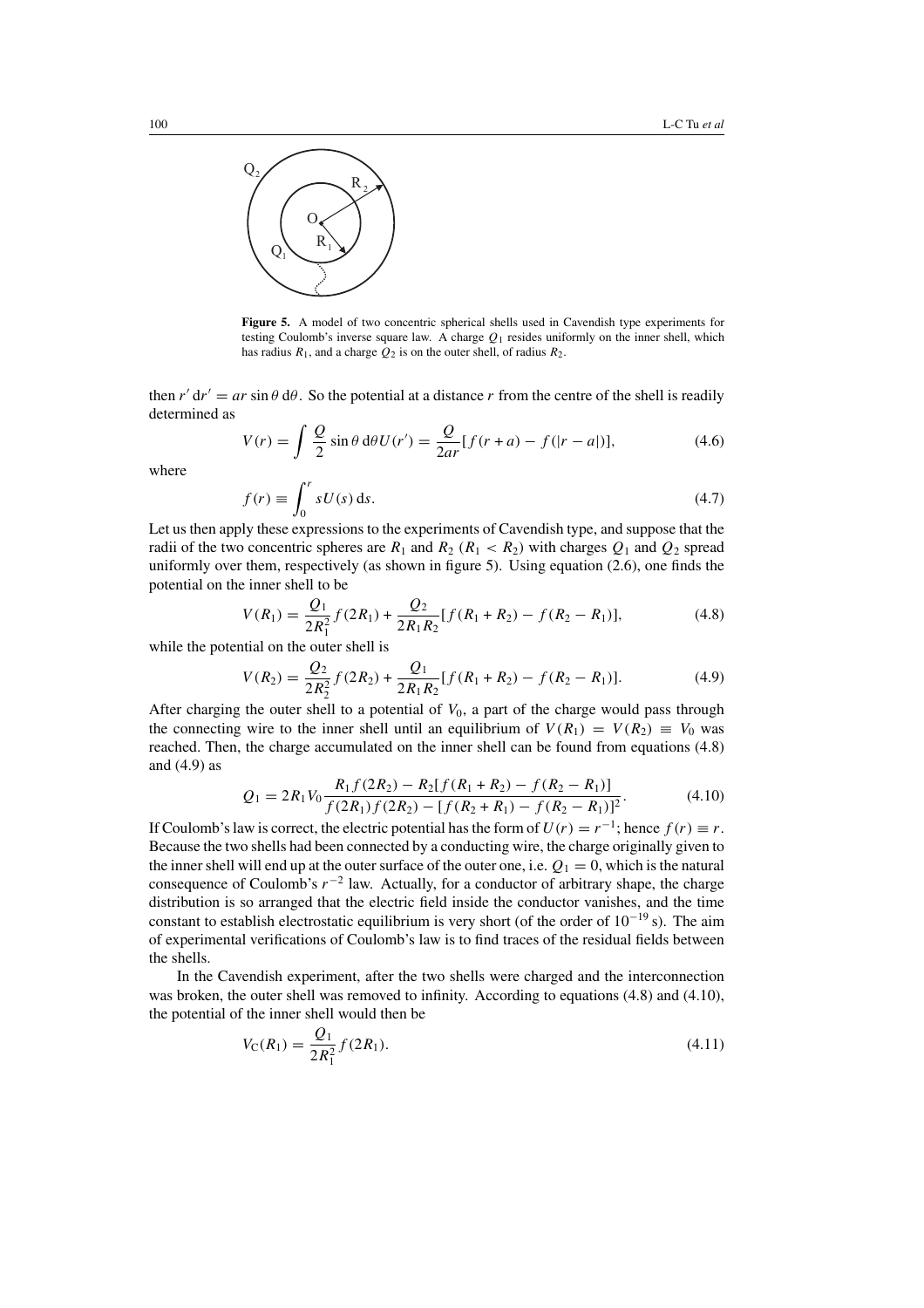

**Figure 6.** The geometrical factor  $M(R_1, R_2)$  for concentric spherical shells varies monotonically with the ratio of the radii,  $R_1/R_2$  ( $R_1 < R_2$ ), and has its extremum at  $M_{\text{max}}$  ( $R_1/R_2 = 0$ ) = 0.3069 and  $M_{\text{min}} (R_1/R_2 = 1) = 0$ .

In Maxwell's case, after the interconnection was broken, the outer shell was then earthed instead of being taken away, which meant  $V(R_2) \equiv 0$ . So with the help of equations (4.8)–(4.10), the potential on the inner shell could then be expressed as

$$
V_{\mathcal{M}}(R_1) = V_0 \left[ 1 - \left( \frac{R_2}{R_1} \right) \frac{f(R_2 + R_1) - f(R_2 - R_1)}{f(2R_2)} \right].
$$
 (4.12)

Following Maxwell, suppose that the exponent in Coulomb's inverse square law is not 2 but  $2 + q$  with  $|q| \ll 1$ . In that case, for a unit point charge, we have

$$
U(r) = \frac{1}{1+q} \frac{1}{r^{1+q}} \approx \frac{1}{r^{1+q}}
$$
\n(4.13)

and to first order in *q*,

$$
f(r) \approx r(1 - q \ln r). \tag{4.14}
$$

Substituting  $(4.14)$  in  $(4.11)$  and  $(4.12)$ , the link between the potential and the deviation *q* would arise from the following formulae in the experiments of Cavendish and Maxwell, respectively:

$$
V_{\rm C}(R_1) \approx \left(\frac{R_2}{R_2 - R_1}\right) q V_0 M(R_1, R_2),\tag{4.15}
$$

$$
V_{\mathcal{M}}(R_1) \approx q V_0 M(R_1, R_2),\tag{4.16}
$$

where  $M(R_1, R_2)$  is a dimensionless geometrical parameter of order unity and its characteristic curve is shown in figure 6, and

$$
M(R_1, R_2) = \frac{1}{2} \left[ \frac{R_2}{R_1} \ln \frac{R_2 + R_1}{R_2 - R_1} - \ln \frac{4R_2^2}{R_2^2 - R_1^2} \right].
$$
 (4.17)

Obviously, if  $q = 0$ , the potential of the inner sphere is also zero, which is the case predicted by Coulomb's inverse square law. So, by detecting the potential on the inner shell directly, one could obtain the deviation from Coulomb's inverse square law.

The main hindrance to further improvement in static experiments of this type are contact potentials (Camp *et al* 1991). Contact potential is an electrostatic potential difference between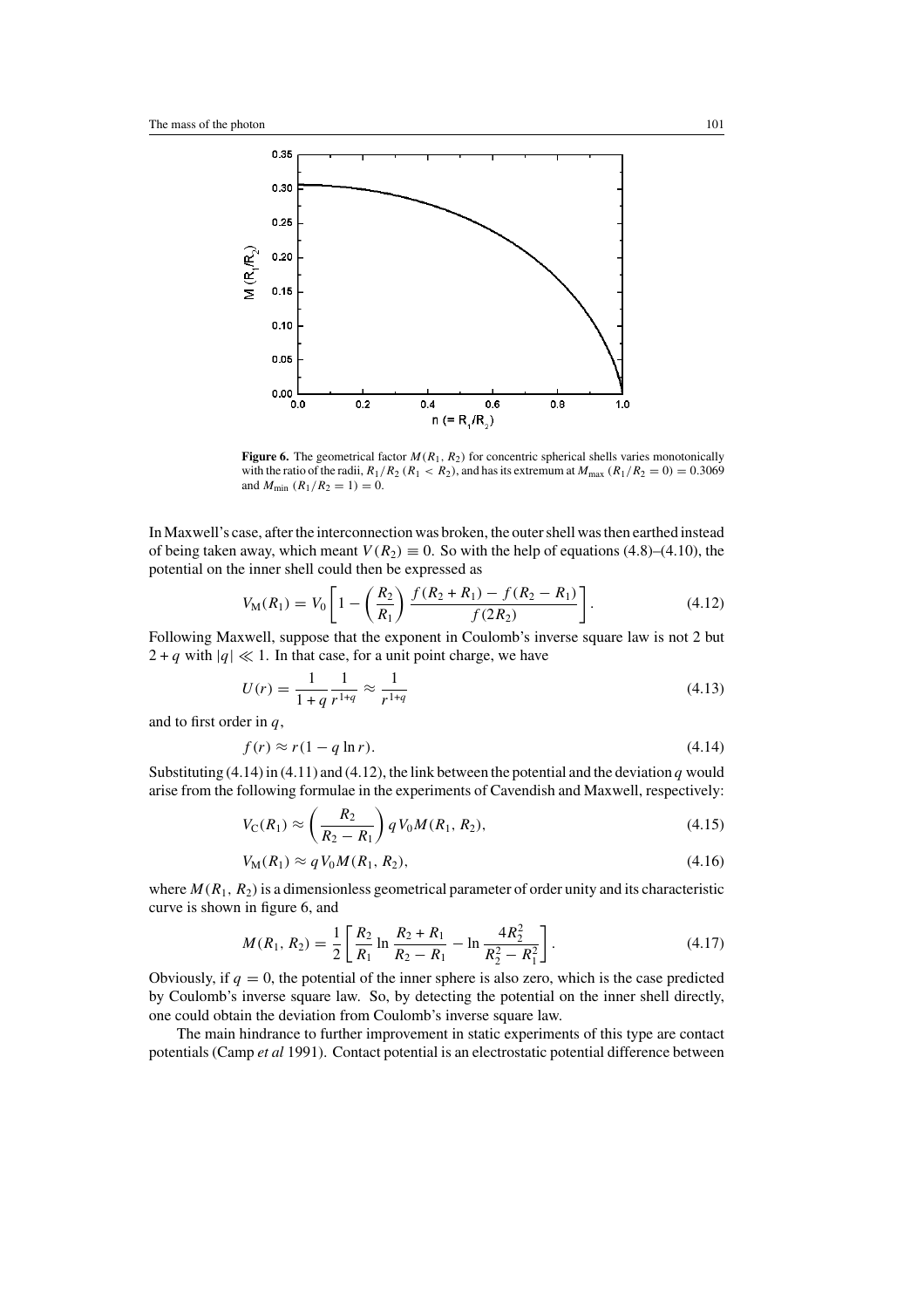two metals caused by their different work functions, which are the energies needed to remove an electron from the metal (Michaelson 1977). In some modern precision experiments, such as measurements of the Casimir force, contact potentials have generally been proven to be of the order of several millivolts for dissimilar metals or coated metal media (Bordag *et al* 2001), and in the worst case, even up to a 'shockingly large' value of 430 mV (Lamoreaux 1997). This problem no doubt arose in the experiments of Cavendish and Maxwell, as they used contacting leads to measure the potential at different points on the shells. This problem is overcome in dynamic experiments by measuring the potential *difference* instead of the potential itself.

*4.3.4. Dynamic experiments.* In order to obtain a higher precision, modern experiments using the concentric shell arrangement of Cavendish were carried out with high voltage ac signals applied to the outer shell and with phase-sensitive detection used to sense the relative potential difference between the shells. Moreover, the motivation for concentric-shell experiments had by then become predominated mainly by interest in the photon rest mass as opposed to simply testing the exactness of the inverse square law. For this type of experiment, the relative difference of potential between the two spheres, according to equations (4.6) and (4.14), can be expressed as

$$
\frac{V(R_2) - V(R_1)}{V(R_2)} = qM(R_1, R_2),\tag{4.18}
$$

where the geometrical factor  $M(R_1, R_2)$  is the same, so that *q* is essentially the quotient of the measured potential difference  $V(R_2) - V(R_1)$  and the applied voltage  $V(R_2)$ . With the expected relation between the potential difference and the deviation *q* the next step is one of finding the link between  $\mu_{\nu}$  and the potential difference.

Consider an idealized geometry of two uncharged, concentric, conducting spherical shells of radii  $R_1$  and  $R_2(R_1 \lt R_2)$  with an inductor across this spherical capacitor. An alternating potential of  $V_0 \exp(i\omega t)$  is then applied to the outer shell so that  $V(R_2) = V_0 \exp(i\omega t)$ . For this case, a solution to the massive photon electromagnetic field equation (2.5) can be written as  $\phi(r, t) = \phi(r) \exp(i\omega t)$  and the wave equation reduces to

$$
(\nabla^2 + k^2)\phi(r) = 0,\t\t(4.19)
$$

where

$$
k^2 = \frac{\omega^2}{c^2} - \mu_\gamma^2. \tag{4.20}
$$

With the proper boundary conditions, the exact result for the potential is

$$
\phi(r) = V_0 \frac{R_2}{r} \frac{e^{ikr} - e^{-ikr}}{e^{ikR_2} - e^{-ikR_2}} \qquad (r \le R_2).
$$
\n(4.21)

Choosing a spherical Gaussian surface of radius *r* between the two shells and then using equation (4.21) for the interior region, the closed integral of the Proca equation (2.7) over the volume from the interior to the Gaussian surface becomes

$$
\int dV \nabla \cdot \boldsymbol{E} = -\mu_{\gamma}^{2} \int dV \cdot \phi(r). \qquad (4.22)
$$

Given this, a complete solution for the field inside a uniformly charged single sphere of radius *R*<sup>2</sup> can then be written as

$$
E(r,t) = \frac{\mu_{\gamma}^{2}}{k^{2}r^{2}} \frac{V_{0}R_{2}}{e^{ikR_{2}} - e^{-ikR_{2}}} [ikr(e^{ikr} + e^{-ikr}) - (e^{ikr} - e^{-ikr})]e^{i\omega t} \cdot \frac{r}{r}.
$$
 (4.23)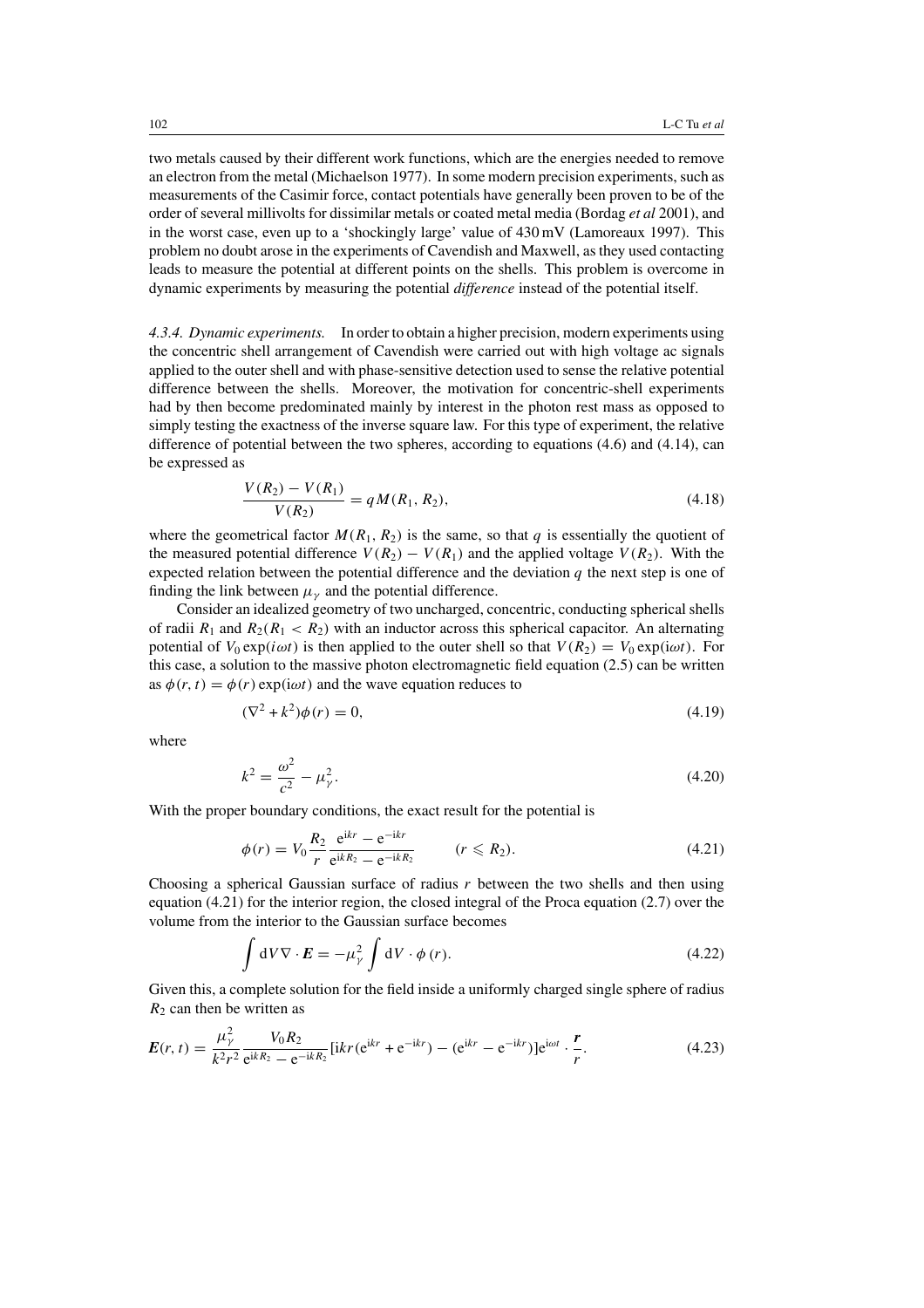

Figure 7. Experimental arrangement used by Plimpton and Lawton in 1936 for testing the inverse square law of the force between charges. The outer shell was formed from two approximately hemispherical shells, while the inner one consisted of a (lower) copper box containing the detector and a hemispherical dome above it. A specially designed condenser generator generated a 3000 V signal, which was applied to the outer shell. Any movement of the galvanometer is monitored by the mirror and the telescope through the conducting window.

A power series expansion of the electric field for  $kr < 1$  and  $\omega > \mu<sub>\nu</sub>$  *c* yields

$$
E(r,t) = -\frac{1}{3}\mu_{\gamma}^{2}rV_{0}e^{i\omega t} \left(1 - \frac{1}{10}k^{2}r^{2} + \frac{1}{6}k^{2}R_{2}^{2} - \cdots\right)\frac{r}{r}.
$$
 (4.24)

The higher-order terms can be neglected for these experiments, and the above electric field can then be written as

$$
E(r,t) \approx -\frac{1}{3}\mu_{\gamma}^2 r V_0 e^{i\omega t} \frac{r}{r},
$$
\n(4.25)

which indeed leads to  $\nabla \times \mathbf{E} = 0$ , and hence  $\oint \mathbf{E} \cdot d\mathbf{l} = 0$ . With this, the potential difference between the inner and outer shells becomes,

$$
V(R_2) - V(R_1) = \int_{R_1}^{R_2} E \cdot dI = -\frac{1}{6} \mu_{\gamma}^2 (R_2^2 - R_1^2) V(R_2)
$$
 (4.26)

and the relative potential difference between the two spheres is

$$
\frac{V(R_2) - V(R_1)}{V(R_2)} = -\frac{1}{6}\mu_\gamma^2 (R_2^2 - R_1^2). \tag{4.27}
$$

This result demonstrates clearly that the relative potential difference  $\Delta V/V$  is independent of the frequency of the applied alternating voltage, i.e. the boundary condition problems in the dynamic experiments are the same as those in the static experiments. A second look at equation (4.27) hints that the quadratic dependence of the potential difference on  $\mu_{\nu}$  makes this method rather insensitive to small values of  $\mu_{\gamma}$ .

The first dynamic experimental test of Coulomb's law can be dated back to Plimpton and Lawton (1936). The concentric shell electrostatic experiments of Cavendish and Maxwell were replaced by a quasi-static method, in which the problems due to spontaneous ionization and contact potentials were overcome by placing the detector inside the inner sphere and connecting it permanently so as to detect any change in the potential of the inner sphere relative to the outer one (as shown in figure 7). The detector was a resonance electrometer operating at a frequency of  $\approx$ 2 Hz, which led to improved sensitivity and to reduced inductive effects which had arisen by simply opening and closing the circuits for the applied voltage on the outer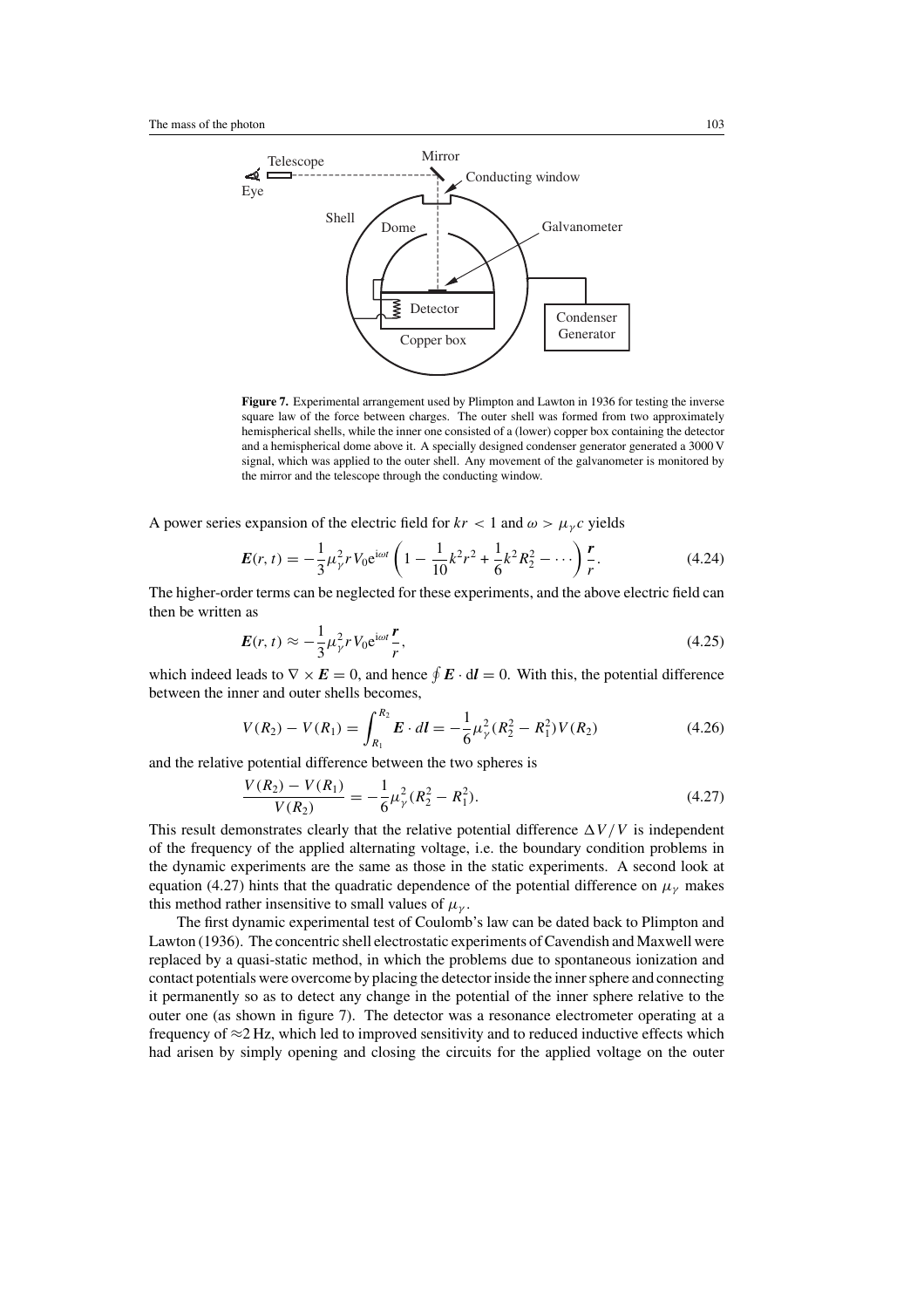globe. The resonant motion of the galvanometer was produced by the potential difference between the outer globe and inner dome of the apparatus, and this motion could be observed via a mirror and telescope, which monitored it through a conducting window at the top of the outer globe. The conducting window, claimed by Plimpton and Lawton to be essential to the success of the method, was a glass-bottomed vessel threaded into the outer globe such that its surface was flush with the top surface of the outer globe. It contained a solution of ordinary salt in water. A disc of fine wire gauze covered the glass and was soldered to the threaded rim of the vessel, thus improving the electrical conductivity of this window. A harmonically alternating potential of about 3000 V, produced by a specially designed condenser generator operating at the low resonance frequency of the galvanometer, was applied to the outer globe. Tests were then made to detect the change in the potential of the dome relative to the outer globe. The results showed that no change in the thermally driven motion of the galvanometer could be detected during the course of the experiment, at a detector sensitivity of  $1 \mu$ V. The radii of the two globes were  $0.76$  m ( $2.5$  ft) and  $0.61$  m ( $2.0$  ft), respectively. Substitution of the experimental parameter into the equations (4.18) and (4.27) then yielded a limit on the size of the deviation from Coulomb's inverse square law of  $q < 2 \times 10^{-9}$  and a corresponding limit on the photon rest mass of  $m<sub>\gamma</sub>$  < 3.4 × 10<sup>-44</sup> g.

Cochran and Franken (1968) employed concentric cubical conductors instead of concentric spheres due to the cost and awkwardness of constructing and using large spheres. The most significant improvement in their experiment, compared with that of Plimpton and Lawton, was the application of a lock-in amplifier for detecting minute potential differences between the conducting surfaces. The sensitivity of their system was such that they could see changes in amplitude of 2 × 10<sup>-9</sup> V. A signal of ≈1200 V ac with frequencies ranging from 100 to 500 Hz was applied to the outer box. The authors quoted two values for the deviation *q* from exact inverse square law behaviour. The first bound was derived from the worst-case error limit,  $|q| < 4.6 \times 10^{-11}$ , and the second was for the case of a probable error of 70%,  $|q| < 9.2 \times 10^{-12}$ . The latter gave a corresponding bound of  $m_v \leq 3 \times 10^{-45}$  g on the photon rest mass. The complicated calculations arising from the cubical configuration of the apparatus makes analysis of this experiment difficult.

An improvement to the experiment of Plimpton and Lawton was reported by Bartlett and Phillips (1969) and Bartlett *et al* (1970). Instead of two concentric spheres, their approach adopted five concentric spheres in order to improve the sensitivity and to help eliminate errors introduced by stray charges. The voltage was applied between the two outermost shells, and the induced signal between the two innermost shells was then measured. The middle one served as a shield. A potential difference of 40 kV at 2500 Hz was used between the two outer spheres. A lock-in detector with a sensitivity of  $\approx 0.2$  nV served to measure the potential difference between the two inner spheres. They arrived at a final result of  $|q| \leq 1.3 \times 10^{-13}$ , with the associated limit on the photon rest mass being  $m_\nu \leq 3 \times 10^{-46}$  g.

The experiment of Williams *et al* (1970, 1971) was designed to operate at exceptionally high sensitivity. A diagram of the apparatus is shown in figure 8. It consisted of five concentric icosahedrons. The two outermost shells were charged by 10 kV at 4 MHz; the inner shell was  $\approx$ 1.5 m thick. A battery-powered lock-in amplifier with a detection sensitivity of  $\approx$ 10<sup>-12</sup> V was employed to continuously detect the line integral of the electric field between the two innermost shells. Three sets of optical fibres were used to convey the data through small apertures in the icosahedrons. In order to prevent penetration of external fields through these holes, the fibres served as waveguides, with their diameters being smaller than the cutoff frequency. The middle shell also served to reduce the effects of stray electric and magnetic fields. To ensure that the system functioned properly, optical calibration signals were periodically introduced as tests. The high frequencies used in this experiment were chosen to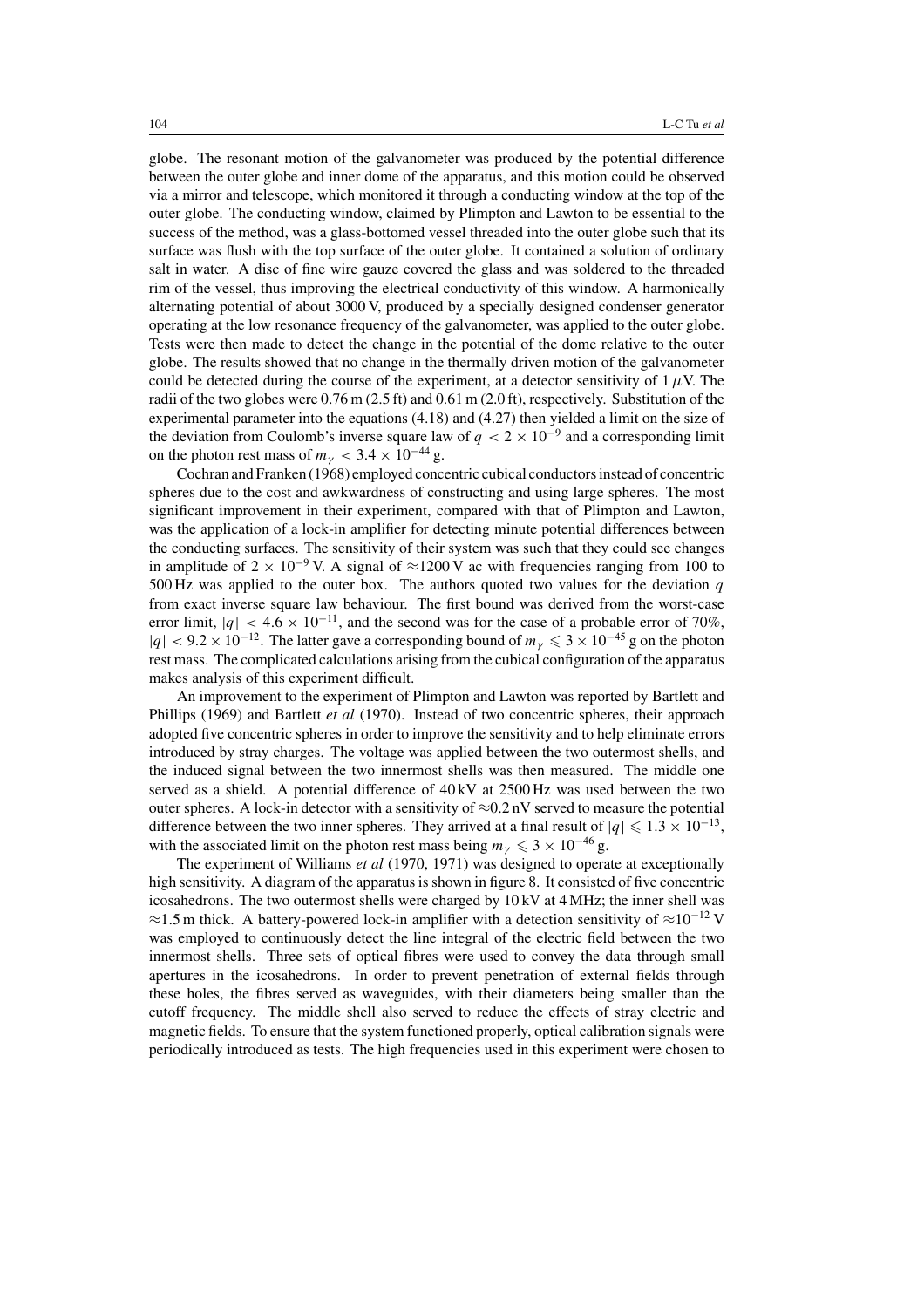

**Figure 8.** Experimental arrangement used by Williams *et al* in 1971 at Wesleyan University. An ac signal of 10 kV peak-to-peak at 4 MHz was applied across the two outer shells, which along with a high-*Q* water-cooled coil, formed a resonant circuit. A battery-powered lock-in amplifier, located inside the innermost shell, was used to search for any trace of this signal appearing across the two inner shells. Three sets of optical fibres were used for transmitting the data, which consisted of the reference signal for the phase detector, the output of the voltage-to-frequency converter (VFC) from the lock-in amplifier and a calibration voltage that was introduced periodically into the system. The output signal was analysed for evidence of a violation of Coulomb's law, which would have been the signature of a photon mass.

reduce the skin depth effects, which vary as  $\delta \propto \omega^{-1/2}$ . Three-day data series yielded results that were statistically consistent with the assumption that the photon rest mass is identically zero. Expressing the results as a deviation from Coulomb's law in the form of  $r^{-2-q}$ , they found  $q \leq (2.7 \pm 3.1) \times 10^{-16}$  and the limit on the photon rest mass was  $m_{\gamma} \leq 1.6 \times 10^{-47}$  g. This experiment also ruled out a theoretically predicted value for the deviation of Coulomb's law suggested by Zygan (1970a,b).

The most recent Coulomb null experiment using a principle similar to these was proposed in 1982 by Crandall, who designed the experiment such that it could be carried out by physics students at several different college levels, thus allowing for the apparatus to be improved gradually with each class. The main difference between this and earlier experiments was the use of a three-shell arrangement instead of five, with the geometry optimized for use in this kind of teaching-tool arrangement. The radii of the three icosahedral shells were 0.2, 0.5 and 1.0 m. In this arrangement, the 500 V peak-to-peak signal was applied to the two *innermost* shells at a frequency of 500 kHz. Crandall and his collaborators obtained improved results with this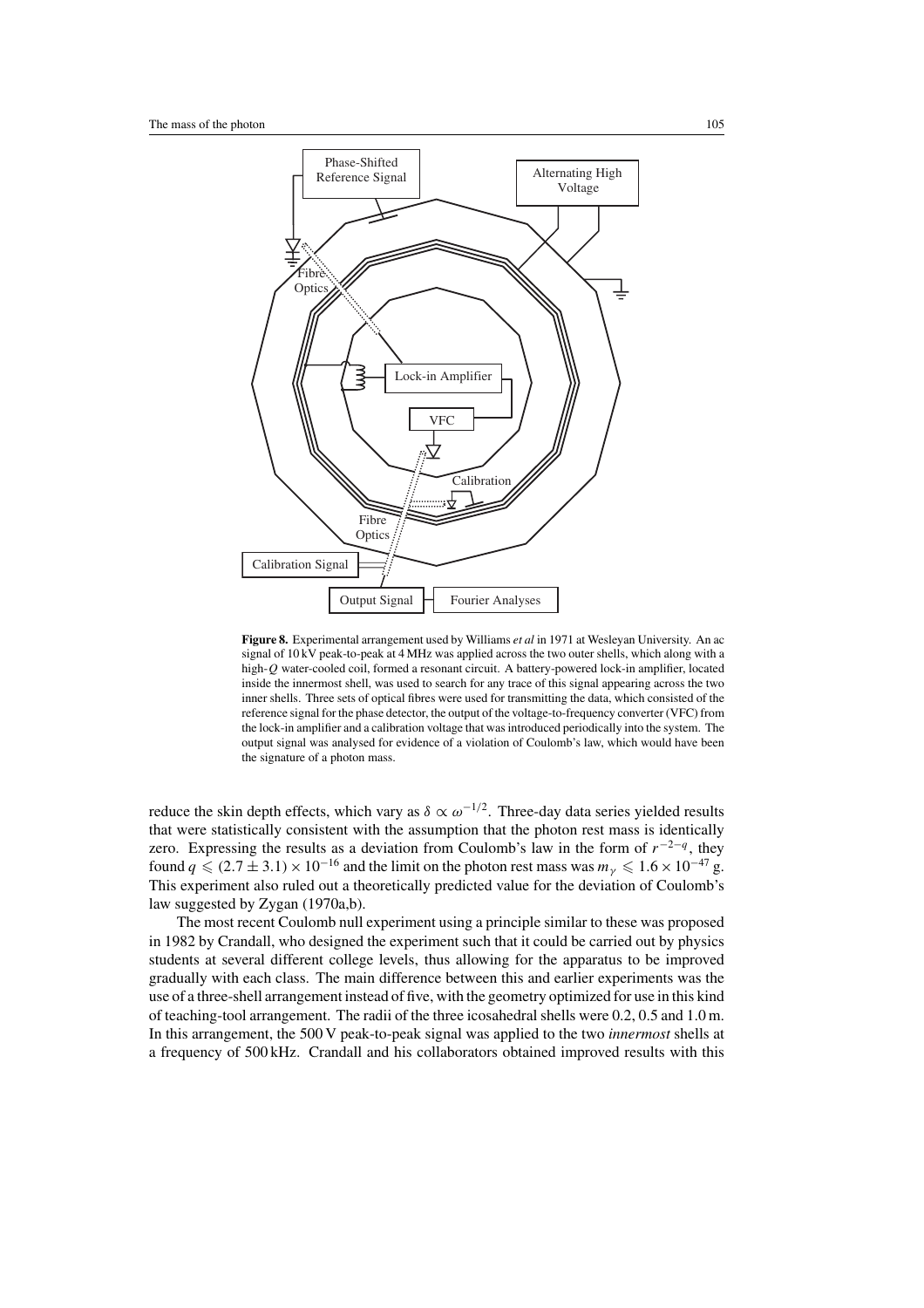| <b>Table 2.</b> Kesults of experimental less of Coulomb 3 law and the photon rest mass. |                                             |                                 |                                 |  |  |
|-----------------------------------------------------------------------------------------|---------------------------------------------|---------------------------------|---------------------------------|--|--|
| Author (year)                                                                           | Experimental scheme                         | Deviation $q$                   | Limits on $m_{\gamma}$ g        |  |  |
| Robison (1769)                                                                          | Gravitational torque on a<br>pivot arm      | $6 \times 10^{-2}$              | $4 \times 10^{-40}$             |  |  |
| Cavendish (1773)                                                                        | Two concentric metal shells                 | $2 \times 10^{-2}$              | $1 \times 10^{-40}$             |  |  |
| Coulomb (1785)                                                                          | Torsion balance                             | $4 \times 10^{-2}$              | $\sim 10^{-39}$                 |  |  |
| Maxwell (1873)                                                                          | Two concentric shells                       | $5 \times 10^{-5}$              | $1 \times 10^{-41}$             |  |  |
| Plimpton and Lawton (1936)                                                              | Two concentric shells                       | $2 \times 10^{-9}$              | $3.4 \times 10^{-44}$           |  |  |
| Cochran and Franken (1967)                                                              | Concentric cubical conductors               | $9.2 \times 10^{-12}$           | $3 \times 10^{-45}$             |  |  |
| Bartlett et al (1970)                                                                   | Five concentric shells                      | $1.3 \times 10^{-13}$           | $3 \times 10^{-46}$             |  |  |
| Williams et al (1971)                                                                   | Five concentric icosahedrons                | $(2.7 \pm 3.1) \times 10^{-16}$ | $1.6 \times 10^{-47}$           |  |  |
| Fulcher (1985)                                                                          | Improved result for Williams'<br>experiment | $(1.0 \pm 1.2) \times 10^{-16}$ | $1.6 \times 10^{-47}$           |  |  |
| Crandall (1983)                                                                         | Three concentric icosahedrons               | $6 \times 10^{-17}$             | $8\times10^{-48}$               |  |  |
| Ryan <i>et al</i> (1985)                                                                | Cryogenic experiment                        |                                 | $(1.5 \pm 1.4) \times 10^{-42}$ |  |  |

**Table 2.** Results of experimental tests of Coulomb's law and the photon rest mass.

approach, finding  $q \le 6 \times 10^{-17}$  for the deviation from Coulomb's law and  $m_{\nu} \le 8 \times 10^{-48}$  g for the photon rest mass.

*4.3.5. Other experiments.* In 1985, a very different method of searching for the photon mass via Coulomb's law was developed for use at a temperature of 1.36 K by Ryan *et al* (1985). The idea underlying this search for the photon mass was that the particle was massless above a critical temperature but would acquire a mass below this temperature. Their null result established that the photon at 1.36 K had a mass of less than  $(1.5 \pm 1.4) \times 10^{-42}$  g. Although this was not as low a limit as had been found in some of the other experiments, it was a unique contribution because of the low temperature ranges involved.

The results of all the experiments in this class of tests of Coulomb's law are listed in table 2, for ease of comparison. Because Coulomb's law is so fundamental to electromagnetism it is always of interest to improve the limits over which it is known to hold. The experimental results discussed above reveal that the validity of its inverse-square nature is unassailable at the macroscopic level, and as we shall see later in the review, it is known to hold over distances ranging up to  $10^{13}$  cm. In the microscopic regime, the well-known Rutherford experiments on the scattering of alpha particles by thin metal foil gave early indications that Coulomb's law is valid at least down to distances of about  $10^{-11}$  cm, nearly the size of the nucleus. Modern high energy experiments on the scattering of electrons proved that Coulomb's inverse square law holds even down to the Fermi scale (Breton *et al* 1991). When viewed collectively, the evidence from all these experimental results shows that Coulomb's law is valid from the macroscopic to the quantum domains, a range covering roughly 26 orders of magnitude in distance. While this represents an impressive scale by any measure, it is nevertheless still finite, and no doubt others will work to extend it.

#### *4.4. Tests of Ampere's law `*

According to the Proca equations, if the photon rest mass is different from zero, not only electrostatic fields but also magnetostatic fields take on the character of exponential decay and vanish at distances of the order of  $\mu_{\gamma}^{-1}$ , in contrast to the cases where they would extend to infinity, as in Maxwell's electrodynamics. A null experiment that served as a laboratory test of Ampère's law was carried out by Chernikov et al in 1992, and it is of interest in that regard.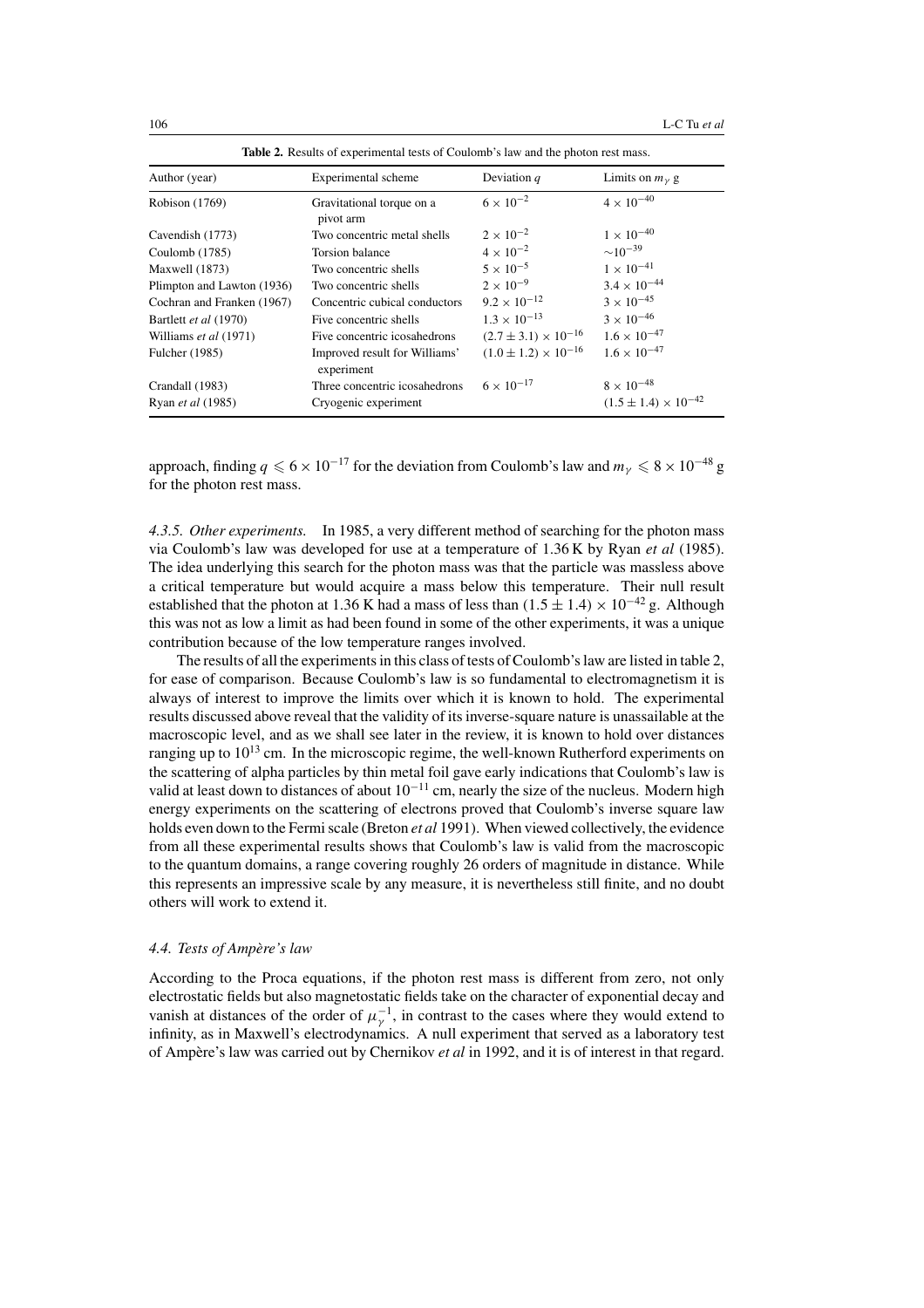In the case of a nonzero photon mass, and in the quasi-static limit, the magnetic field obeys the relation

$$
\nabla \times \mathbf{B} = \mu_0 \mathbf{J} - \mu_\gamma^2 \mathbf{A}.
$$
 (4.28)

Their experimental test of Ampère's law was based on a measurement of the line integral of  $\bm{B}$ along a closed curve *C*, which, in the case of  $m_v \neq 0$ , becomes

$$
\oint \mathbf{B} \cdot d\mathbf{l} = \mu_0 \int_C \mathbf{J} \cdot d\mathbf{f} - \mu_\gamma^2 \int_C \mathbf{A} \cdot d\mathbf{f}.\tag{4.29}
$$

So, if one chose a coil configuration for which no current passes through a surface bounded by the closed curve  $C$ , there would automatically be a null result if Ampère's law were indeed valid. Using a very sensitive superconducting quantum interference device (SQUID) as a magnetometer (Gerber *et al* 1993) to detect changes of magnetic flux at low temperatures (1.24 K), Chernikov *et al* found no distinct magnetic-flux change that could account for a photon mass. The experimental result was  $m_v \le (8.4 \pm 0.8) \times 10^{-46}$  g, which was a limit that was substantially less stringent than those derived from the null tests of Coulomb's law, but nevertheless of interest because it was obtained via a different physical approach. Moreover, since large-scale investigations of magnetostatic phenomena usually involve astronomical observations, which will be discussed in the next section, a laboratory experiment of this type is particularly helpful in establishing range-related limits.

# *4.5. Torsion balance methods*

The application of torsion balance techniques for detecting the photon mass was proposed in 1998 by Lakes. In a Proca field, the potentials themselves have physical significance, instead of just their derivatives. The large cosmic magnetic vector potential, *A*, described by the Proca equations is observable since the potential acquires an energy density  $\mu_{\gamma}^2 A_2/\mu_0$ . Lakes (1998) reported an experimental approach based on a modified Cavendish balance to evaluate the product of photon mass squared and the ambient cosmic magnetic vector potential. The basic idea was to generate a magnetic-dipole vector-potential moment  $a_d$  via a suspended toroidal coil. This moment interacts with the ambient cosmic magnetic vector potential to produce a torque  $\tau = a_d \times \mu_V^2 A$  on the torsion balance. The component along with the fibre (i.e. along the *z* direction in the laboratory frame) can be written as follows (Luo *et al* 2000, 2003):

$$
\tau_z = A\mu_{\gamma}^2 a_d(\cos\theta\cos\theta_A\cos\lambda - \cos\theta\sin\theta_A\sin\Omega t\sin\lambda - \sin\theta\sin\theta_A\cos\Omega t),\tag{4.30}
$$

where  $\theta$  is the angle between the latitude and  $a_d$  in the laboratory frame,  $\theta_A$  the angle between *A* and the Earth's rotation axis,  $\lambda$  the latitude and  $\Omega$  the rotation frequency of the Earth. The contribution to the magnetic vector potential from sources outside the solar system, within the laboratory frame of reference, will vary sinusoidally with time, one cycle per sidereal day, as a result of the rotation of the Earth. This was the case considered by Lakes, and he found a limit of  $\mu_\gamma^2 A < 2 \times 10^{-9}$  Tm m<sup>-2</sup>, with a corresponding limit on the photon mass of  $2 \times 10^{-50}$  g, for an ambient magnetic vector potential of  $A \approx 10^{12}$  Tm due to cluster-level fields. However, if  $\sin \theta_A = 0$ , which would mean that the cosmic ambient vector potential is fortuitously aligned with the Earth's rotational axis, then this approach would fail.

An improved experiment, designed to overcome the direction dependence of the torsion balance method, was performed by Luo *et al* in 2002. A schematic diagram of the rotating torsion balance system used in it is shown in figure 9. In this experiment, the motion of the torsion balance is modulated by a turntable rotating at an angular frequency  $\omega$  (let  $\theta = \omega t$  in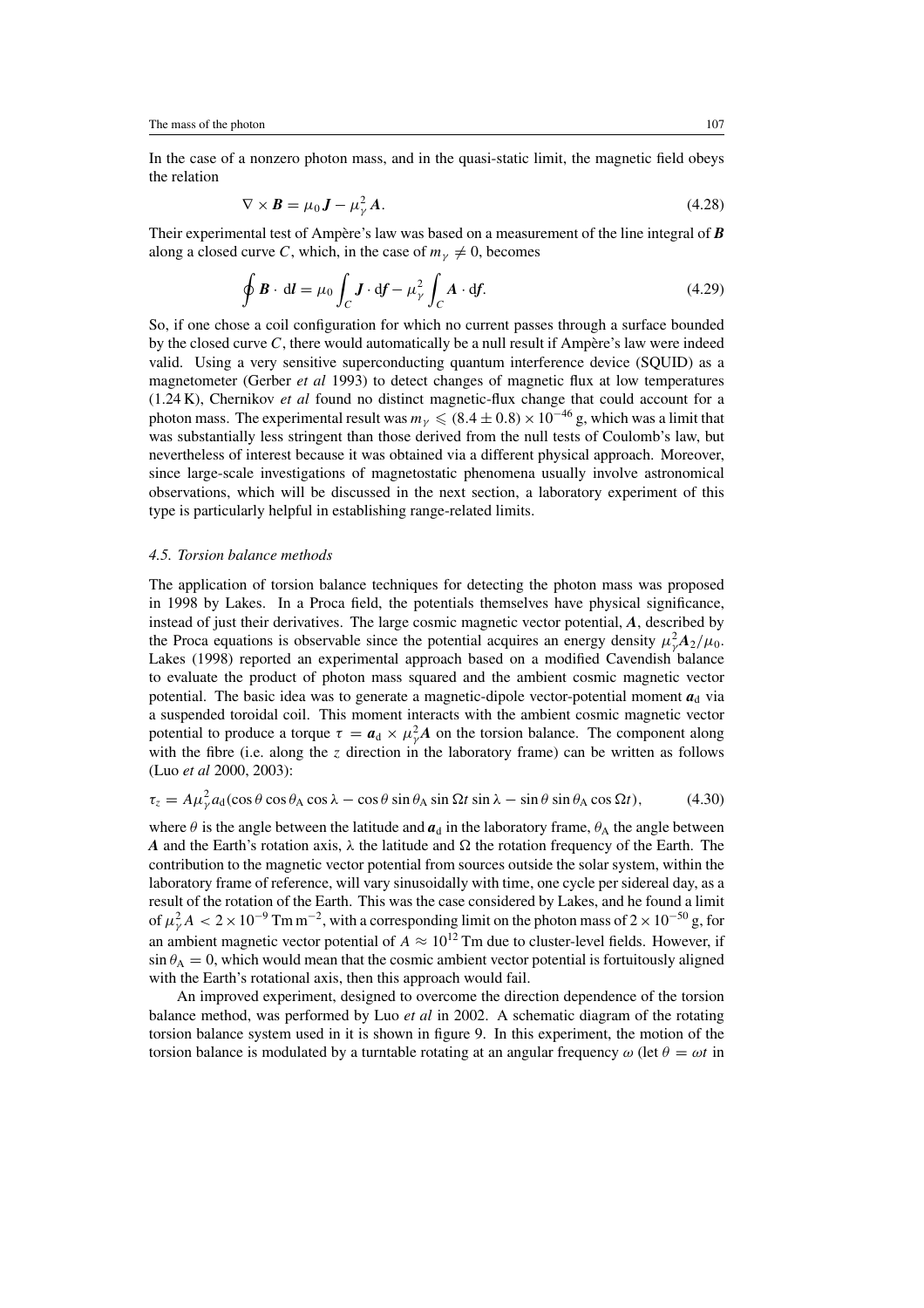

**Figure 9.** The experimental setup of the rotating torsion balance of Luo *et al* (2003). A steel toroid, having an inner diameter of 45.0 mm, with a cross section 24.0 mm in diameter, was suspended by a tungsten fibre 100*µ*m in diameter and 136.4 cm in length to form a Cavendish torsion balance. A coil of 1720 turns was wound on the steel toroid, and it carried an electric current of 16.4 mA, which was supplied by a constant-current source through a fine aluminium spring. The magnetic dipole vector-potential moment,  $a_d$  arising from the toroidal coil interacted with the cosmic vector potential, *A*, to produce a torque on the torsion balance, the motion of which was detected by an optic lever, with the data then collected continuously by a host computer. Any external torque was compensated by a capacitive transducer such that the torsion balance was always maintained in its initial equilibrium state through the parallel capacitor plates. The whole system was mounted in a vacuum chamber and held at  $1 \times 10^{-2}$  Pa and was rotated with a period of 1 h by means of a precise rotary table (not shown in this figure). If the photon mass were nonzero, the feedback voltage applied on the capacitive transducer, associated with the effect of photon mass, would vary with time, following the rotation of the torsion balance.

equation (4.30)), which was usually higher than the Earth's rotational frequency  $\Omega$ . In this case, the torque acting on the torsion balance can be written as

$$
\tau_z(\omega) = \mu_\gamma^2 A a_d C \cos(\omega t + \theta_0), \qquad (4.31)
$$

where

$$
C^{2} = (\cos \theta_{A} \cos \lambda - \sin \theta_{A} \sin \Omega t \sin \lambda)^{2} + (\sin \theta_{A} \cos \Omega t)^{2}.
$$
 (4.32)

The parameter *C* in (4.31) is clearly time dependent and hence  $\tau_Z$  will have a time-varying amplitude. If  $\theta_A = 90^\circ$ , then the frequency of  $\tau_Z$ , the signal to be determined, will contain sum and difference terms of the turntable and the sidereal rotation frequencies. In the most general case ( $\theta_A \neq 90^\circ$ ),  $\tau_Z$  will have a constant component at the turntable frequency in addition to the variable components at the other frequencies mentioned above. This means that at least three peaks will be seen in the power spectrum produced by a fast Fourier transform (FFT) of the experimental data. To estimate the magnitude of*C*, they averaged it over a sidereal period (24 h) and found its root-mean-square (RMS) value to be

$$
\bar{C} = \sqrt{\langle C^2 \rangle} = \sqrt{\frac{3}{4} - \frac{1}{8} \sin^2 \theta_A} \ge \frac{\sqrt{10}}{4}.
$$
 (4.33)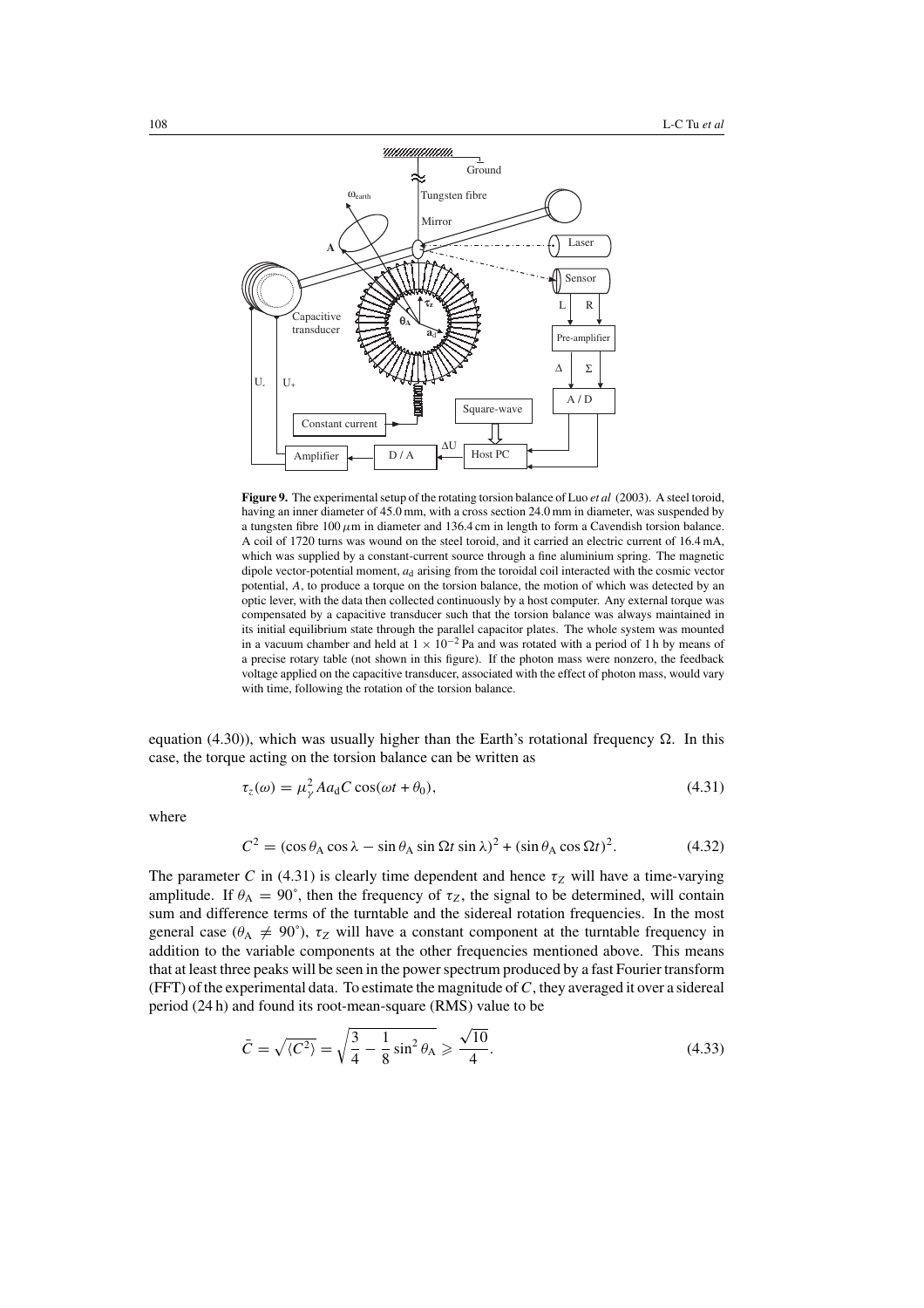A nonzero  $\bar{C}$  means that the modulation method can ensure effective detection for all possible orientations of the ambient cosmic vector potential during a sidereal day. Moreover, the limitation from 1*/f* noise will be reduced and the sidereal noises due to environmental fluctuations will be essentially eliminated because of the high modulation frequency. Their analysis of the experimental data (72 h) showed that the product of photon mass squared and the ambient vector potential was  $\mu_{\gamma}^2 A < 1.1 \times 10^{-11}$  Tm m<sup>-2</sup>. If the ambient cosmic vector potential is  $10^{12}$  Tm, corresponding to the Coma galactic cluster (0.2  $\mu$ G over a distance of  $4 \times 10^{22}$  m) (Rand and Kulkarni 1989, Zwiebel 1991), then the upper limit on the photon mass would be  $1.2 \times 10^{-51}$  g. However, the cosmic vector potential can be conservatively estimated from the galactic magnetic field ( $\approx$ 1  $\mu$ G) and its reversal position ( $\approx$ 1.9  $\times$  10<sup>19</sup> m) towards the centre of the Milky Way (Asseo and Sol 1987). In that case,  $A \approx 2 \times 10^9$  Tm and the corresponding upper limit on the photon mass becomes  $2.6 \times 10^{-50}$  g.

After the result of the rotating torsion balance experiment was published, Goldhaber and Nieto (2003) commented on a potential problem with the use of this approach to setting limits on the photon rest mass. They pointed out that the typical value of the ambient magnetic vector potential *A* could vanish, or at least be much smaller, in a particular measurement region, and if we happened to be in such a vacant zone, the magnitude of *A* at our location might not lead to a useful constraint on  $m<sub>\gamma</sub>$ . They further noted that the plasma current method (discussed in section 5.4) could overcome this problem. The main difference between the torsion balance and plasma current methods is the region involved: the former interrogates a relatively small local region while the latter surveys on a large astronomical scale. At present, incomplete knowledge of the largest-scale magnetic fields (i.e. at the galactic or even extragalactic level) indeed introduces the possibility of substantial inhomogeneity both in the fields themselves and in the plasma density. Furthermore, uncertainty about the degree of inhomogeneity in the Coma cluster or even in our local galactic cluster makes it hard to quote a typical value for *A*, let alone the systematic uncertainty in it. So, while the results of the torsion balance method indeed gave a value for the local limit on  $\mu_{\gamma}^2 A$ , when used to deduce a limit on the photon mass the result is open to question.

#### *4.6. Other approaches*

In 1971, Franken and Ampulski proposed a 'table-top' experiment with very low-frequency parallel resonance circuits to set an upper limit on the photon rest mass. They contended that the relationship between the resonance frequency of the LC circuit and the photon rest mass would be governed by

$$
\omega^2 = \omega_0^2 + \omega_c^2,\tag{4.34}
$$

where  $\omega_0$  is the natural resonance frequency in the zero-mass photon case, which could be calculated theoretically, and  $\omega_c = \mu_y c$ . From measurements on such a circuit operating at a frequency of  $\approx$ 1 rad s<sup>-1</sup>, they obtained a result of  $m<sub>\gamma</sub>$  < 10<sup>-49</sup> g. However, as pointed out by Goldhaber and Nieto (1971a,b), the crucial problem inherent in this method is that the natural resonant frequency  $\omega_0 = (LC)^{-1/2}$  cannot be shifted by more than a fraction of order  $(\mu_{\nu}D)^2$ , where *D* denotes the dimension of the apparatus. This is because the fields acting on charges and currents in the circuit are only changed by this amount compared with those of the massless photon case. So, the resonance at  $\omega = \mu_{\gamma} c$  would occur for  $\omega_0 \approx \mu_{\gamma} c$ , not  $\omega_0 = 0$ , which means that the photon mass effect in the resonant circuit method is practically negligible. The same conclusion was also reached by Park and Williams (1971), Kroll (1971) and Boulware (1971).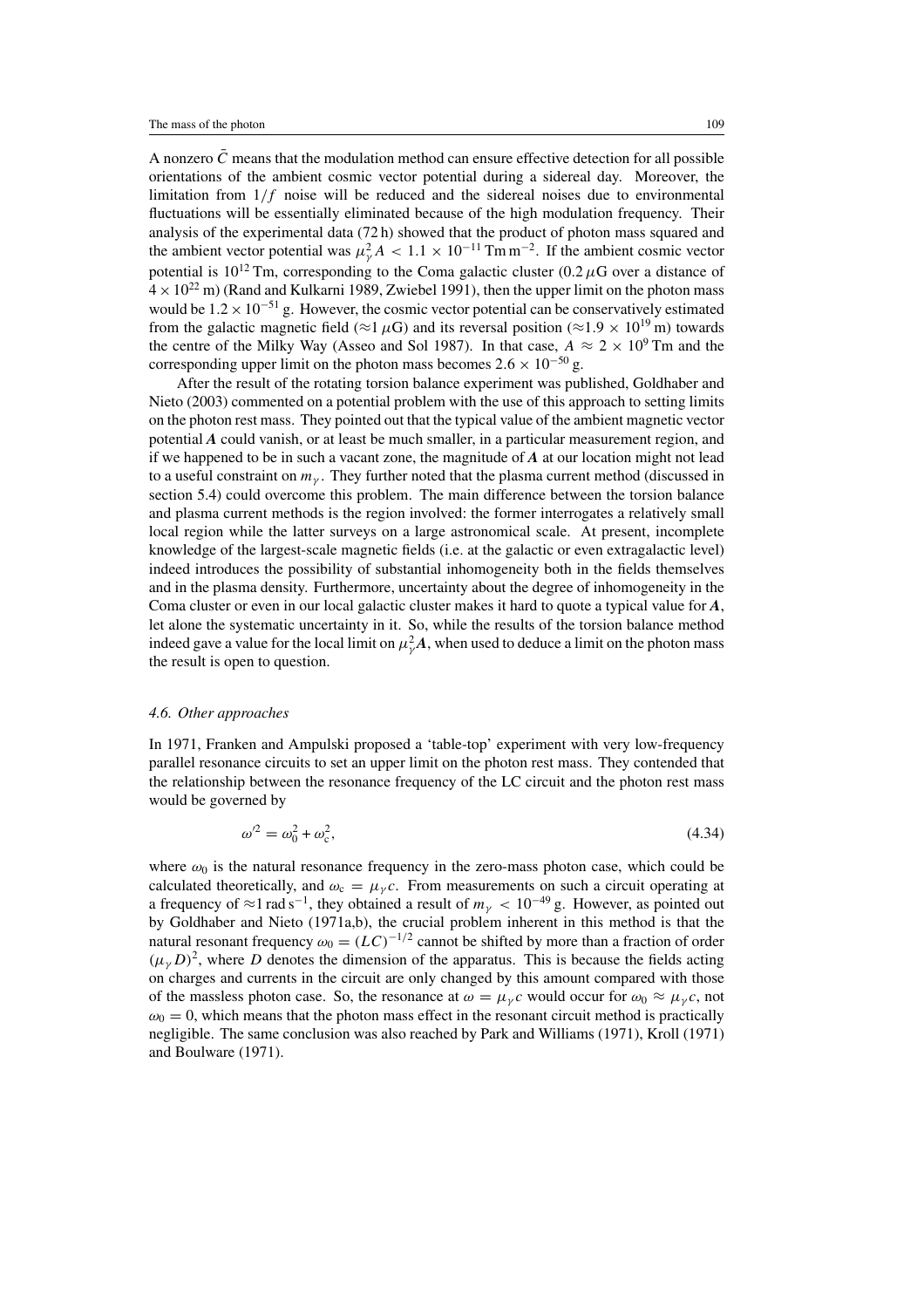#### **5. Extra-terrestrial limits on the photon mass**

#### *5.1. General introduction*

It is arguably the case that most physicists now believe that the photon rest mass is exactly zero. All of the experiments undertaken to date have led only to ever more stringent limits on it, and it is tempting to think that the experimental possibilities in terrestrial laboratories are close to being exhausted. A trend towards using astrophysical methods to reduce the upper limit on the photon rest mass was begun in the 1960s. The basic idea is to find some possible effects of massive photons in a large scale, which might lead to consequences indistinguishable from Maxwellian electromagnetism for phenomena that occur on those scales. In this section, we will discuss the possible astrophysical and cosmological manifestations of a nonzero photon rest mass. Previous discussions of these topics and reviews in this area have been written by Kobzarev and Okun (1968), Goldhaber and Nieto (1971b), Chibisov (1976), Byrne (1977), Dolgov and Zeldovich (1981), Barrow and Burman (1984), and Zhang (1998), among others.

#### *5.2. Dispersion of starlight*

Because of intrinsic measurement uncertainties, laboratory investigations of the frequencydependent dispersion of light under terrestrial conditions have probably reached the limits of the technique. However, because of the great distances involved, astrophysical measurements held promise of improved accuracy. So, efforts were undertaken to search for traces of dispersion arising from a mass of the photon, in cases where the photons were created in astrophysical events. Equation (3.6) shows that a limit on the photon mass could be obtained by comparing the arrival times of pulses of different frequencies that were emitted from the same origin. De Broglie (1940) suggested that observation of the dispersion of radiation from astronomical objects undergoing rapid fluctuation, such as eclipsing binary stars, a pulsar, a supernova, or a quasar, could provide information on the photon rest mass. Specifically, he suggested that a limit on the photon mass could be determined by using light from a star emerging from behind its dark binary companion. He considered the case  $\lambda_2^2 - \lambda_1^2 = 5 \times 10^{-13}$  m<sup>2</sup> (for instance, red light of  $\lambda_2 \sim 800$  nm and blue light of  $\lambda_1 \sim 400$  nm),  $L = 10^3$  light years, and  $\Delta t \leq 10^{-3}$  s. According to equation (3.6), one can obtain (Kobzarev and Okun 1968)

$$
m_{\gamma} \equiv \frac{\hbar}{c} \mu_{\gamma} \approx \frac{\hbar}{c} \sqrt{\frac{8\pi^2 c \Delta t}{L(\lambda_2^2 - \lambda_1^2)}} \leq 8 \times 10^{-40} \,\mathrm{g}.
$$

We note that dispersion effects of this kind can be interpreted not only in terms of a photon mass but also in terms of nonlinear effects of electromagnetic fields or the dispersion of light travelling through interstellar plasma in a magnetic field. In fact, these alternative scenarios present the main obstacle in using the technique to determine the photon rest mass more stringently (Gintsburg 1963).

In Maxwellian electromagnetism, the dispersion equation for an electromagnetic wave of frequency *ω* travelling through plasma is (Goldhaber and Nieto 1971b)

$$
k^2 = \frac{\omega^2}{c^2} \left( 1 - \frac{\omega_p^2}{\omega^2 \pm \omega_B} \right);
$$
\n(5.1*a*)

with

$$
\omega_{\rm p}^2 = \frac{4\pi n e^2}{m}, \qquad \omega_{\rm B} = \frac{e}{mc} \cos \alpha, \tag{5.1b}
$$

in which *n* is the electron (mass = m) density,  $\alpha$  is the angle between the magnetic field *B* and the direction of propagation of the wave, and  $\omega_{\rm p}$  and  $\omega_{\rm B}$  are the characteristic frequencies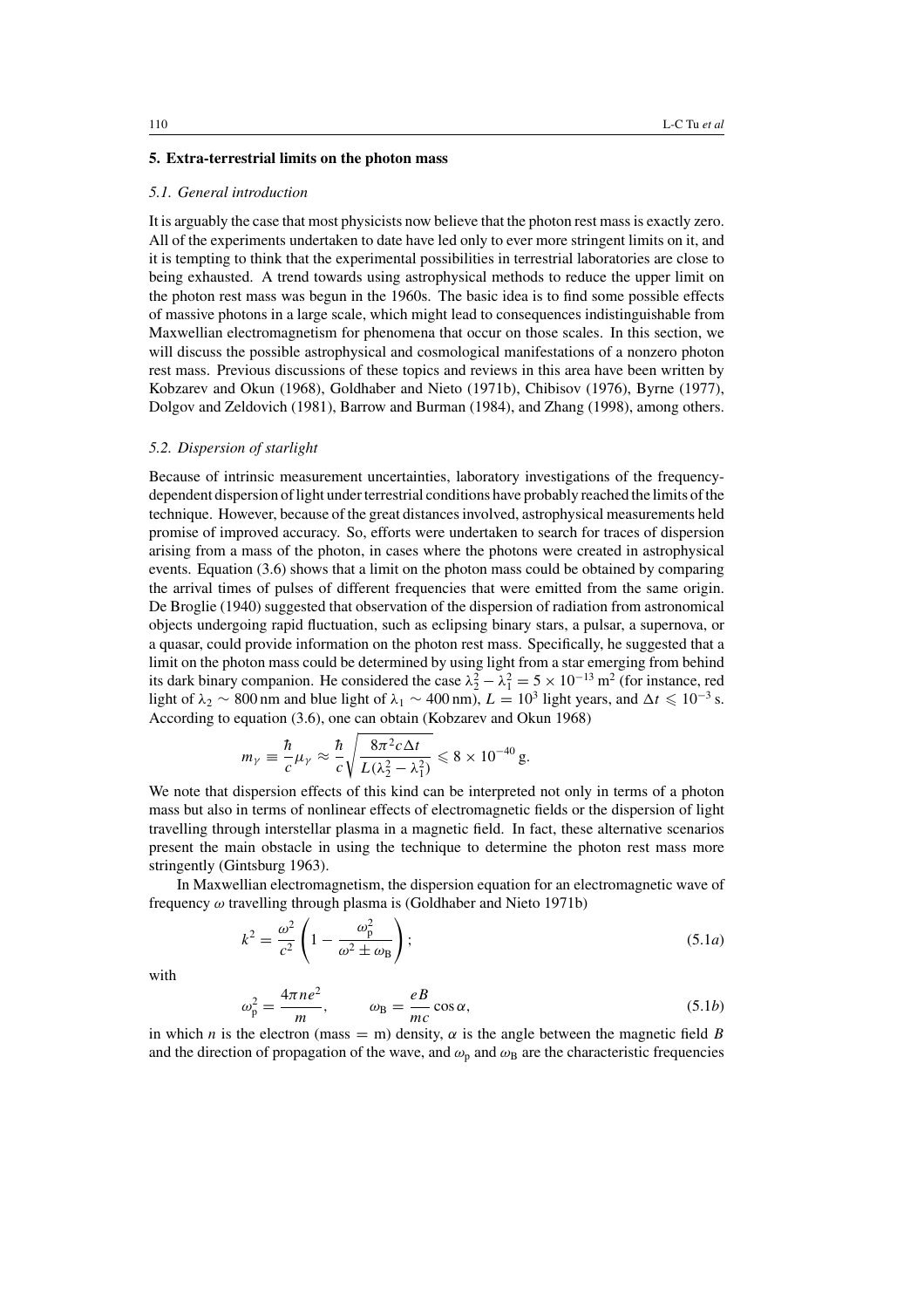of the plasma and the cyclotron frequency of the electron, respectively. Since the magnetic field *B* is small in interstellar space, the quantity  $\omega_B$  can be neglected, and the result is then a dispersion similar to the massive photon effect:

$$
v_{\rm g} = \frac{\mathrm{d}\omega}{\mathrm{d}k} = c\sqrt{1 - \frac{\omega_{\rm p}^2}{\omega^2}} \approx c\left(1 - \frac{\omega_{\rm p}^2}{2\omega^2}\right). \tag{5.2}
$$

Comparison of equations (3.4) and (5.2) shows that the dispersion resulting from the plasma electron density would produce the same effect as the photon mass  $\mu_{\nu}$ , i.e. that the effect of  $\omega_p$  is the same as that of  $\mu_y c$  on the dispersion of the speed of electromagnetic waves. Hence, to establish an improved limit on the photon mass by this method, more careful investigations of the plasma in interstellar space would be needed.

The discovery of pulsars provides a way of determining the photon mass by means of a measurement of dispersion in arrival time of radio signals from the pulsars, as mentioned above. A critical parameter in formulating such an estimate is  $\bar{n}_{e}$ , the average density of electrons along the path. An approximate formula for plasma-based dispersion is (Feinberg 1969)

$$
\frac{4\pi\bar{n}_{e}e^{2}}{m_{e}} = \omega_{p}^{2} \ll \omega^{2}.
$$
\n(5.3)

Hence, according to equations (5.2) and (5.3), and disregarding higher order terms, one obtains an expression for the dispersion for pulsars with different frequencies:

$$
\frac{\Delta v_{\rm g}}{c} \equiv \frac{v_{\rm g1} - v_{\rm g2}}{c} \approx \frac{2\pi \bar{n}_{\rm e}e^2}{m_{\rm e}} \left(\frac{1}{\omega_2^2} - \frac{1}{\omega_1^2}\right). \tag{5.4}
$$

One possible source of the variation of speed with frequency would arise from photons with mass  $m<sub>\gamma</sub>$ . For this case, and recalling equation (3.4), we have

$$
\frac{v_{\rm g}}{c} = \sqrt{1 - \frac{m_{\gamma}^2 c^4}{\hbar^2 \omega^2}} \approx 1 - \frac{1}{2} \frac{m_{\gamma}^2 c^4}{\hbar^2 \omega^2}.
$$
\n(5.5)

It is obvious that the variation with frequency due to a photon mass is greatest at small frequencies, thus making propagation at radio frequencies a much more sensitive test of this effect than propagation at optical frequencies. The dependence on frequency is the same as that obtained for plasma dispersion. So, if the plasma has a particle density that exactly cancels the effect induced by the photon mass, we cannot measure the dispersion unambiguously. In this case, if we could place an independent limit on the density of the interstellar plasma, we could place the same limit on the photon mass. Incorporating the two effects (equations (5.2) and (5.5)), Feinberg was able to write

$$
\frac{v_{\rm g}}{c} \approx 1 - \frac{1}{2} \left( \frac{m_{\gamma}^2 c^4}{\hbar^2} + \omega_{\rm p}^2 \right) \frac{1}{\omega^2}.
$$
\n(5.6)

Since the index of refraction is much greater for radio frequencies than for optical frequencies, Feinberg assumed that a substantial part of the observed dispersion would be due to the photon mass effect, and by equating the photon mass and the plasma frequency with which the radio dispersion has been fitted, he arrived at

$$
m_{\gamma} \leqslant \frac{\hbar \omega_{\rm p}}{c^2} = \frac{\hbar}{c^2} \sqrt{\frac{4\pi e^2 \bar{n}_{\rm e}}{m_{\rm e}}} = 6 \times 10^{-44} \sqrt{\bar{n}_{\rm e}}.
$$

Staelin and Reifenstein (1968) observed the dispersion of radio signals from the Crab Nebula pulsar (NP0532), and found (assuming zero mass for the photon) an effective average plasma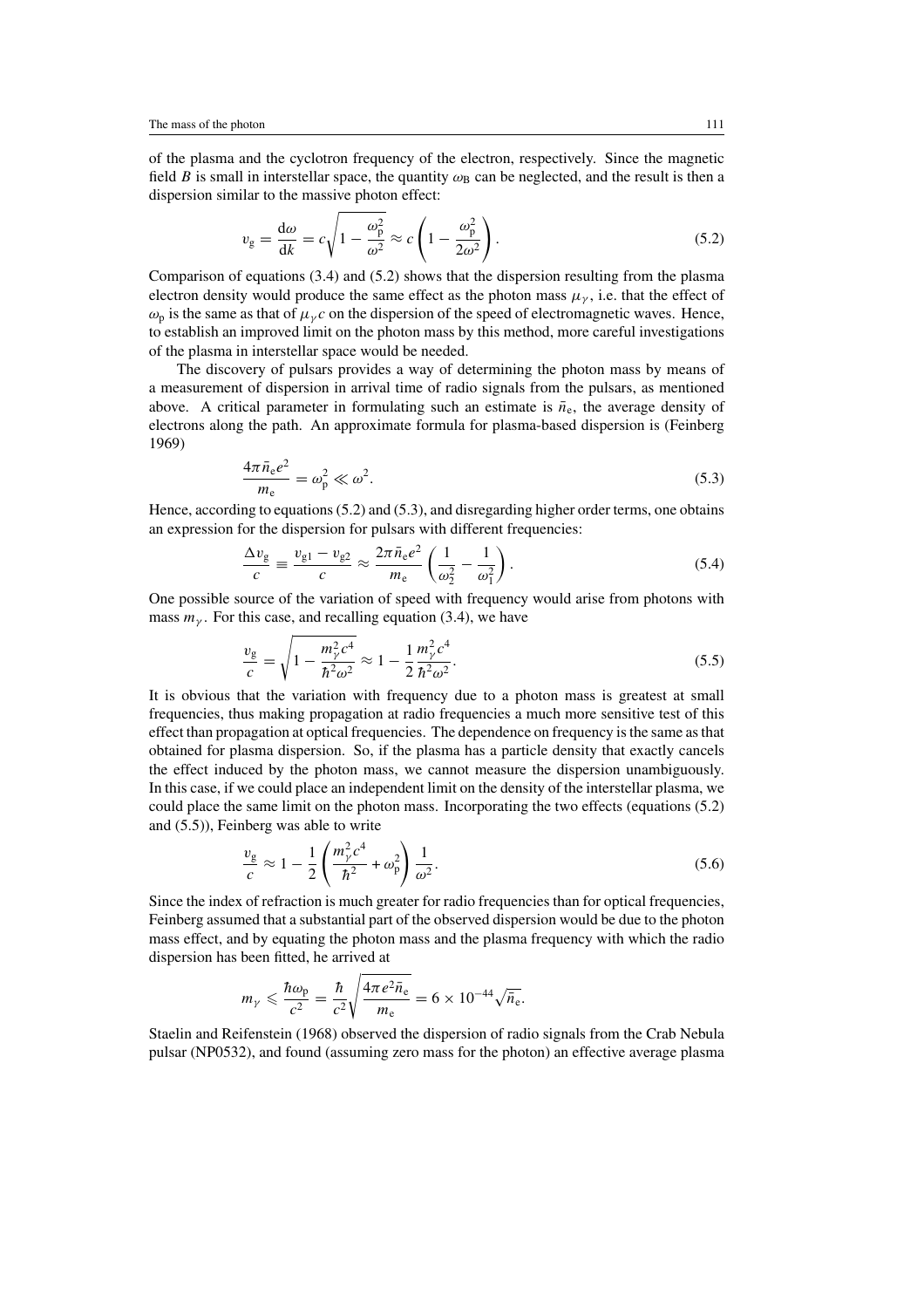density of  $\bar{n}_{e} \le 0.028$  electron cm<sup>-3</sup>. Using a number such as this, one can easily set a limit on the photon mass of  $m_\gamma \leq 10^{-44}$  g.

This approach for setting limits on the photon rest mass is obviously quite dependent on the available values of  $\bar{n}_e$  that can be used with the pulsar under study, and unfortunately there is not a great deal of relevant existing data (Fabian and Barcons 1991). However, the model is, nevertheless, quite useful, and to the extent that new independent measurements of  $\bar{n}_{e}$  can be made, it may be possible to confirm the speculation that the intergalactic electron density is very small, thus perhaps leading to a more stringent limit on  $m_{\nu}$ .

# *5.3. Magnetostatic effects*

One of the most direct consequences of a nonzero photon rest mass arises from its effect on the characteristics of static magnetic fields. As discussed below these effects differ distinctly from those of Maxwellian electromagnetism on length scales greater than the potential Compton wavelength of the photon.

*5.3.1. Schrödinger external field.* In 1943, Schrödinger proposed a method for determining the photon rest mass. For the case of electromagnetic fields of a certain strength in empty space, and neglecting gravitation, his 'unitary field theory' (Schrödinger 1943a), which posited interactions between gravitons, mesons and electromagnetic fields, suggested that the Compton wavelength 'be not cosmically large (in which case Proca's equations boil down to Maxwell's) but very roughly speaking of the order of the radius of the earth'. In one of his companion papers (Schrödinger 1943b) he placed an upper limit on the photon rest mass by examining a modified version of Maxwell's equations, and specifically Ampère's law. The term that was added acts like 'vertical currents', and by making a fit of the geological data he arrived at a finite photon rest mass. An additional field of the same order of magnitude was also studied by Bicknell (1977), who extended Schrödinger's expression for a dipole field to all orders of the multipole moments by a complete spherical harmonic analysis of static planetary fields. However, Schrödinger pointed out that the effect he predicted could be produced by 'positive or negative particles revolving around the earth at some distance in the equatorial plane . . . '.

In his discussion of geomagnetic surveys in 1895, Schmidt pointed out that the geomagnetic field incorporates three types of magnetic fields: 'dipole fields', 'external fields' and 'non-potential fields' (Schrödinger 1943b). The magnetic dipole field, pointing to the south geomagnetic pole, is produced by a magnetic dipole moment. The 'external field', antiparallel to the dipole moment, is a uniform field over the surface of the earth, the origin of which could not be inside the earth. The last type, the 'non-potential field', is produced by a constant current. Subsequent geomagnetic surveys showed that a substantial part of the geomagnetic field is caused by inner sources, i.e. the geomagnetic dipole, and that the external field and the non-potential field accounted for roughly several per cent of the balance. Schrödinger (1943b) argued that the external field 'is that part which Maxwell's theory is obliged to attribute to external sources', while the non-potential field 'refers to the ostensible fact that closed line integrals of the magnetic force do not vanish, which in Maxwell's theory would indicate vertical electric currents in the atmosphere, much stronger than can be accounted for by atmospheric electricity or cosmic rays'. Based on his unitary field theory, Schrödinger examined at some length the concept of a finite photon rest mass, and pointed out that a finite photon rest mass effect could explain the existence of the 'external field' and the 'non-potential field.' His analysis led to an upper limit on it of  $2 \times 10^{-47}$  g (Bass and Schrödinger 1955).

In order to explain the external field effect using the photon rest mass, let us begin with a review of the principles on which the method is based. Consider a stationary current density *J*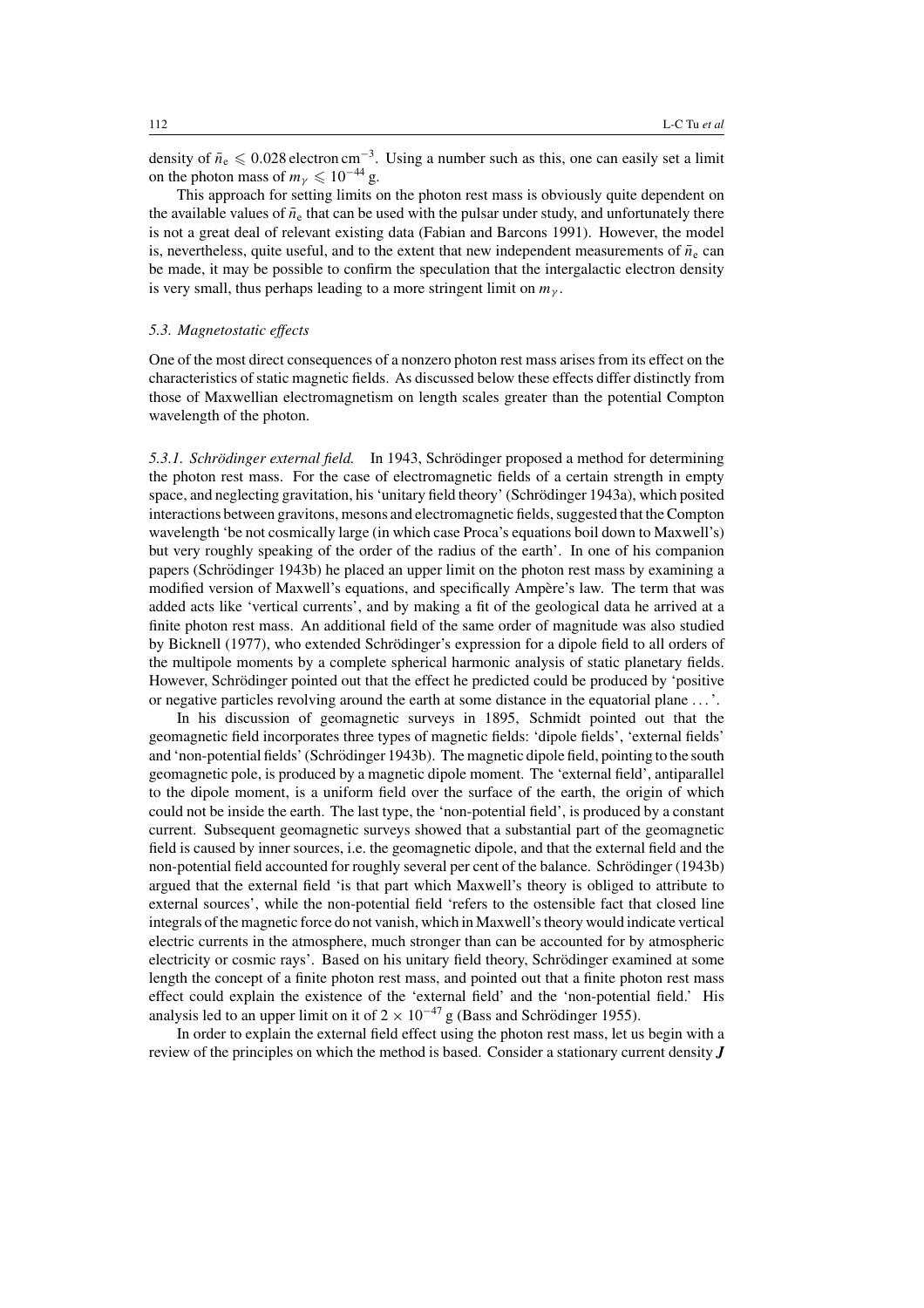distributed over a small region *V* , which would generate a constant magnetic field. The massive wave equation becomes

$$
(\nabla^2 - \mu_\gamma^2)A = -\mu_0 J. \tag{5.7}
$$

A standard solution to the equation is

$$
A(r) = \int J(r')G(r - r') dr',
$$
\n(5.8)

where *G* is the Green function with a form of Yukawa potential:

$$
G(\mathbf{r} - \mathbf{r}') = \frac{\mu_0}{4\pi} \frac{\exp(-\mu_\gamma |\mathbf{r} - \mathbf{r}'|)}{|\mathbf{r} - \mathbf{r}'|}.
$$
\n(5.9)

Substituting the multipole expansion of the Green's function in an area much larger than the dimension of the area *V* into equation (5.8), one finds the magnetic dipole potential:

$$
A(r) \approx A^{(1)}(r) = \frac{\mu_0}{4\pi} \nabla \times \left( m \frac{e^{-\mu_{\gamma} r}}{r} \right)
$$
\n(5.10)

in which *m* is defined as a magnetic dipole moment

$$
\mathbf{m} = \frac{1}{2} \int_{V} (\mathbf{r}' \times \mathbf{J}(\mathbf{r}')) \, \mathrm{d}\mathbf{r}'. \tag{5.11}
$$

Correspondingly, for a magnetostatic field, the field of a dipole is given by

$$
\boldsymbol{H} \approx \boldsymbol{H}^{(1)} = \nabla \times \boldsymbol{A}^{(1)} = \frac{\mu_0}{4\pi} \nabla \times \nabla \times \left( \boldsymbol{m} \frac{e^{-\mu_{\gamma} r}}{r} \right) \tag{5.12}
$$

and hence

$$
\boldsymbol{H} \approx \boldsymbol{H}^{(1)} = \frac{\mu_0}{4\pi} \frac{e^{-\mu_{\gamma}r}}{r^3} \left\{ \left( 1 + \mu_{\gamma}r + \frac{1}{3}\mu_{\gamma}^2 r^2 \right) (3\boldsymbol{m} \cdot \hat{\boldsymbol{r}} - \boldsymbol{m}) - \frac{2}{3}\mu_{\gamma}^2 r^2 \boldsymbol{m} \right\}.
$$
 (5.13)

If we let the dipole *m* point in the direction of the *z*-axis ( $m = m\hat{z}$ ,  $\hat{z} \equiv z/z$ ), the components of *H* can be decomposed to yield

$$
H_z = \frac{\mu_0}{4\pi} \left[ \left( -\frac{1}{r^3} + \frac{3z^2}{r^5} \right) m' - \frac{2}{3} \frac{\mu_\gamma^2 m}{r} e^{-\mu_\gamma r} \right], \qquad H_x = \frac{\mu_0}{4\pi} \frac{3zx}{r^5} m', \tag{5.14}
$$

where  $m' = (1 + \mu_{\gamma} r + \frac{1}{3} \mu_{\gamma}^2 r^2) m$ . These indicate that the dipole field includes two parts: an ordinary magnetic dipole field as in Maxwell's theory  $(\mu_{\gamma} = 0)$  with the dipole strength of

$$
\boldsymbol{H}_{\rm D} = \frac{\mu_0}{4\pi} \frac{m'}{r^3} (3\hat{z} \cdot \hat{\boldsymbol{r}} - \hat{z}) \tag{5.15}
$$

and a new field in the *z*-direction

$$
H_{\text{ext}} = -\frac{\mu_0}{4\pi} \frac{2\mu_{\gamma}^2}{3r} e^{-\mu_{\gamma}r} m \tag{5.16}
$$

with a negative sign that reinforces the equatorial field and weakens the polar field of the dipole. This new field, uniformly distributed on the surface of the earth, is antiparallel to the direction of the magnetic dipole moment  $m$ . Schrödinger interpreted this 'homogeneous' field as the 'external field' and used this method to analyse the geomagnetic field from the 1922 magnetic surveys, obtaining the ratio of the 'external field'  $H_{ext}$  to the dipole field  $H_D$  at the equator of the earth  $(\hat{z} \cdot \hat{r} = 0)$  as

$$
\frac{H_{\text{ext}}}{H_{\text{D}}} = \frac{(2/3)\mu_{\gamma}^{2}R^{2}}{1 + \mu_{\gamma}R + (1/3)\mu_{\gamma}^{2}R^{2}} = \frac{539}{31089}
$$
(5.17)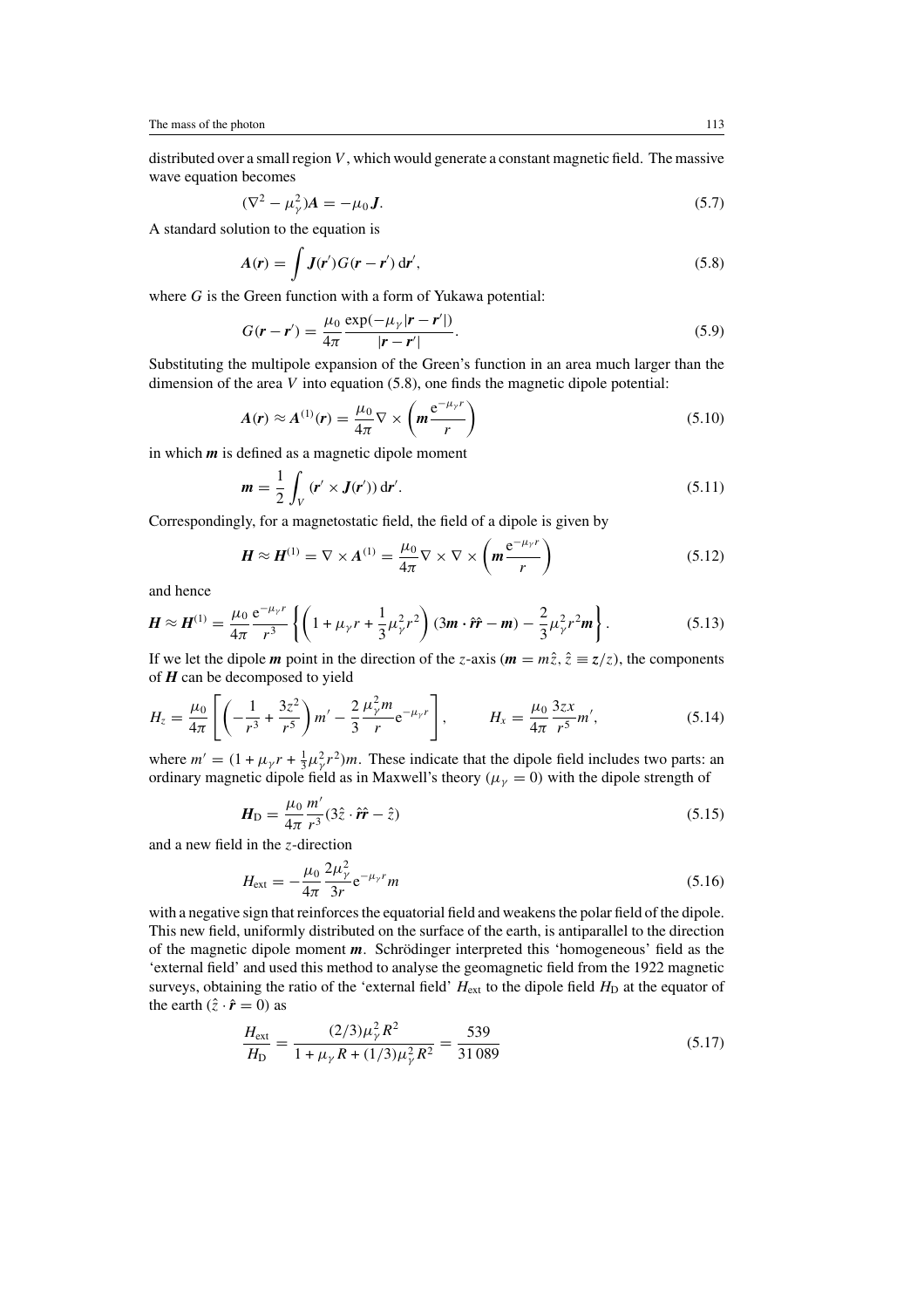which gives

$$
\mu_{\gamma} R = 0.176. \tag{5.18}
$$

Substituting the radius of the Earth for *R*, this yielded a photon rest mass of  $m_v \le 1.0 \times 10^{-47}$  g. Bass and Schrödinger (1955) suggested that multiplying this result by a factor of 2 (for a safety margin) gave a more reliable upper bound:  $m_{\gamma} \leqslant 2.0 \times 10^{-47}$  g.

Goldhaber and Nieto (1968) improved on Schrödinger's results by using Cain's fit to geomagnetic data from earthbound and satellite measurements. They argued that the significance of the limit on the external field depended crucially on the reliability of Cain's fit to the geomagnetic field. To take into account the possibility of systematic errors in Cain's fit and any errors in the estimates of true external fields, they generously magnified the error in their estimate and arrived at an upper limit on the rest mass of the photon of  $m_\nu \leq 4 \times 10^{-48}$  g. This result corresponded to a photon Compton wavelength of 81 times the radius of the earth, and was five times better than the result of Schrödinger.

Davis et al (1975) applied Schrödinger's external field method to an analysis of the Pioneer-10 data on the magnetic field of Jupiter. During the course of the data processing, the photon rest mass was treated as a free parameter, and the standard least-squares procedure was applied to determine the best-fit coefficients in a spherical-harmonic expansion of the Pioneer-10 observations of Jupiter's magnetic field. By taking full advantage of the larger radius and stronger magnetic field of Jupiter, they finally set an upper limit on the photon mass of  $m_\gamma \leq 8 \times 10^{-49}$  g, which is the smallest limit so far obtained from direct measurements by using Schrödinger's external field method.

In 1994, Fischbach *et al* derived a new geomagnetic limit on the photon mass from an analysis of the satellite measurements of the Earth's magnetic field. After considering the contributions from several different sources, they found that the largest value that *H*<sub>ext</sub> could have (at the 1*σ* level) was  $H_{ext} = 11.8 \text{ nT}$ . Using a value of the dipole field of  $H_D$  = 30 573 nT as found by Langel and Estes (1985), they then concluded that  $H_{ext}/H_D = 11.8/30573 \leq 3.9 \times 10^{-4}$  and that the resulting limit on the photon mass was  $m_{\nu} \leq 1 \times 10^{-48}$  g, a value quite close to that obtained from the analysis of Jovian data.

The Schrödinger external field method has provided the most convincing limits on the photon rest mass as derived from astronomical magnetic surveys, and the results from it are compatible with other aspects of the present knowledge in this area. However, at larger scales, it is difficult to separate planetary magnetic fields from those produced by currents flowing in the surrounding plasma. Therefore, the significance of limits placed on the photon mass by this approach depends crucially on the reliability of the method of data analysis. When extracting the external field from satellite measurements of geomagnetic fields or those of Jupiter, a variety of plausible sources of systematic effects require very careful study. These include the solar wind, the density of the surrounding plasma, the satellite trajectory, etc. Hence, several different approaches are conventionally used to verify the validity of the model-dependent data analysis.

*5.3.2. Altitude-dependence of massive photon geomagnetic fields.* In Maxwell's theory, the strength of the geomagnetic field decreases via an inversely proportional relation to altitude. However, in massive photon electromagnetism, this relation instead describes the exponential decay of the geomagnetic field as altitude increases. So, using the data measured by satellites at different altitudes, one could determine the photon rest mass by detecting the characteristics of the exponential decay of the geomagnetic field.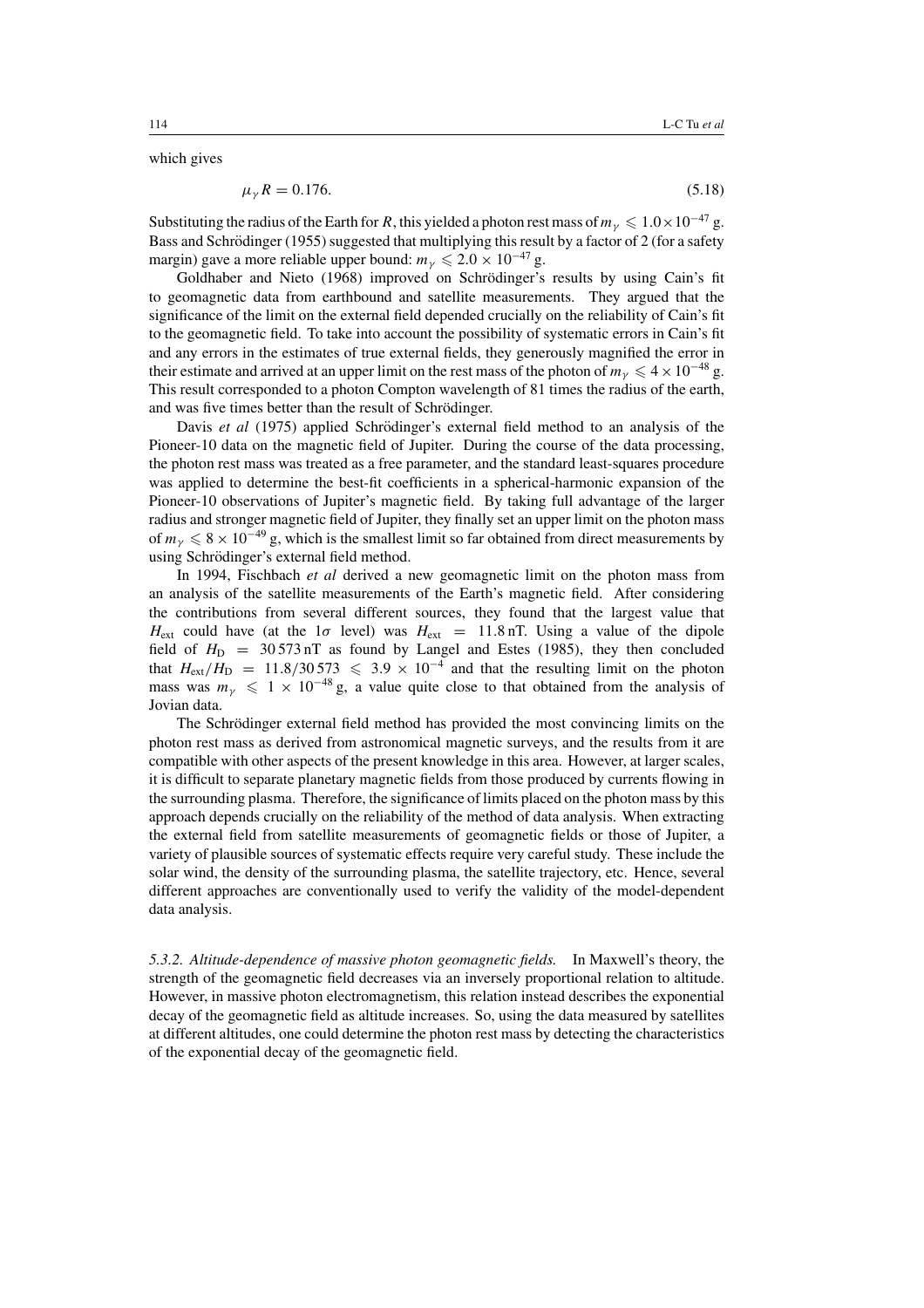The decay of the geomagnetic field with altitude can be approximated by expanding equation (5.13) in a power series in  $\mu_{\nu}r$  (Zhang 1998),

$$
H^{(1)}(\mu_{\gamma}r) = H_{\text{D}} \left[ 1 + \frac{(\mu_{\gamma}r)^2 (1 - 5\cos^2\theta)}{2(1 + 3\cos^2\theta)} + \mathcal{O}(\mu_{\gamma}r)^3 \right] \approx G(\mu_{\gamma}, r, \theta) H_{\text{D}}
$$
(5.19)

in which  $\theta$  is the angle between the direction of the magnetic dipole moment *m* and  $\hat{r}$ , and

$$
G(\mu_{\gamma}, r, \theta) = 1 + \frac{(\mu_{\gamma}r)^{2}(1 - 5\cos^{2}\theta)}{2(1 + 3\cos^{2}\theta)},
$$
  
\n
$$
H_{\text{D}} = \frac{\mu_{0}}{4\pi} \frac{1}{r^{3}} |(3m \cdot \hat{r}\hat{r} - m)| = \frac{\mu_{0}}{4\pi} \frac{m}{r^{3}} \sqrt{1 + 3\cos^{2}\theta}.
$$

This method couples the photon rest mass with variation in altitude, and can efficaciously distinguish the effect from others which happen to be height independent. On the other hand, because of certain external perturbations, this method can become ineffective when the altitude exceeds a certain limit, which is roughly three times the radius of the earth for the geomagnetic field.

The first limit obtained by this method was by Gintsburg (1963), who used the geomagnetic field data at varying altitudes from the Vanguard, Explorer and Pioneer satellites and assumed  $G(\mu_{\nu}, r, \theta) = 1 - (\mu_{\nu}r)^2$ . His limit was  $m_{\nu} < 3 \times 10^{-48}$  g. It was amended by Goldhaber and Nieto (1968) who, after a more conservative error estimate, arrived at  $m_v < (8-10) \times 10^{-48}$  g.

*5.3.3. Eccentric dipole effects due to a massive photon.* In fact, the real geomagnetic field is closer to that produced by an eccentric dipole. The location of this eccentric dipole is at 6.5˚ North latitude and 161.8˚ East longitude, and the distance between the geocentre and the eccentric dipole origin is  $342 \text{ km}$  (Schrödinger 1943b). From expression (5.10), the lines of vector potential are circles around the magnetic dipole axis, and hence would intersect the surface of the Earth. This means that the integral of this magnetic field along an arbitrary closed path on the surface of the Earth would be nonzero, which corresponds to an existing imaginary current perpendicular to the Earth's surface. For an eccentric dipole with an eccentricity distance of *d*, the effect produced by a finite photon rest mass would be  $d/R = 342/6378 \approx 1/19$  times smaller than that of the external field method at the surface of the Earth, which indicates that the eccentric dipole effect will not yield a more stringent limit on the photon rest mass than the external field method, even if the imaginary current could be distinguished.

#### *5.4. Magnetohydrodynamic effects*

It is well-known that magnetohydrodynamic (MHD) phenomena are characterized by a combination of ordinary hydrodynamics and Maxwellian electromagnetism, which is then used to describe the interactions between magnetic fields and a free fluid. If the photon possesses a finite rest mass, MHD phenomena within the interplanetary plasma (e.g. hydrodynamic wave couplings to the interplanetary magnetic field) might provide useful approaches for determining the size of that mass due to its effect on their ordinary Maxwellian description. A self-consistent set of MHD equations accounting for finite photon mass was developed by Ryutov (1997), whose careful analysis of various astrophysical observations led to interesting approaches for making improvements to estimates of the photon mass. Ryutov used this model to investigate the fields due to the solar wind at various points within the Earth's orbit, and concluded that, 'to reconcile observations to theory, one has to reduce  $m<sub>\gamma</sub>$  by approximately an order of magnitude compared with Davis in 1975', i.e.  $m_\gamma \leq 1 \times 10^{-49}$  g =  $6 \times 10^{-17}$  eV. This value is the one that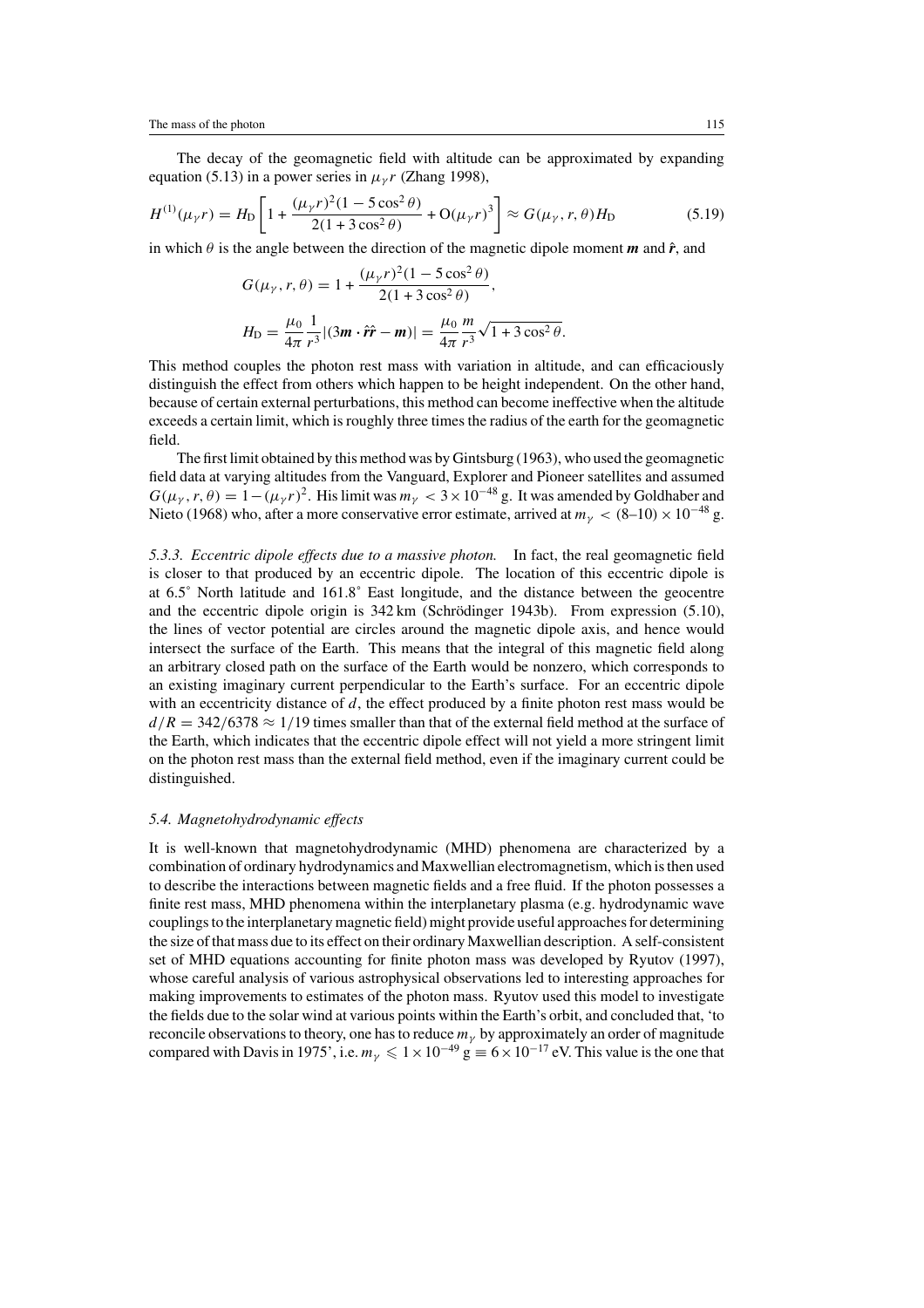is currently recommended by the Particle Data Group in their recent compendium (Eidelman *et al* 2004). In what follows we examine some of the relevant MHD phenomena more closely.

*5.4.1. Dispersion of hydromagnetic waves.* After the theoretical prediction of hydromagnetic waves by Alfvén (1942, 1950), the existence of such waves was subsequently demonstrated in the laboratory by several workers (Lundquist 1949, Lehnert 1954, Sugiura 1961), and the importance of those waves in geophysics and astrophysics was soon recognized. The medium through which such waves propagate is plasma instead of vacuum. Therefore, after taking a nonzero photon mass into account, we must write a new set of dispersion relations for the two types of hydromagnetic waves. Replacing Maxwell's equations by Proca's equations for this task, we arrive at

$$
k^2 = \frac{\omega^2}{V_A^2} - \mu_\gamma^2
$$
 for magnetosonic waves (5.20)

and

$$
k^2 \cos^2 \theta = \frac{\omega^2}{V_A^2} - \mu_\gamma^2
$$
 for Alfvén waves, (5.21)

where  $V_A = \sqrt{H^2/4\pi\rho}$  is the Alfvén velocity,  $\rho$  the mass density of plasma and  $\theta$  the angle between the wave vector  $k$  and the external magnetic field  $H$ . This model suggests that there is a critical frequency  $\omega_c = \mu_{\gamma} V_A$ , such that when  $\omega < \omega_c$ , the waves are attenuated exponentially. Therefore, if we know the critical frequency, we can determine the photon mass through it.

In 1963, Gintsburg proposed that to estimate the upper limit on the photon mass, one might experimentally observe long-period hydromagnetic disturbances that are free of damped oscillations in interstellar space. Meanwhile, in order to determine how the nature of those waves depends on the magnetic field variation, their amplitude should be observed simultaneously at the earth's surface and at several different points in space around the earth. Patel and Cahill (1964) obtained the records of observations of such waves propagating simultaneously in the magnetosphere and on the ground, in the form of magnetograms measured by the Explorer XII Satellite. They found that hydromagnetic waves with a period of 200 s were generated at  $5 \times 10^4$  km from the centre of the earth, and that those waves travelled to the earth's surface in about 90 s with an amplitude attenuation of  $\frac{1}{3}$ . By assuming a plasma density  $n = 50 \text{ cm}^{-3}$ , and taking the magnetic field to be 100 nT ( $10^{-3}$  G), Patel (1965) found the photon mass to be  $m<sub>\gamma</sub>$  < 4 × 10<sup>-47</sup> g, approximately the same value as that of Gintsburg (1963). However, the effect on the calculations due to uncertainties in the particle density and the critical frequency may make these limits at least one or two orders of magnitude less stringent.

By using new observations of the Alfvén waves in the interplanetary plasma detected by spacecraft at one astronomical unit (1 AU =  $1.49 \times 10^{11}$  m, the Earth–Sun distance), Hollweg (1974) was able to search for time varying phenomena based on correlations between the magnetic field and the plasma velocity. He concluded that those waves were of extremely low frequency with a period of less than 1 day in the spacecraft frame of reference. To get the frequency in the local rest frame of the plasma, he asserted that the direction of propagation of the waves should be independent of the wave period. Hollweg considered two extreme cases. First, assuming that the absence of waves with periods longer than 1 day was not due to the presence of the photon mass in equation (5.21), he obtained a stronger but less certain limit of  $m_{\gamma}$  < 1.1 × 10<sup>-49</sup> g (corresponding to  $V_{A} = 20 \text{ km s}^{-1}$  and  $\omega_{c} = 6.3 \times 10^{-6} \text{ s}^{-1}$ ). Then, assuming that the absence of waves with periods longer than 1 day was indeed due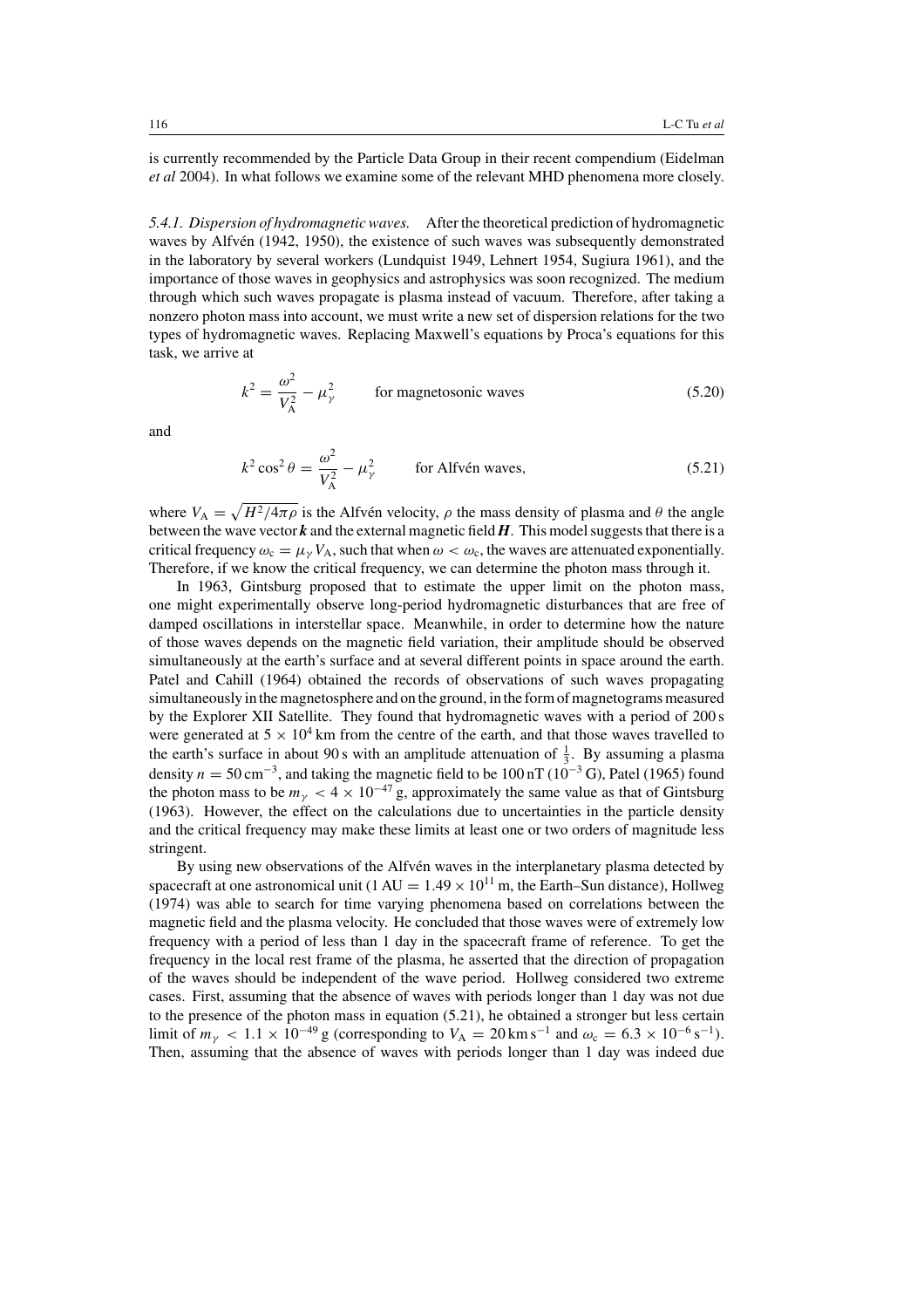to a finite photon mass in equation (5.21), he obtained the relatively reliable upper limit of  $m_{\gamma} \leq 1.3 \times 10^{-48}$  g (corresponding to  $V_{A} = 20$  km s<sup>-1</sup> and  $\omega_{c} = 7.2 \times 10^{-5}$  s<sup>-1</sup>).

Another upper limit on the photon mass was found by Barnes and Scargle (1975) through observations of hydromagnetic waves in the Crab Nebula. Studies of the central region of the Crab Nebula (Scargle 1969) had indicated that the plasma consisted of an ultra-relativistic electron component and a tenuous lower-energy background component, embedded in a magnetic field that was relatively uniform on the scale  $\sim 10^{16}$  m. Quasi-periodic disturbances (*<sup>ω</sup>* <sup>∼</sup> <sup>10</sup>−<sup>6</sup> <sup>s</sup>−1*)* generated in the vicinity of the pulsar propagated across the magnetic field out into the nebula. This series of 'wisps' has been identified as a sequence of magnetoacoustic waves in which the wave compressions produced local enhancements of synchrotron radiation. From the kinetic theory of small-amplitude hydromagnetic waves in relativistic plasma, Barnes and Scargle obtained the dispersion relation for magnetoacoustic waves propagating transversely to the background magnetic field

$$
\left(\frac{\omega}{kc}\right)^2 \left[1 + \frac{4\pi}{B^2} \left(\varepsilon + P_\perp\right)\right] = 1 + \frac{2\pi P_\perp}{B^2} (4 - \zeta) + \frac{\mu_\gamma^2}{k^2},\tag{5.22}
$$

where  $P_{\perp}$  is the total plasma pressure transverse to the background magnetic field *B*,  $\varepsilon$  the total energy density (including rest mass), and *ζ* a numerical factor between 0 and 1. Equation (5.22) implies that the critical frequency of waves propagating  $(k^2 > 0)$  in the nebula will be

$$
\omega_{\rm c} = \mu_{\gamma} c \left( 1 + \frac{4\pi}{B^2} (\varepsilon + P_{\perp}) \right)^{-1/2} . \tag{5.23}
$$

Barnes and Scargle (1975) estimated the magnitude of the parameters from analysis of photographic measurements of the Crab Nebula (Scargle 1969) and argued that the uncertainties in those parameters arose mostly from ambiguities in interpretation, due to inadequate determination of the time histories of the rapidly moving features, rather than from more standard measurement uncertainties. They arrived at a final upper bound on the photon mass of  $m_{\gamma} \leq 3 \times 10^{-54} \sim 3 \times 10^{-53}$  g, which represented an improvement of four to five orders of magnitude over the other contemporary limits on the photon mass at that time.

However, Barnes and Scargle (1975) pointed out that although the standard arguments (Gintsburg 1963, Patel 1965, Goldhaber and Nieto 1971b) for inferring upper limits on the photon rest mass from cosmic hydromagnetic waves gave plausible but not rigorous limits, they derived from an essential yet intrinsic assumption that the background plasma is infinite and uniform. Moreover, one simple consequence of the Proca equations is that either a static magnetic field varies perceptibly over the scale of order  $\mu_{\gamma}^{-1}$ , or there is a large background current  $J_0 \approx \mu_0^{-1} \mu_\gamma^2 A(J_0 \gg \mu_0^{-1} | \nabla \times B|)$ . In either case, the dispersion relation breaks down for  $k \leq \mu_{\gamma}$ . Consequently, the upper limits of the photon rest mass obtained by this method would then be open to doubt. Byrne (1977) has pointed out that for a correct treatment, the dispersion relation would need to be derived self-consistently from the Proca equations and the plasma equations. Until that is done, the limits mentioned in this subsection may not be completely free of interpretation.

*5.4.2. Dissipation of the interplanetary magnetic fields.* Hydromagnetic theory says that a conducting medium moving in a magnetic field would generate an induced electromotive force. Generally, the finite conductivity of the medium would cause an exponential attenuation of the magnetic field, the rate of which is determined by the size of its conductivity and the dimensions of the supporting plasma. However, when considering the additional effects of a finite photon rest mass, the situation would be different.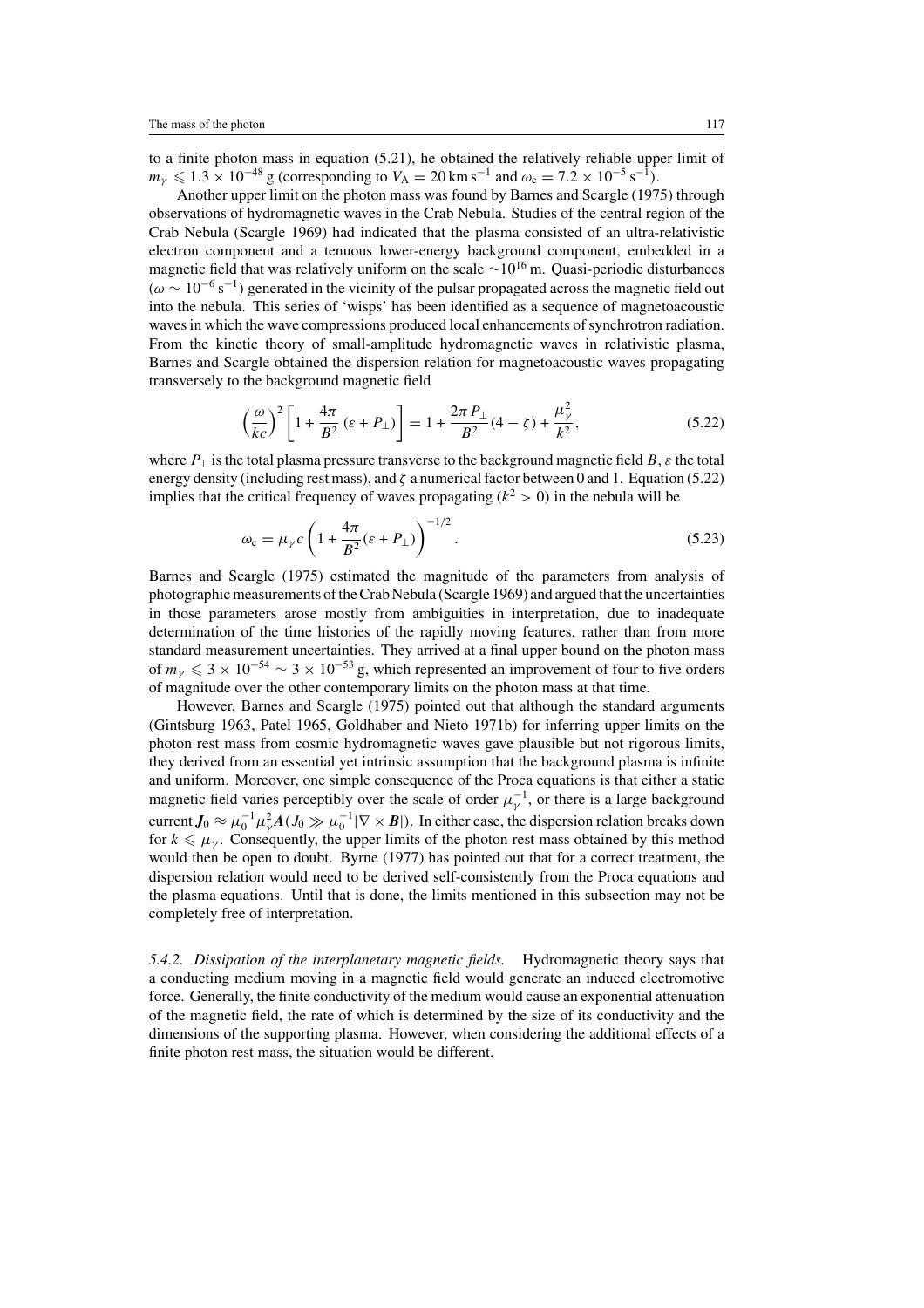Williams and Park (1971) considered this case and pointed out that the field would diminish at a rate determined by the plasma dimensions and the photon's Compton wavelength, the smaller number predominating. They assumed a galactic arm that had been straightened out so as to form a long filament of plasma with a magnetic field running down it, and supposed that the plasma is electrically neutral and that there is no electric field along the filament, so that the currents flow perpendicular to its length. Moreover, they assumed that the spatial distribution of the galactic plasma does not change dramatically for periods of the order of  $10<sup>6</sup>$  years. After making these assumptions, there was no need to deal directly with the hydrodynamic equations for the plasma, but rather only with the damping force and the electromagnetic force acting on the electrons and ions. By use of the Proca equations, and ignoring inertial forces, they found that the dissipation of the magnetic energy in the arm of the galaxy was

$$
W \sim \exp\left[-\frac{2\nu}{l^2}(1 + \mu_\gamma^2 l^2)t\right],
$$
\n(5.24)

where  $v = c^2/4\pi\sigma_i \approx 10^{23}$  cm<sup>2</sup> s<sup>-1</sup> with  $\sigma_i \approx 10^{-3}$  s<sup>-1</sup> as per the known properties of cool plasma in the HI zones of the galaxy, and *l* is the length of the order of the radius of the spiral arm. The dissipation time of this magnetic energy would thus be

$$
\tau \sim \frac{l^2}{2\nu} (1 + \mu_\gamma^2 l^2)^{-1}.
$$
\n(5.25)

The flux of primary cosmic rays has remained roughly constant on average over the last million years, which indicates that  $\tau \sim 10^6$  years. By assuming that the field has remained unchanged over this time span and by further accepting all of the astrophysical hypotheses mentioned earlier, Williams and Park gave an upper bound to the photon rest mass of  $m<sub>\gamma</sub> < 3.4 \times 10^{-56}$  g.

Byrne and Burman (1972) re-examined the dissipation of large-scale magnetic fields in the Galaxy and pointed out that Williams and Park (1971) had adopted a common misinterpretation of the tensor conductivity. Considering a three-fluid plasma consisting of electrons, protons and identical neutral particles, and ignoring the inertial force and pressure gradients, Byrne and Burman claimed that, when the conductivity is effectively infinite, the magnetic flux is 'frozen-in' to closed contours moving with the velocity of the magnetic field, which is much closer to the electron velocity than to the bulk velocity of the combined electron–proton fluid. The conductivity relevant to both Joule heating and the rate of diffusion of lines of the magnetic field is defined by

$$
\sigma^{-1} = \frac{m_e}{ne^2} \left[ v_{ei} + \left( \frac{m_i}{m_i + m_e} \right)^2 v_{en} + \frac{m_i m_e}{(m_i + m_e)^2} v_{in} \right],
$$
\n(5.26)

where *n* is the electron or proton number density, *e* the charge on a proton, and *m* is the particle mass with subscripts e, i and n denoting quantities pertaining to the electron, proton and neutral particle fluids, respectively. The momentum relaxation frequency  $v_{ab}$  represents the rate of collisions of particles of the component fluid a with particles of the component fluid b in the above expression. In interstellar space, the electron–proton collision frequency is much larger than the electron–neutral and proton–neutral collision frequencies, and hence the friction between the combined electron–proton fluid and the neutral fluid can be neglected. Using Faraday's law and the Proca equation, and ignoring the displacement current and gradients of the conductivity, Byrne and Burman obtained

$$
\frac{\partial \boldsymbol{H}}{\partial t} = \nabla \times (\boldsymbol{u}_{\mathrm{H}} \times \boldsymbol{H}) + \frac{c^2}{4\pi\sigma} (\nabla^2 \boldsymbol{H} - \mu_{\gamma}^2 \boldsymbol{H}),\tag{5.27}
$$

where  $u_H$  could be referred to as the velocity of the magnetic field. The first term in equation (5.27) is the same as that in usual hydromagnetics, in which the magnetic field is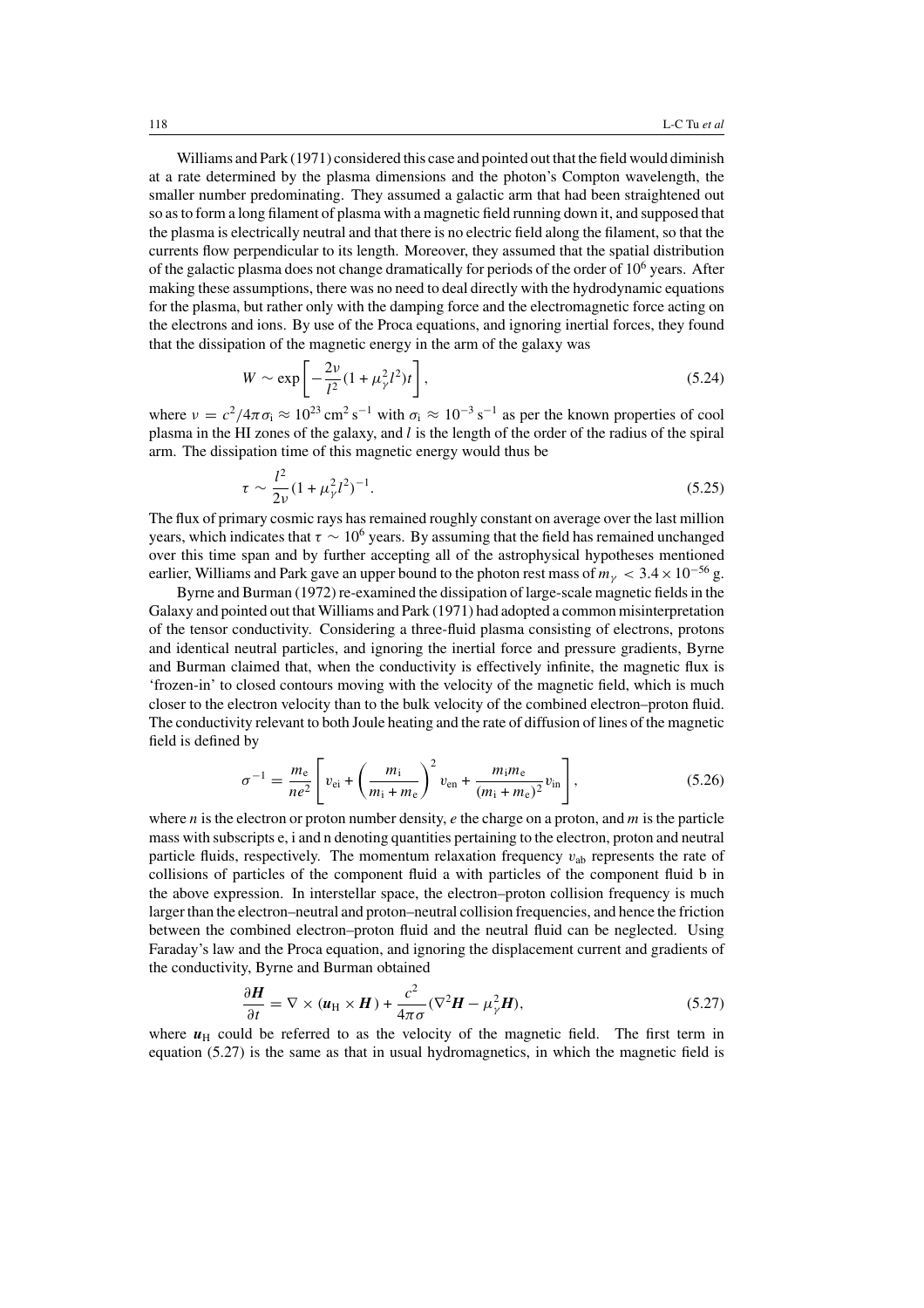'frozen' into the medium. The last two terms denote the dissipation effects of the interstellar magnetic field. Using  $L$  to denote the distance over which the magnetic field  $H$  varies significantly,  $\nabla^2 H \sim L^{-2}H$ . The dispersion in equation (5.27) implies that the magnetic field *H* decays as  $\exp(-t/\tau)$  with

$$
\tau \approx 2\pi \sigma c^{-2} (L^{-2} + \mu_{\gamma}^2)^{-1}.
$$
\n(5.28)

For the region  $L \gg \mu_{\gamma}^{-1}$ ,

$$
\mu_{\gamma} \approx \sqrt{\frac{2\pi\sigma}{c^2\tau}}.
$$
\n(5.29)

In interstellar space,  $\sigma \approx ne^2/m_e v_{ei}$ , and  $v_{ei} \approx 5.5n \ln(220T n^{-1/3})T^{-3/2}$  (Ginzburg 1970) with *T* denoting the temperature, and thus

$$
\sigma \approx \frac{e^2}{m_e} \frac{T^{3/2}}{5.5 \ln(220T n^{-1/3})}.
$$
\n(5.30)

Hence, the conductivity  $\sigma$  depends strongly on *T* but only slightly on *n*. According to equations (5.30) and (5.31), the variation of  $\mu<sub>\gamma</sub>$  with *T* is more significant than that with *τ* , and so the best upper limit for photon mass that comes from considering the dissipation of large-scale magnetic fields will be for the case where one is investigating a cool region with long-lived fields.

Applying those expressions to galactic HI regions, and using  $T \le 10^2$  K and  $n \approx$  $10^{-3}$ – $10^{-2}$  cm<sup>-3</sup> yields  $\sigma \le 5 \times 10^{9}$  s<sup>-1</sup>. If the existence of large-scale magnetic fields in HI regions with  $\tau \geq 10^6$  year is established, a reduced limit of  $m_{\gamma} < 4 \times 10^{-50}$  g is found. On the other hand, if there is a general galactic magnetic field, the dissipation time *τ* can be estimated to be at least equal to the rotation period of the galaxy, i.e.  $2 \times 10^8$  year. Furthermore, if the temperature *T* is assumed to remain approximately the same over that time, then the corresponding limit on the photon mass would be  $m_{\gamma}$  <  $4 \times 10^{-51}$  g, and the Compton wavelength for it reaches 1 AU. If there exists a medium with  $T \sim 10^4$  K with cool HI regions embedded in it, then  $m<sub>y</sub> < 10<sup>-49</sup>$  g. From the information that was known at the time about the interstellar medium (ISM) and field, a conservative upper limit for the photon mass was obtained by considering magnetic fields with a scale of a few hundred parsecs,  $T \leq 10^4$  K and  $\tau \geq 10^6$  year. The result was  $m_\gamma < 10^{-48}$  g, which represented a modest improvement over the upper limit that had been established by (Goldhaber and Nieto 1971b) of  $m<sub>\nu</sub> < 4 \times 10^{-47}$  g.

*5.4.3. Stability of current density in the ISM.* If the photon possessed a finite rest mass, then Proca's equations could be used to deduce the charge and current densities underlying electric and magnetic fields. Moreover, if the dimensions of the fields are greater than the reduced Compton wavelength of the photon, then the structures of the fields as derived from Proca's equations would be significantly different from those derived from Maxwell's equations. In their review of theoretical and experimental work on the photon rest mass, Goldhaber and Nieto (1971b) proposed another astrophysical method: one can use the conditions for the existence and stability of the current densities needed to produce the observed galactic magnetic field to place an upper limit on the photon rest mass from a knowledge of the size of that field.

Following Goldhaber and Nieto, Byrne and Burman (1973) then developed this method in detail. It has been shown (Alfvén and Carlqvist 1967, Alfvén 1968, Carlqvist 1969) that a plasma becomes unstable and locally evacuated, with a corresponding large fall in conductivity, when the electron drift velocity *V* exceeds the electron thermal speed  $U_e$ . Also, when *V* exceeds the phase speeds of some types of waves, instabilities can occur. For example, the magnetosonic over-stability arises when *V* exceeds the Alfvén speed  $V_A$ . If  $V_m$  denotes the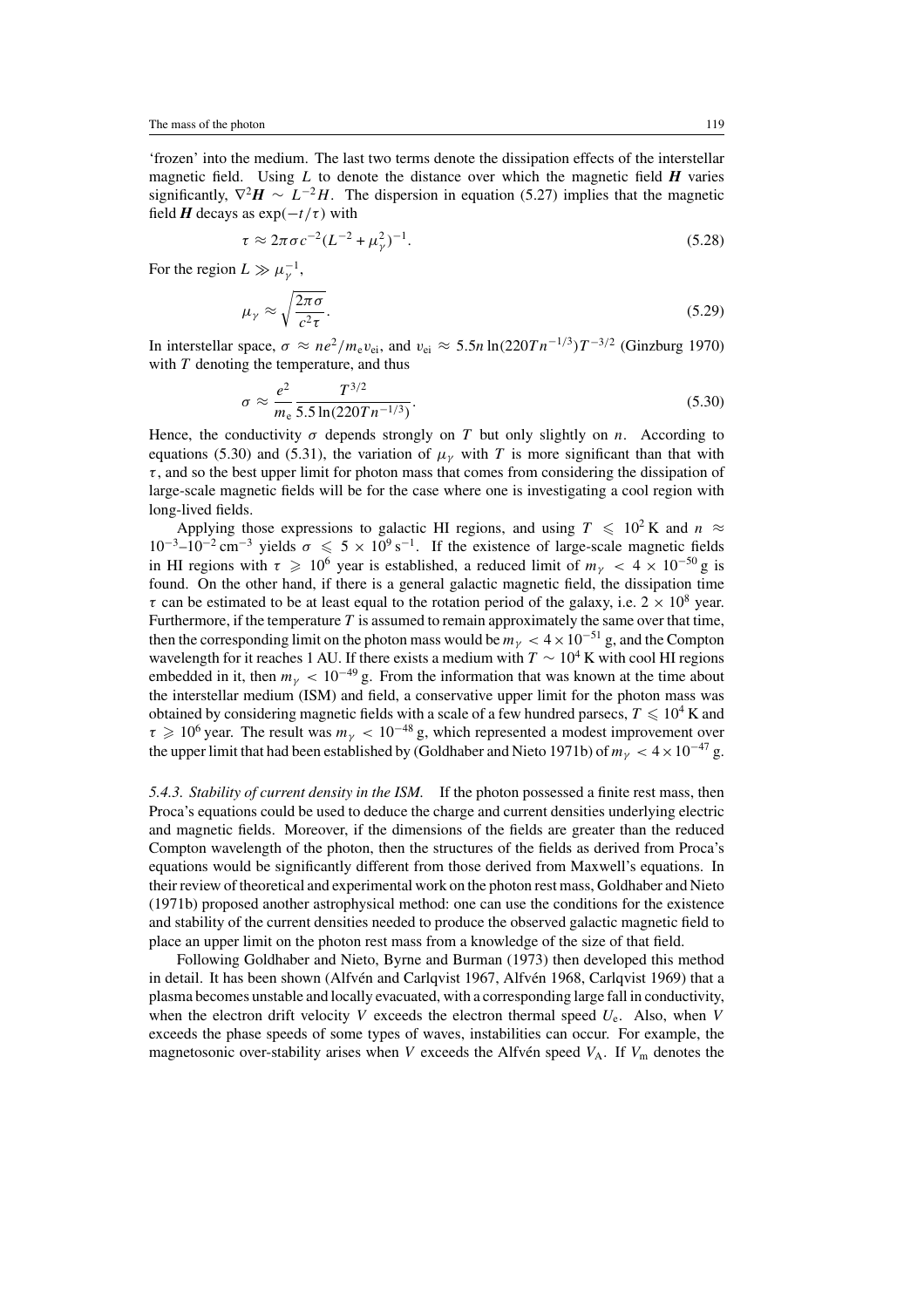maximum electron drift speed that the plasma can support stably, then the maximum current density that could exist in the plasma is  $j_m = neV_m$ , in which *n* is the electron number density and *e* the electronic charge. Obviously, the maximum current density that can exist in interstellar space would be *j*<sup>m</sup> ∼ *nec* when the maximum electron drift speed is equal to the speed of light.

Let  $L_1$  represent the characteristic length over which the vector potential field  $A$  varies significantly; then  $|\nabla^2 A| \sim L_1^{-2} A$ . According to Proca's equations, if  $L_1 \gg \mu_\gamma^{-1}$ , the equation for *A* becomes

$$
\mu_{\gamma}^2 \leqslant \frac{\mu_0 j_{\rm m}}{A}.\tag{5.31}
$$

The vector potential field is not directly observable, and there is insufficient information about the geometry of the magnetic field of the galaxy to deduce *A*. Nor can the current density of interstellar space be directly measured. However, an approximation for the strength of the vector potential field can be made by taking  $A \approx H L_2$  with  $L_2$  denoting another characteristic length over which the vector potential field *A* varies significantly. For the MHD situation, both  $L_1$  and  $L_2$  will usually be the smallest dimension of a quasi-uniform magnetic field. Thus, expression (5.31) reduces to

$$
\mu_{\gamma}^2 \leqslant \frac{\mu_0 n e V_{\text{m}}}{H \min(L_1, L_2)}.
$$
\n
$$
(5.32)
$$

Making use of the data,  $H \sim 10^{-6} \text{ G}$ ,  $V_{\text{m}} \leq 10^{3} \text{ m s}^{-1}$ ,  $n \leq 1 \text{ cm}^{-3}$  and  $L \approx 10^{19} \text{ m}$ , Goldhaber and Nieto (1971b) obtained a limit of  $m_{\gamma} < 4 \times 10^{-53}$  g. Through a consideration of various instabilities in the ISM of the galactic HI regions, Byrne and Burman (1973) established a limit on the photon rest mass of  $m<sub>\gamma</sub>$  < 10<sup>-52</sup> g for the case where the intercloud medium is hot ( $\approx$ 10<sup>4</sup> K), and  $m_{\gamma}$  < 4 × 10<sup>-53</sup> g when the HI clouds are cool (<10<sup>2</sup> K). More recently, Goldhaber and Nieto (2003) arrived at a limit of  $m<sub>\gamma</sub>$  < 10<sup>-52</sup> g for dimensions on the scale of the Coma cluster (Asseo and Sol 1987, Kronberg 1994, 2002) using the same method.

On the other hand, the maximum current density in the ISM can be obtained from a consideration of the heat balance in the medium. One can calculate the rate  $\Lambda$  at which thermal energy is lost by all processes (Byrne and Burman 1973, Burman and Byrne 1973, Byrne 1977) and, in thermal equilibrium, the rate of Joule heating,  $j^2/\sigma$ , cannot exceed  $\Lambda$ . Hence  $j_m^2 \leq \sigma \Lambda$ , and from equations (5.31) and (5.32),

$$
\mu_{\gamma}^{2} \leqslant \frac{\mu_{0}\sqrt{\sigma\Lambda}}{H\min(L_{1}, L_{2})}.
$$
\n(5.33)

Byrne and Burman (1973) discussed the values of  $\sigma$  and  $\Lambda$  in the ISM and showed that the current density  $\sqrt{\sigma} \Lambda$  is about five orders of magnitude less than the maximum value *j*<sub>m</sub> ∼ *nec* that the medium can support. Hence, an upper limit of  $m_v < 4 \times 10^{-53}$  g is obtained, which is similar to the value found from stability considerations. An alternative interpretation of this result is that if the photon rest mass is  $m<sub>\gamma</sub> \sim 4 \times 10^{-53}$  g, then a major heating mechanism of the ISM is Joule heating due to the passage of a current. In fact, there is sufficient energy in the magnetic field of the galaxy to support heating at this rate. Byrne and Burman (1975) analysed this case.

For a magnetic field of dimensions greater than the reduced Compton wavelength of the photon, the dominant contribution in the energy density of the massive photon electromagnetic field (see equation (2.17)) is  $\mu_{\gamma}^2 A^2 / 2\mu_0$ , which is of the order of  $\mu_{\gamma}^2 H^2 L^2 / 2\mu_0$ , where *L* is the size of the smallest dimension for an approximately uniform magnetic field. If  $\rho$  denotes an upper limit on the mean mass density of matter and energy in all forms that could exist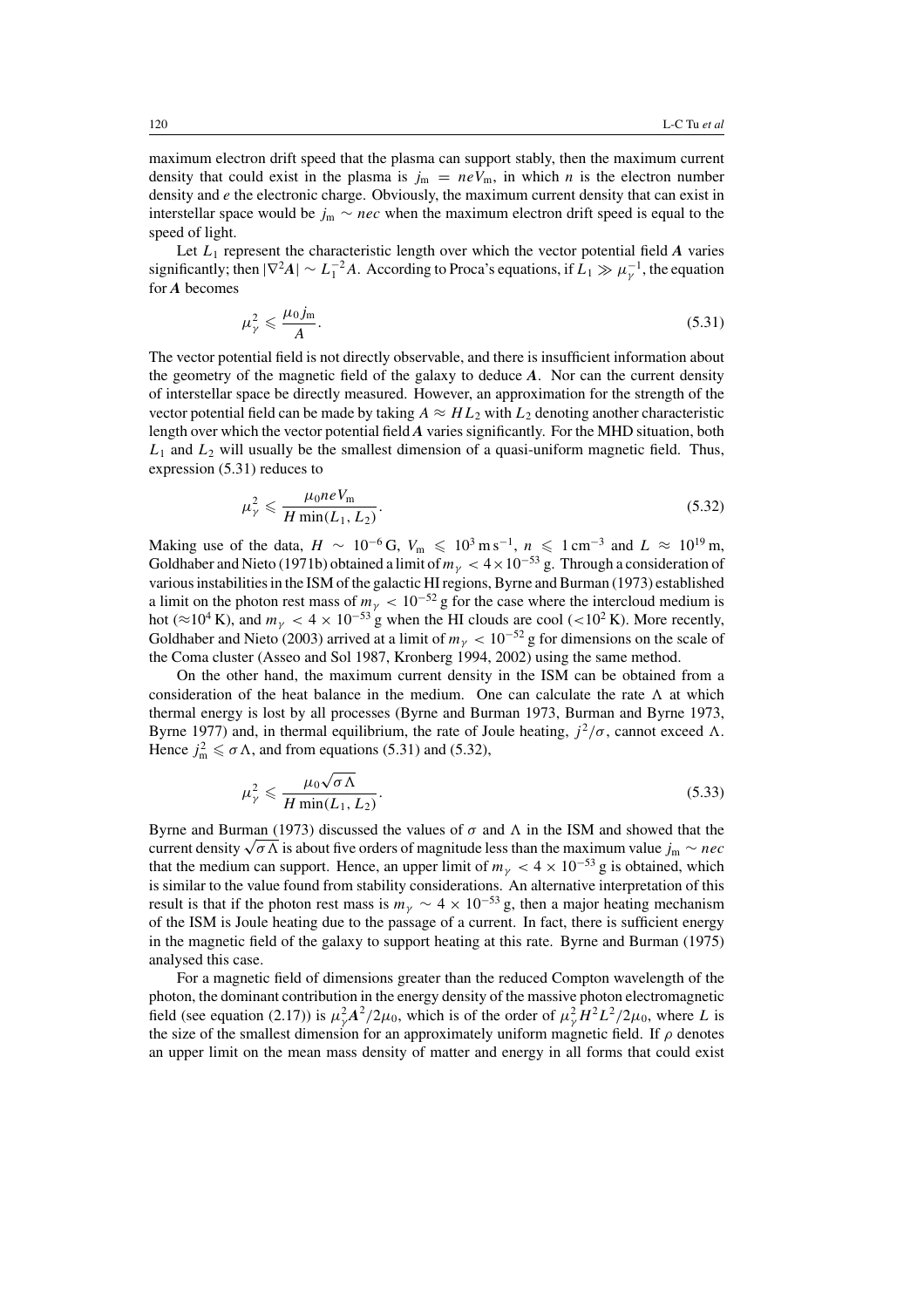in a region of space in which a magnetic field is observed, then  $\mu_{\gamma}^2 A^2 / 2\mu_0 c^2 \le \rho$ , and hence

$$
\mu_{\gamma}^2 \leqslant \frac{2\mu_0 c^2 \rho}{H^2 L^2}.\tag{5.34}
$$

The galactic magnetic field in the vicinity of the Sun has been observed (Manchester 1974) to have a strength of ≈0.2 nT (2 × 10<sup>-6</sup> G) and is approximately uniform over a distance of at least 300 parsecs (1 parsec =  $3.08 \times 10^{16}$  m). The masses of galaxies may be estimated from their rates of differential rotation and from the orbital velocities of binary star systems in them; a conservative upper limit for the galactic disc is  $\rho \leq 10^{-21}$  g cm<sup>-3</sup>. Assuming that the interstellar magnetic field in the vicinity of the Sun is typical of magnetic fields in the galactic disc, inequality (5.34) leads to  $m_{\gamma}$  < 10<sup>-51</sup> g. Their explanation of these results is that if  $m_{\gamma} \sim 10^{-52}$  g, the main contribution to the mass of the galactic disc is then due to the energy density  $\mu_{\gamma}^2 A^2/2\mu_0$  associated with the observed galactic magnetic field, the magnitude of which exceeds the Maxwellian energy density by 11 or more orders. On the other hand, it is worth noting that the large energy densities associated with large-scale magnetic fields and a finite photon rest mass could be significant in some astrophysical processes.

However, Chibisov (1976) pointed out that in the method of Byrne and Burman (1975), an important circumstance that could radically alter the conclusions had not been taken into account. Chibisov argued that if one calculated the energy–momentum tensor in macroscopic (distances of the order of the solar diameter) electrodynamics with a nonzero photon mass, the total magnetic pressure  $P_M$  is found to consist of the pressure  $P_B = B^2/2\mu_0$  due to the field **B** and an additional pressure  $P_A = \mu_\gamma^2 A^2 / 2\mu_0$  due to the vector potential *A*. If the magnetic field *B* varies over a characteristic length *L*, then the definition  $B = \nabla \times A$  gives  $A \sim BL$ . The comparison of the magnetic pressure and the pressure of the vector potential shows that the effect of electrodynamics with finite photon mass over a scale *L* is greater than that over a scale of the photon Compton wavelength. Thus, the photon Compton wavelength is a kind of fundamental length in electrodynamics because Maxwell's equations must be replaced by the Proca equations for scales greater than this fundamental length. This is unusual in that it determines the region of applicability for the theory at large scales, but not at small ones. Chibisov further argued that it is necessary to use the equations of general relativity to calculate correctly the gravitational field of relativistic mass–energy such as the electromagnetic field, in which case those two contributions cancel each other and the galactic magnetic field cannot produce anomalously strong gravitational fields. His re-calculation showed that the mass of the galaxy, as determined from the differential rotation rates, cannot contain a contribution from effects associated with a nonzero photon rest mass, and, therefore, the principal argument of Byrne and Burman (1975) should be superceded. From an analysis of the mechanical stability of the magnetized gas in galaxies, with allowance for the specific pressure forces of the vector potential, Chibisov obtained an upper limit on the photon rest mass of  $m_\nu \leqslant 3 \times 10^{-60}$  g.

As the most stringent bound on the photon mass, Chibisov's method depends in a critical way on assumptions, such as applicability of the virial theorem (Binney and Tremaine 1987), which states that, for a stable, self-gravitating, spherical distribution of equal mass objects (stars, galaxies, etc), the total kinetic energy of the objects is equal to  $-\frac{1}{2}$  times the total gravitational potential energy. The virial theorem is a remarkably useful simplifying result for otherwise very complex physical systems such as solar systems or galaxies, and is also applicable to a number of other similar scenarios. However, the structure of the galactic magnetic field is not very well-known and the reliability of this approach thus remains somewhat unclear.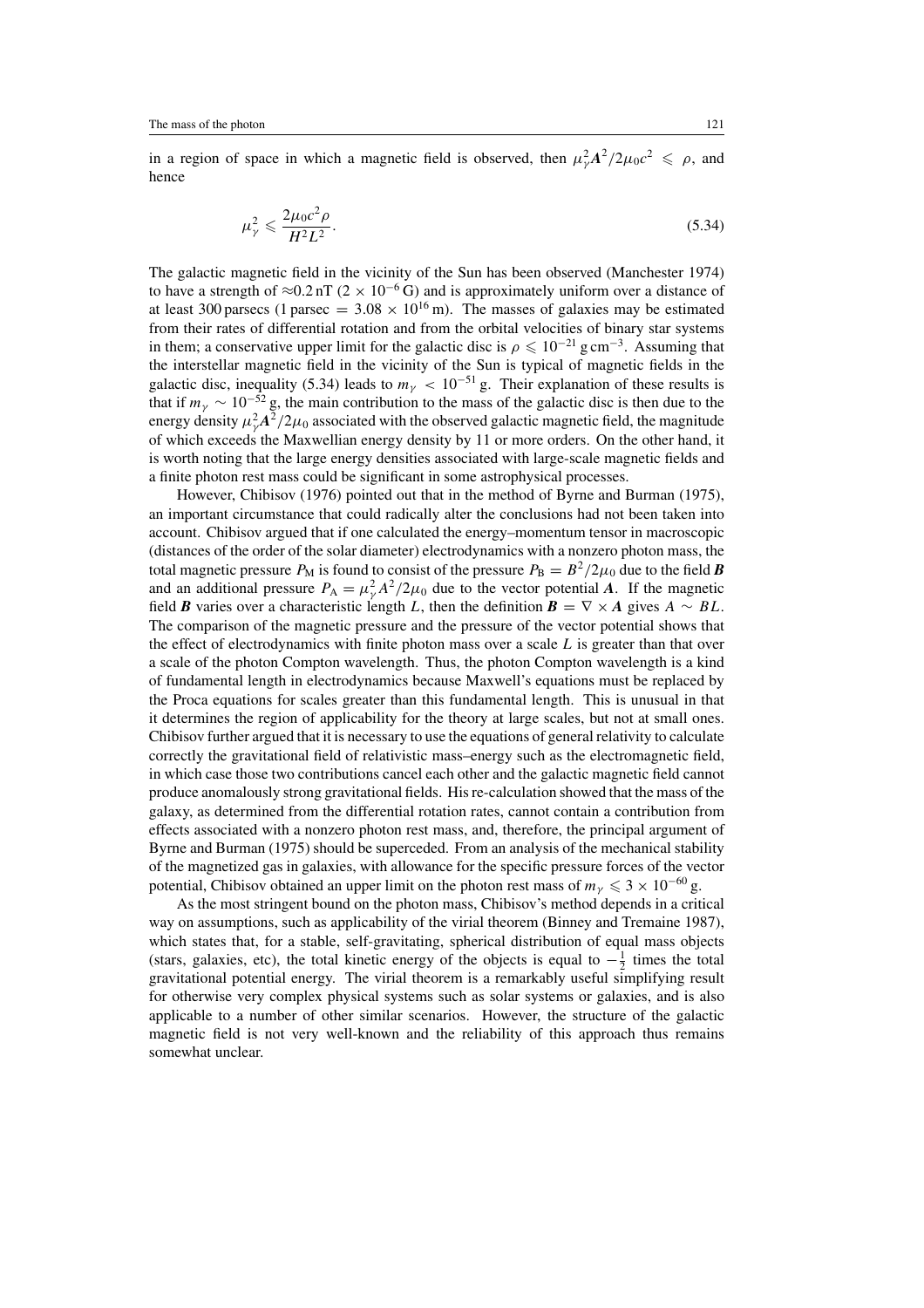*5.4.4. Other methods.* Yamaguchi (1959) argued that there is hydromagnetic turbulence in the large scale motions of interstellar media, particular in the Crab nebula. His idea was that the photon Compton wavelength should not be smaller than the dimension *D* of such magnetic turbulences. Using the scale of the Crab nebula  $D \sim 10^{15}$  m, he obtained an upper limit on the photon mass of  $m_\gamma \leq 4 \times 10^{-55}$  g. When the same technique was applied to the field in one of the spiral arms of the Milky Way galaxy, Yamaguchi claimed that a limit of  $m_{\gamma} \leq 4 \times 10^{-59}$  g could be obtained (Goldhaber and Nieto 1971b).

# *5.5. Gravitational deflection of massive photons*

In 1973, Lowenthal proposed a method for setting limits on the photon mass by exploiting the gravitational deflection of electromagnetic radiation. As is well-known, the theory of general relativity predicts a deflection of starlight by the Sun of 1.75 arcsec (Hawking 1979). If the photon has a nonzero rest mass, this deflection angle would become

$$
\theta = \theta_0 \left( 1 + \frac{m_\gamma^2 c^4}{2h^2 v^2} \right),\tag{5.35}
$$

where  $\theta_0 = 4MG/Rc^2$  is the deflection angle for a massless photon, *M* is the solar mass, *G* the Newtonian gravitational constant, *R* the photon impact parameter (normally the solar radius), and *hv* the photon energy. Lowenthal set the correction term  $\Delta = \theta_0 (m_\gamma^2 c^4)/(2h^2 v^2)$  equal to the difference between the measured deflection angle and the deflection angle calculated for photons with zero rest mass. By so doing, an expression setting an upper limit on the photon mass could be written as

$$
m_{\gamma}^{2} \leqslant \frac{hv}{c^{2}} \sqrt{\frac{2\Delta}{\theta_{0}}}.
$$
\n
$$
(5.36)
$$

Using the above equation and the data available at the time on the deflection of electromagnetic radiation by the Sun, Lowenthal considered three cases and obtained: (1) for visible light,  $m<sub>\gamma</sub>$  < 1 × 10<sup>-33</sup> g with  $v = 5 \times 10^{15}$  Hz and  $\Delta \approx 0.1$  arcsec; (2) for radio source 3C 270,  $m_{\gamma}$  < 7 × 10<sup>-40</sup> g with  $v = 3 \times 10^{9}$  Hz and  $\Delta \approx 0.1$  arcsec; (3) for intercontinental baseline interferometry, a promising limit would be  $m<sub>y</sub> < 7 \times 10^{-41}$  g if the deflection measurement at radio frequencies could be improved to 0.001 arcsec. Recently, Accioly and Paszko (2004) analysed the energy-dependent deflection of a massive photon by an external gravitational field and arrived at the same expressions for setting limits on the photon mass as found in equation (5.36). Using the best measurement of the deflection of radio waves by the gravitational field of the Sun ( $\approx$ 1.4 × 10<sup>-4</sup> arcsec) and the lowest frequency employed by radio astronomers ( $\approx$ 2 GHz), they found a limit of  $m_{\nu}$  < 10<sup>-40</sup> g.

The values of  $m<sub>y</sub>$  derived from gravitational deflection are considerably weaker than the other bounds obtained recently, and this method for setting limits on the photon mass is, in principle, less precise than the approaches that directly measure the dispersion of light passing through interstellar space (Lowenthal 1973). Even so, the method is an interesting independent approach and its presentation adds to the evidence restricting the size of the photon mass.

#### *5.6. Present difficulties*

As seen above, the various limits obtained by what we termed extra-terrestrial methods are several orders of magnitude more stringent than those obtained by terrestrial approaches (see table 3). However, there are a number of inherent difficulties in any approach aimed at making accurate estimates of the photon rest mass. Some of the resulting limits on it are lower than the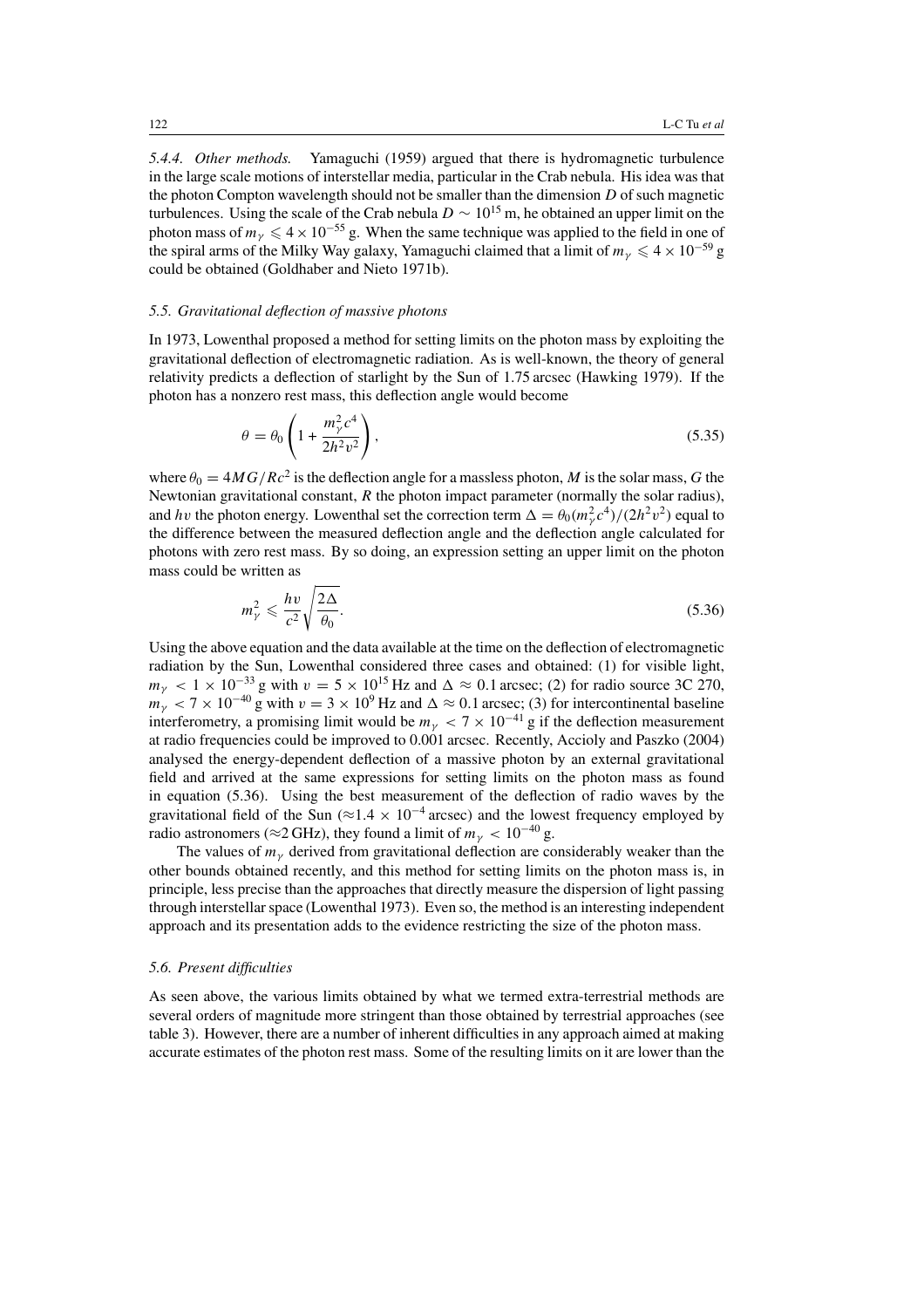| Author (year)               | Physical phenomena investigated                                                       | Bounds on $m_{\gamma}$ g                |  |  |  |
|-----------------------------|---------------------------------------------------------------------------------------|-----------------------------------------|--|--|--|
| De Broglie (1940)           | Dispersion of starlight (binary stars)                                                | $8 \times 10^{-40}$                     |  |  |  |
| Bass and Schrödinger (1955) | External fields (geomagnetic fields)                                                  | $2 \times 10^{-47}$                     |  |  |  |
| Yamaguchi (1959)            | Scale of hydro-magnetic turbulences in Crab Nebula                                    | $4 \times 10^{-55}$                     |  |  |  |
| Gintsburg (1963)            | Altitude-dependence of massive photon<br>geomagnetic fields                           | $3 \times 10^{-48}$                     |  |  |  |
| Patel (1965)                | Dispersion of hydromagnetic waves<br>(in Earth's magnetosphere)                       | $4 \times 10^{-47}$                     |  |  |  |
| Goldhaber and Nieto (1968)  | External fields (geomagnetic fields)                                                  | $4 \times 10^{-48}$                     |  |  |  |
|                             | Altitude-dependence of massive photon<br>geomagnetic fields                           | $(8-10) \times 10^{-48}$                |  |  |  |
| Feinberg (1969)             | Dispersion of starlight (NP0532)                                                      | $10^{-44}$                              |  |  |  |
| Williams and Park (1971)    | Dissipation of large-scale magnetic fields in Galaxy                                  | $3.4 \times 10^{-56}$                   |  |  |  |
| Goldhaber and Nieto (1971)  | Stability of plasma in Galaxy                                                         | $4 \times 10^{-53}$                     |  |  |  |
| Byrne and Burman (1972)     | Re-examination of Williams and Park's results                                         | $4 \times 10^{-50}$                     |  |  |  |
| Byrne and Burman (1973)     | Stability of plasma in Galaxy (for hot intercloud medium)                             | $10^{-52}$                              |  |  |  |
|                             | Stability of plasma in Galaxy (for cool intercloud medium)                            | $4 \times 10^{-53}$                     |  |  |  |
| Lowenthal (1973)            | Gravitational defection for radio source 3C 270                                       | $7 \times 10^{-40}$                     |  |  |  |
| <b>Hollweg</b> (1974)       | Dispersion of hydromagnetic waves<br>(in interplanetary medium)                       | $1.3 \times 10^{-48}$                   |  |  |  |
| Davis et al (1975)          | External fields (Jovian magnetic fields)                                              | $8 \times 10^{-49}$                     |  |  |  |
| Byrne and Burman (1975)     | Mean mass density of the galactic disc                                                | $10^{-51}$                              |  |  |  |
| Barnes and Scargle (1975)   | Dispersion of hydromagnetic waves (in Crab Nebula)                                    | $3 \times 10^{-54} - 3 \times 10^{-53}$ |  |  |  |
| Chibisov (1976)             | Analysis of the mechanical stability of the magnetized gas                            | $3 \times 10^{-60}$                     |  |  |  |
| de Bernardis et al (1984)   | Investigation on the spectral behaviour<br>of the cosmic background dipole anisotropy | $(2.9 \pm 0.1) \times 10^{-51}$         |  |  |  |
| Fischbach et al (1994)      | External fields (geomagnetic fields)                                                  | $1\times10^{-48}$                       |  |  |  |
| <b>Ryutov</b> (1997)        | Analysis of the solar-wind magnetic fields                                            | $10^{-49}$                              |  |  |  |
| Goldhaber and Nieto (2003)  | Stability of plasma in Coma cluster                                                   | $10^{-52}$                              |  |  |  |
| Accioly and Paszko (2004)   | Gravitational defection of radio waves                                                | $10^{-40}$                              |  |  |  |

**Table 3.** Summary of upper limits on the photon mass as obtained by extra-terrestrial methods (in temporal order).

recently recommended limit published by the Particle Data Group (Eidelman *et al* 2004); this accepted value is the one taken to be most fundamentally compatible with present knowledge. In any case, many of the models that have been used rely on some crucial assumptions which are sometimes difficult if not impossible to check, at least at present.

It is important to note that almost all of the methods discussed in this section are essentially order-of-magnitude arguments. Much more information would be needed about the structure of the galactic magnetic field in order to find more accurate values. Some of the required quantities include either improved estimates, inferences or measurements of the vector potential field, the current density, the particle number density, etc. Order-of-magnitude arguments are seldom convincing unless the argument itself is not sensitive to changes of several orders of magnitude in the values of the parameters that are involved. This caveat is met in some of the cases, since the upper limit to be obtained on the photon rest mass in them varies as the square root of those parameters, but this is not so in all the cases. On the other hand, the physical properties of the ISM, such as the mean electron density, temperature and the electron drift velocity, are different for a spiral galaxy compared to that for clusters of galaxies (Fabian and Barcons 1991). Also, at very large scales, comparatively little is known about the intergalactic medium (IGM) at present. So, as an example, when using astrophysical data to place a limit on plasma currents everywhere in a large region, one is hard pressed to make estimates of the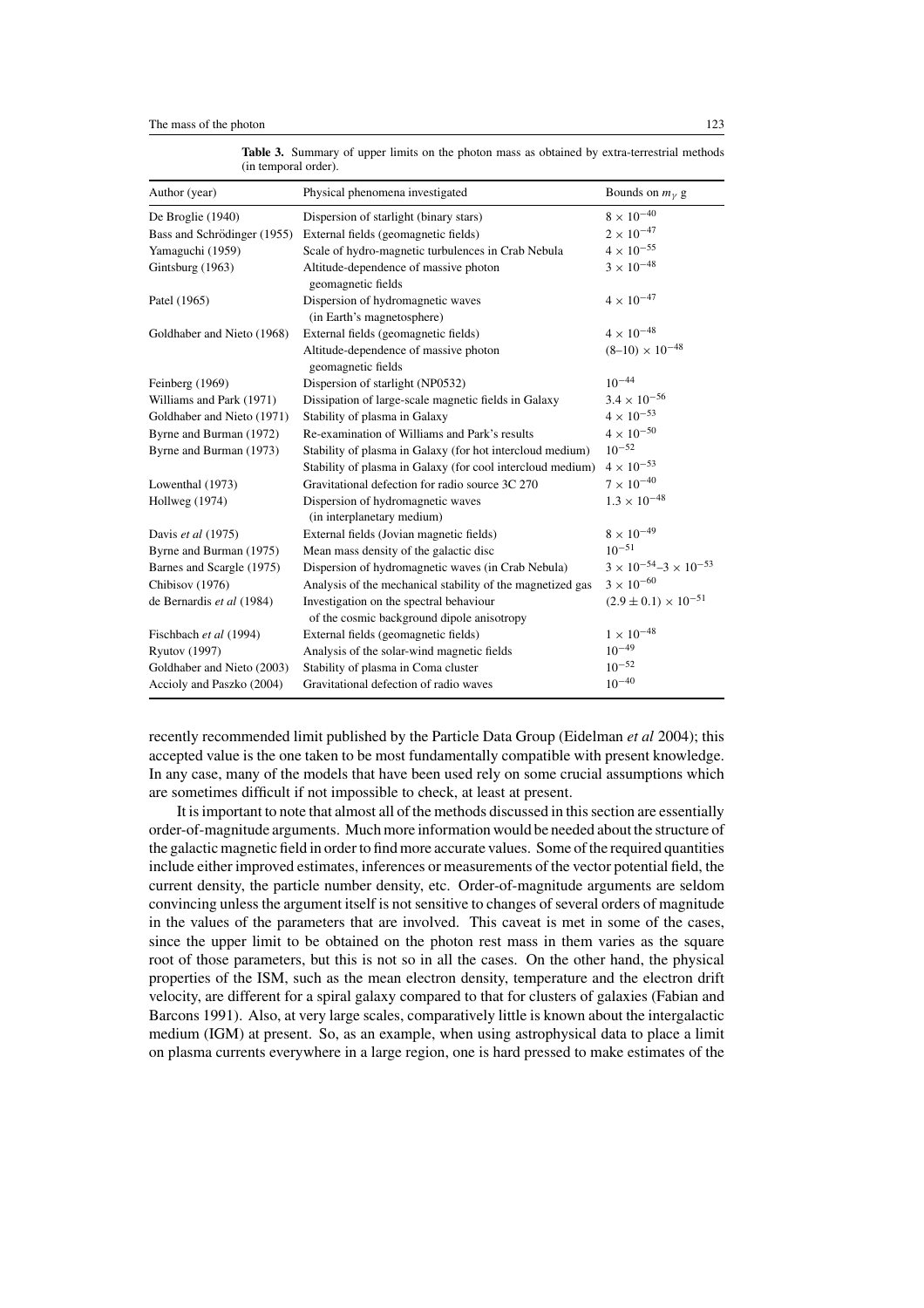systematic uncertainties involved. It is this type of incomplete knowledge about the ISM and IGM (Kronberg 1994, 2002) that makes it difficult to use the extra-terrestrial methods to quote precise results for  $m_\nu$ .

On the other hand, the Proca equations, which are used to develop the fundamental theory for the massive photon, provide the pathway for almost all approaches to detect it. When dealing with *mγ* one should distinguish between measurements and estimates performed on large versus small scales, and one should also determine whether Maxwellian or Proca fields are needed to describe the phenomena in the corresponding regions of interest. Unfortunately, it is often difficult to draw these conclusions. As we have seen above, there have been frequent controversies in this field, but this is a healthy sign in scientific research. From the present vantage point, it seems clear that the more approaches that can be developed to gain a comprehensive picture of the microscopic origin of the photon rest mass, the better, since one never knows which specific attempts to improve this limit will *a priori* be the best.

#### **6. Possible future improvements**

#### *6.1. Terrestrial experiments*

For the dispersion-of-light studies, in order to obtain more stringent bounds on the photon mass one should choose the waves of lower and lower frequencies that propagate over longer and longer distances, both in terrestrial experiments and in extra-terrestrial observations. However, the lower the wave energy, the more difficult the measurement becomes because of dissipation in the medium over the long pathways involved. In practice, the two needs often oppose each other. Due to this inherent restraint, it has been difficult to use this method to improve the limits on the photon rest mass. Fullekrug  $(2003)$  proposed that by observing the naturally occurring lightning discharges in the troposphere, which transmit radio waves at extremely-low frequencies (5–50 Hz), the speed of light could be known with an accuracy determined by perturbations of the ionospheric reflection height ( $\approx$ 90–110 km) associated with space weather phenomena. The limit deduced for the photon rest mass by this method is  $m<sub>\gamma</sub> \leq 4 \times 10^{-49}$  g at ~8 Hz, but there are several points requiring further consideration. For instance, it is difficult to specify the uncertainty of the estimated value, even if this limit is the most generous estimate which one can make by choosing the smallest observed ionospheric reflection height perturbation. These perturbations are associated with the mean solar rotation period, as was shown from 12 years worth of magnetic field measurements that were made starting in 1986. The general technique remains of interest and it occupies a niche similar to other determinations involving fields of the Earth (Fischbach *et al* 1994) and Jupiter (Davis *et al* 1975).

The experiment of Williams *et al* (1971) has placed the best laboratory limit on the photon rest mass to date. However, as discussed above, the sensitivity of laboratory experiments scales as  $(\mu^2_\gamma L)^2$ . Hence, one needs to improve the signal-to-noise ratio of such experiments by a factor of 100 to improve the photon mass limit by a factor of 10. Thus, it will be a nontrivial task to go beyond the present laboratory limit. Even so, a significant improvement over the previous experiment appears possible through advances in experimental techniques. There are potentially three ways to improve the experiment (Tu and Luo 2004): (1) choose a larger dimension of experimental apparatus; (2) increase the applied alternating voltage; and (3) detect a smaller potential difference. As for the experimental dimension, the limit on the photon mass goes inversely as the scale of the shells that are used, whether they are simple spheres or have icosahedral geometry. The amplitude of the voltage applied to the outer conducting shell is not limited by theoretical restrictions but rather by practical operation.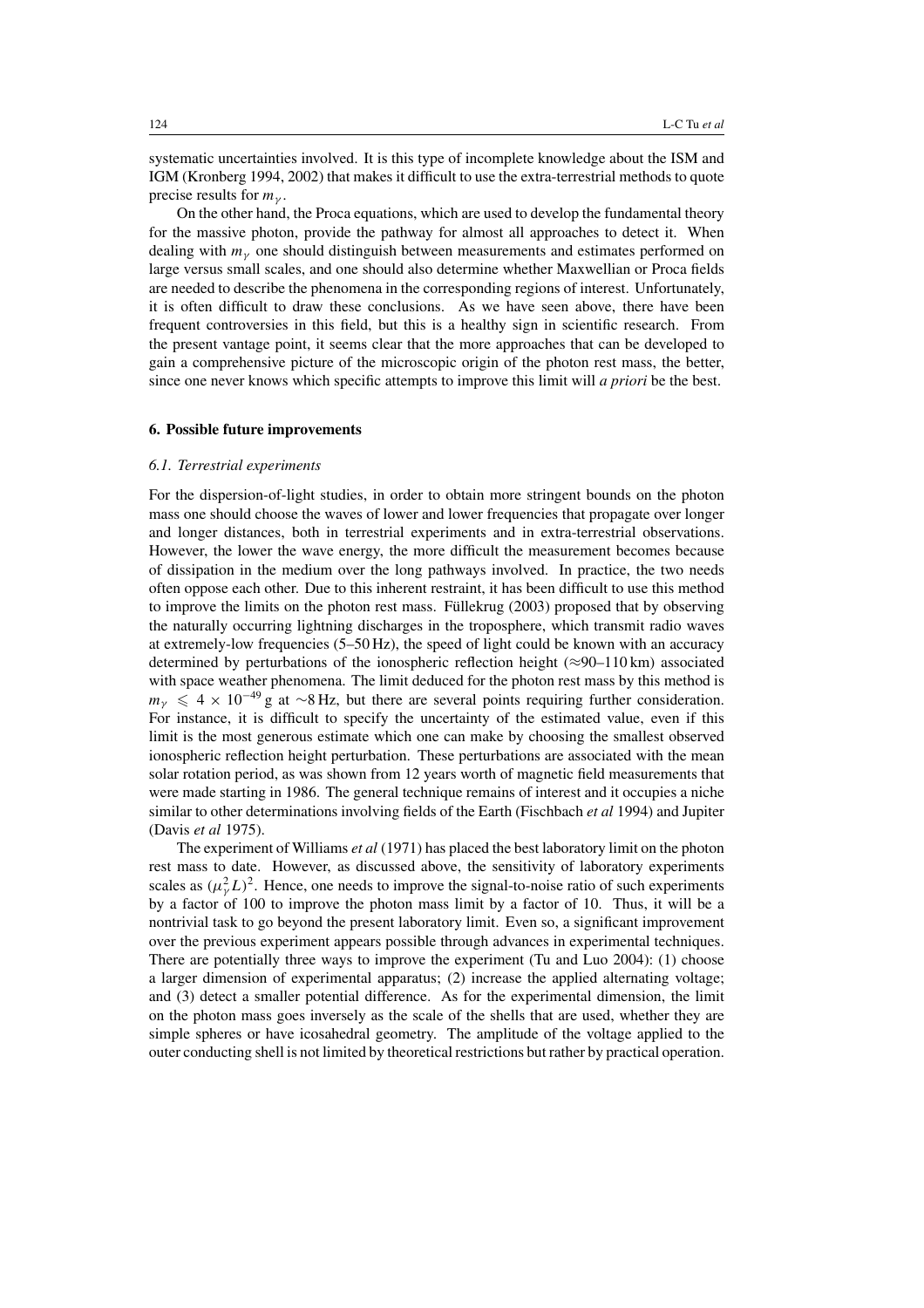However, the frequency is limited by the approximation used to deduce equation (4.27), namely  $kr < 1$  and  $\omega > \mu<sub>\gamma</sub>c$ . Obviously, then, the approximate frequency span over which one can work should be  $\mu_y c < \omega < r^{-1}c$ , which sets the ultimate limiting frequency at  $\approx 10^7$  Hz for a laboratory experiment of acceptable dimensions. The most crucial factor in improving the accuracy of the Cavendish method is to reduce the noise voltage (Johnson 1928, Nyqyist 1928) hence enabling the detection of a smaller potential difference. The various approaches to decreasing the noise are well-known: low temperature operation, long observation times, applying a high frequency ac signal to the concentric shells, and increasing the input resistance. The most promising approach, which would indeed lower the noise voltage by several orders, is to use cryogenic techniques to reduce the temperature of the apparatus to the level of a few millikelvin, in essence following the lead of transforming between room temperature and cryogenic Weber-bar gravitational wave detectors.

As for the torsion balance method, the restrictions on the accuracy of the measurement arise from the thermal noise and related instrumentational limits on the performance of the torsion balance itself, and from the estimation of the cosmic magnetic vector potential. Several of the instrumentational limits are quite well-known and have been discussed by Gillies and Ritter (1993). However, the main difficulty will come from the estimation of the cosmic magnetic vector potential, which clearly depends on obtaining an accurate map of the magnetic field over such large scales of distance, and this is not attainable at present.

# *6.2. Extra-terrestrial detection*

When the Schrödinger external field method is used to determine limits on the photon mass, the pressing need for substantially improved geophysical data make it seem unlikely that a limit lower than that obtained by Fischbach *et al* (1994) can be achieved without them. Among the specific types of data needed are improved measurements of the dimensions of the Earth, its magnetic field strength, and the fields in the solar system in the vicinity of the Earth. It is likely that the best near-term improvements in the technique will come instead from observations of the magnetic fields of Jupiter and of the Sun. By measuring the altitude-dependence of a massive photon geomagnetic field at distances greater than those of the Pioneer 10 survey (Davis *et al* 1975), i.e. from 4 to 100 times the radius of Jupiter as is anticipated for the Galileo probe, a Jovian photon mass limit improved by a factor of 2–4 would be obtained. The most intriguing potential improvement might come from a more accurate set of data on the distribution of the magnetic dipole moment of the Sun inside the range of the solar system, since the Sun has the advantages of larger dimensions and a stronger magnetic field. However, the enormous and varying plasma currents around the Sun would make the magnetic observations quite difficult, as discussed by Ryutov (1997).

As far as MHD effects are concerned, a number of important parameters remain unknown at this point in time. As discussed above, the methods developed via such an approach involve many assumptions, most of which are open to interpretation at present. Even if the limits obtained by MHD effects might possibly be several orders of magnitude lower than those arising from other methods, there are several points in the arguments where such questions arise. Moreover, the MHD effects used to deduce upper limits on the photon rest mass can be interpreted by alternative phenomena. Hence, it is not clear at present that further improvements in the MHD methods will unequivocally lead to tighter actual constraints on  $m_{\nu}$ .

#### *6.3. Concluding remarks*

We have discussed the past and present upper limits that have been found for the photon rest mass, and we have considered some possible areas where future improvements might occur.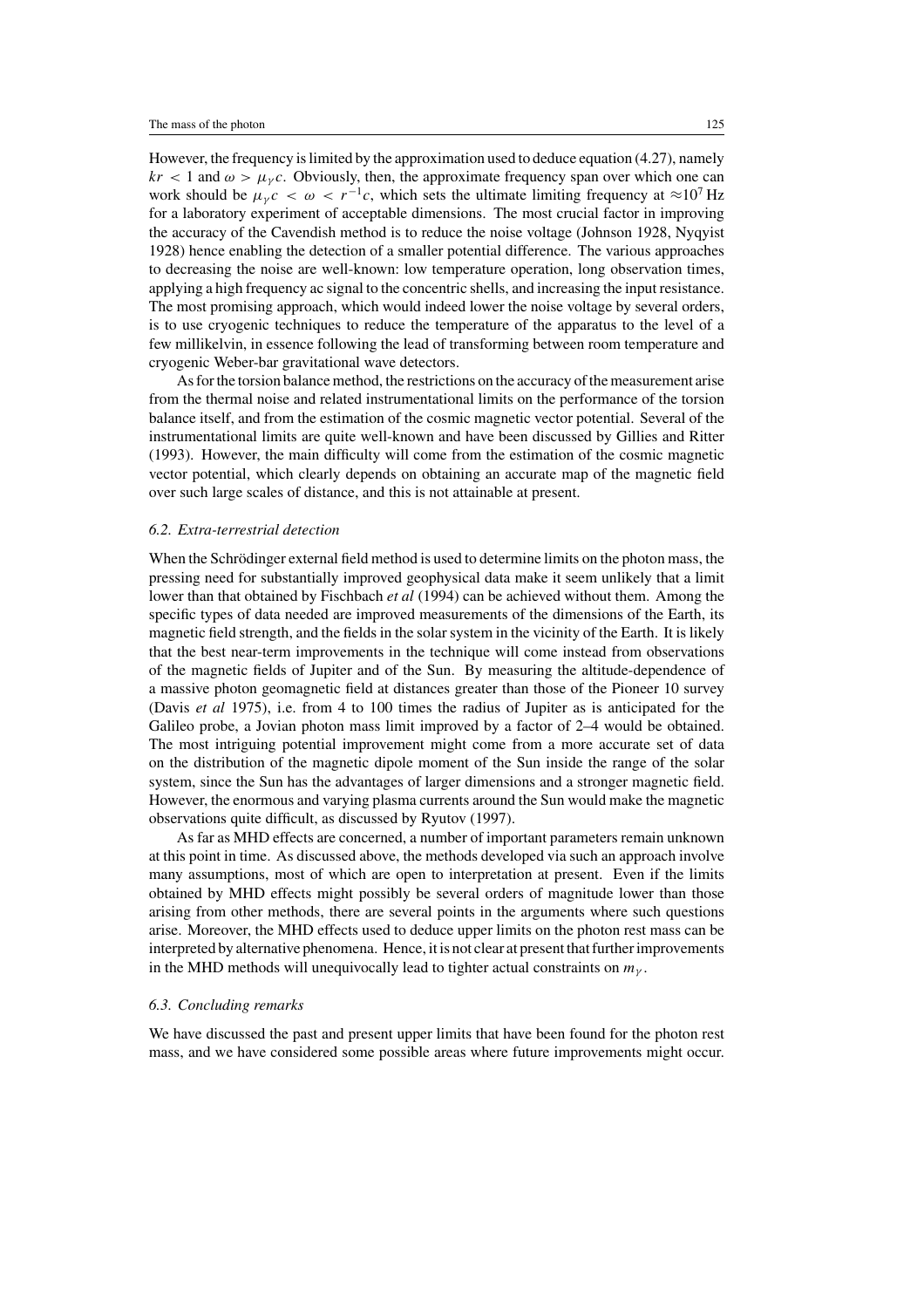The concept of establishing a finite mass of the photon is rooted in the field of precision measurement, and the related efforts to make high precision tests of the accuracy of the inverse square law have been traced back to the time of Cavendish. The possibility of arriving at an actual value for  $m<sub>v</sub>$  has never been ruled out. Finding a nonzero value for the photon rest mass would have no foreseeable consequences on everyday life and work, and have virtually no impact on the bulk of terrestrial laboratory physics. However, for physics on scales comparable with the Compton wavelength of the photon, the importance would be profound. This is the region of astrophysics and cosmology where many doubts and suspicions await resolution, and determining a nonzero value for the mass of the photon would be of substantial significance for work on the formation and early evolution of stars and stellar systems, the origin and the stability of large scale cosmic magnetic fields, the properties of the interstellar media and plasma, and so on. Hence, it can truly be said that the problem of the photon rest mass is ultimately of interest in both fundamental physics and applied electrodynamics.

The goal of the review has been to introduce the interested reader to the present theoretical and experimental situation regarding the photon mass. While the review is neither fully exhaustive nor completely detailed, we have sought to present a useful cross-section of the literature on the topic and thereby provide a helpful starting point for further study. The interested reader should also consult the recently published special issue of *Metrologia* devoted to the physics and metrology of electrical charge, which includes papers by Falconer (2004), Bartlett (2004), Unnikrishnan and Gillies (2004), Tu and Luo (2004), Lee *et al* (2004) and Spavieri *et al* (2004).

#### **Acknowledgments**

This work was partially supported by the National Key Program of Basic Research Development in China (2003CB716300), the National Natural Science Foundation of China (10121503), and the Foundation for the Authorship of Nationally Excellent Doctoral Dissertations in China (FANEDD: 200220).

## **References**

Abbott L F and Gavela M B 1982 *Nature* **299** 187 Accioly A and Paszko R 2004 *Phys. Rev.* D **69** 107501 Aharonov Y and Bohm D 1959 *Phys. Rev.* **115** 485–91 Aharonov Y and Casher A 1984 *Phys. Rev. Lett.* **53** 319–21 Al'pert Y L, Migulin V V and Ryazin P A 1941 *Zh. Tech. Fiz.* **11** 7–36 Alfvén H 1942 Nature 150 405-6 Alfvén H 1950 Cosmical Electrodynamics (London: Oxford University Press) Alfvén H 1968 Ann. Geophys. 24 341-6 Alfvén H and Carlqvist P 1967 Solar Phys. 1 220-8 Ambjorn J and Wolfram S 1983 *Ann. Phys.* **147** 33–56 Arkani-Hamed N, Dimopoulos S and Dvali G 1998 *Phys. Lett.* B **429** 263–72 Asseo E and Sol H 1987 *Phys. Rep.* **148** 307–436 Barnes A and Scargle J D 1975 *Phys. Rev. Lett.* **35** 1117–20 Barrow J D and Burman R R 1984 *Nature* **307** 14–15 Bartlett D F 2004 *Metrologia* **41** S115–24 Bartlett D F and Lögl S 1988 Phys. Rev. Lett. 61 2285-7 Bartlett D F and Phillips E A 1969 *Bull. Am. Phys. Soc.* **14** 17–18 Bartlett D F, Goldhagen P E and Phillips E A 1970 *Phys. Rev.* D **2** 483–7 Barton G and Dombey N 1984 *Nature* **311** 336–9 Barton G and Dombey N 1985 *Ann. Phys.* **162** 231–72 Bass L and Schrödinger E 1955 Proc. R. Soc. Lond. A 232 1-6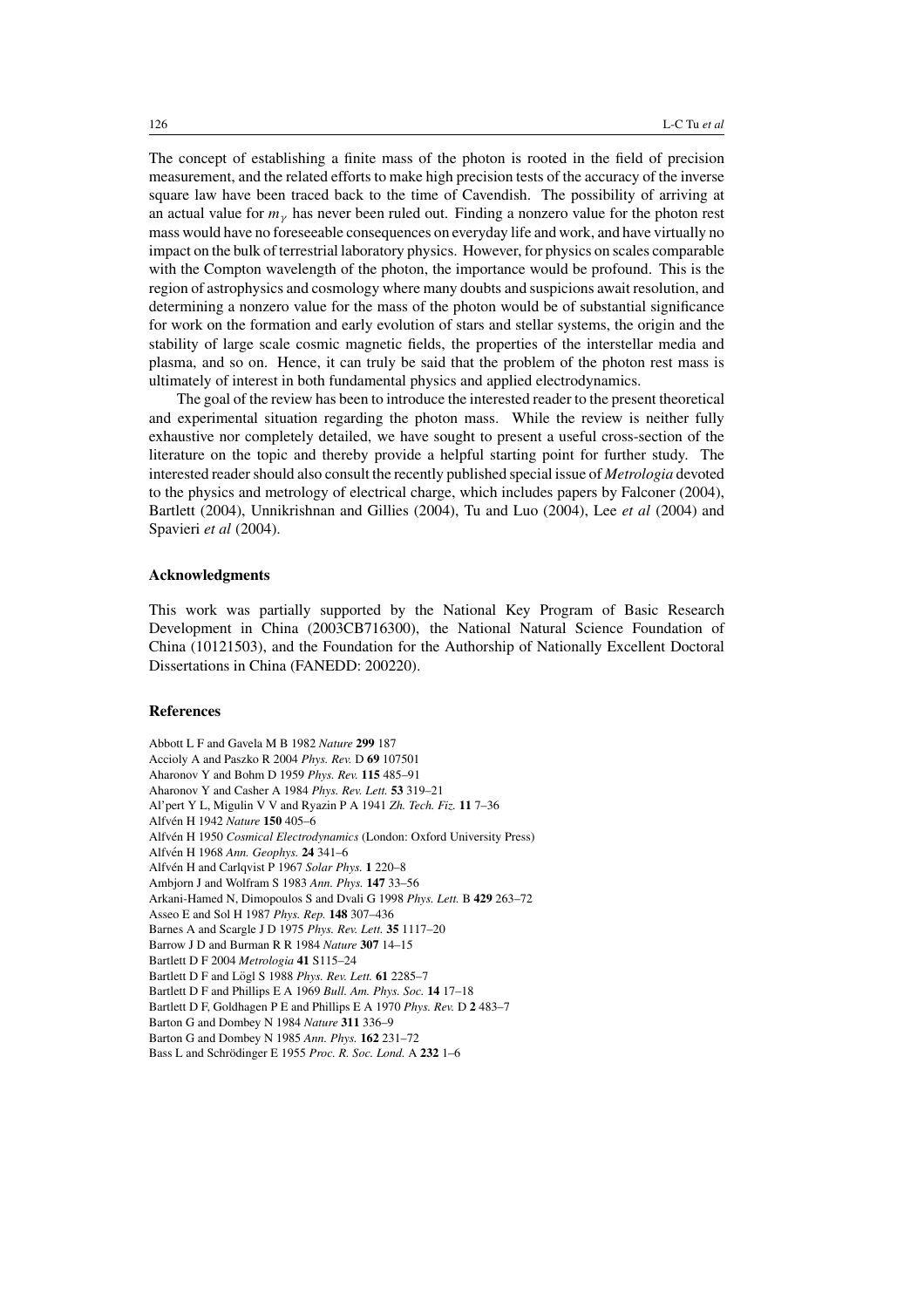Bay Z and White J A 1972 *Phys. Rev.* D **5** 796–9 Bicknell G V 1977 *J. Phys. A: Math. Gen.* **10** 407–11 Binney J and Tremaine S 1987 *Galactic Dynamics* (Princeton: Princeton University Press) pp 211–19 Bionta R M *et al* 1987 *Phys. Rev. Lett.* 1494–6 Birge R T 1941a *Rep. Prog. Phys.* **8** 90–134 Birge R T 1941b *Rev. Mod. Phys.* **13** 233–9 Bordag M, Mohideen U and Mostepanenko V M 2001 *Phys. Rep.* **353** 1–205 Boulware D G 1971 *Phys. Rev. Lett.* **27** 55–8 Boulware D G and Deser S 1989 *Phys. Rev. Lett.* **63** 2319–21 Braxmaier C *et al* 2002 *Phys. Rev. Lett.* **88** 010401 Breton V *et al* 1991 *Phys. Rev. Lett.* **66** 572–5 Brown B C 1969 *Nature* **224** 1189 Brown B C *et al* 1973 *Phys. Rev. Lett.* **30** 763–6 Burman R 1972a *J. Phys. A: Gen. Phys.* **5** L128–30 Burman R 1972b *J. Phys. A: Gen. Phys.* **5** L62–3 Burman R 1972c *J. Phys. A: Gen. Phys.* **5** L78–80 Burman R 1973 *J. Phys. A: Math. Nucl. Gen.* **6** 434–44 Burman R R and Byrne J C 1973 *J. Phys. A: Math. Nucl. Gen.* **6** L104–7 Byrne J C 1977 *Astrophys. Space Sci.* **46** 115–32 Byrne J C and Burman R R 1972 *J. Phys. A: Gen. Phys.* **5** L109–11 Byrne J C and Burman R R 1973 *J. Phys. A: Math. Nucl. Gen.* **6** L12–14 Byrne J C and Burman R R 1975 *Nature* **253** 27 Cameron R *et al* 1993 *Phys. Rev.* D **47** 3707–25 Camp J B, Darling T W and Brown R E 1991 *J. Appl. Phys.* **69** 7126–9 Carlqvist P 1969 *Solar Phys.* **7** 377–92 CasimirHBG 1948 *Proc. K. Ned. Akad. Wet.* B **51** 793–6 Casimir H B G and Polder D 1948 *Phys. Rev.* **73** 360–72 Cavendish H 1773 *The Electrical Researches of the Honourable Henry Cavendish* ed J C Maxwell (London: Cambridge University Press 1879) pp 104–13 Chakravorty N N 1985 *Phys. Rev.* D **32** 3334–6 Chen F, Klimchitskaya G L, Mohideen U and Mostepanenko V M 2004 *Phys. Rev.* A **69** 022117 Chernikov M A, Gerber C J, Ott H R and Gerber H J 1992 *Phys. Rev. Lett.* **68** 3383–6 Chernikov M A, Gerber C J, Ott H R and Gerber H J 1992 *Phys. Rev. Lett.* **69** 2999 (erratum) Chibisov G V 1976 *Usp. Fiz. Nauk* **119** 551–5 Chibisov G V 1976 *Sov. Phys. Usp.* **19** 624–6 Cimmino A *et al* 1989 *Phys. Rev. Lett.* **63** 380–3 Clear J *et al* 1987 *Astron. Astrophys.* **174** 85–94 Cochran G D and Franken P A 1968 *Bull. Am. Phys. Soc.* **13** 1379 Coester F 1951 *Phys. Rev.* **83** 798–800 Crandall R E 1983 *Am. J. Phys.* **51** 698–702 Davies P C W and Toms D J 1985 *Phys. Rev.* D **31** 1363–9 Davis L, Goldhaber A S and Nieto M M 1975 *Phys. Rev. Lett.* **35** 1402–5 De Bernardis P, Masi S, Melchiorri F and Moleti A 1984 *Astrophys. J.* **284** L21–2 De Broglie L 1940 *La Mechanique Ondulatoire du Photon, Une Nouvelle Th ´ eorie de Lumi ´ ere `* vol 1 (Paris: Hermann) pp 39–40 Dingus B L *et al* 1988 *Phys. Rev. Lett.* **61** 1906–9 DiracPAM 1931 *Proc. R. Soc.* A **133** 60 DiracPAM 1948 *Phys. Rev.* **74** 817–30 Dolgov A D and Zeldovich Y B 1981 *Rev. Mod. Phys.* **53** 1–42 Dombey N 1980 *Nature* **288** 643–4 Dorsey N E 1944 *Trans. Am. Phil. Soc.* **34** 1–110 Eidelman S *et al* 2004 *Phys. Lett.* B **592** 1–1109 Elliott R S 1966 *Electromagnetics* (New York: McGraw-Hill) Evans M W and Crowell L B 2001 *Classical and Quantum Electrodynamics and the B(3) Field* (Singapore: World Scientific) Evans M and Vigier J P 1994 *The Enigmatic Photon Volume 1: The field B(*3*)* (Dordrecht: Kluwer) Fabian A C and Barcons X 1991 *Rep. Prog. Phys*. **54** 1069–122 Falconer I 2004 *Metrologia* **41** S107–14

Feinberg G 1969 *Science* **166** 879–81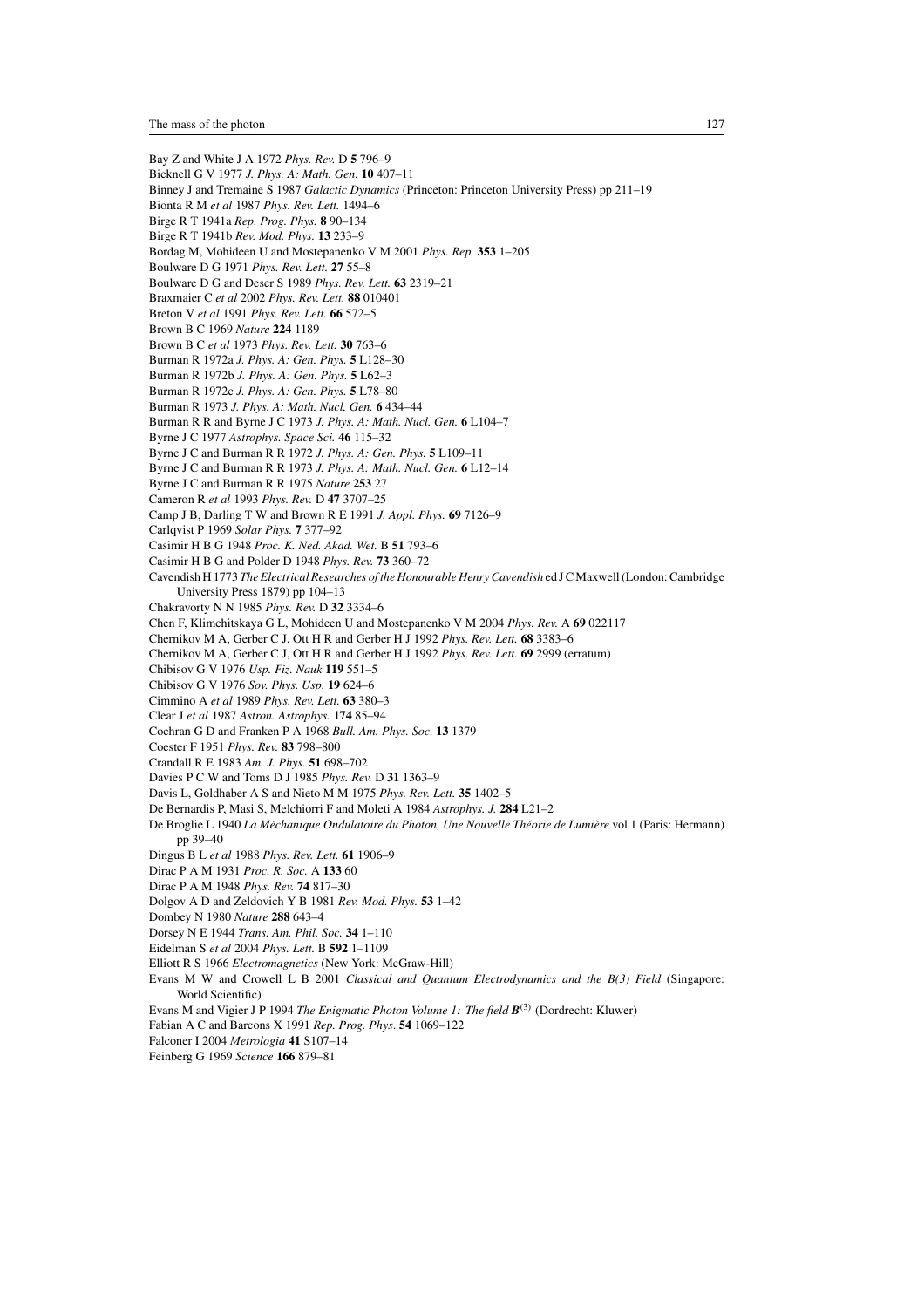Feldman G and Matthews P T 1963 *Phys. Rev.* **130** 1633–8 Feynman R P 1949 *Phys. Rev.* **76** 769–89 Fischbach E *et al* 1994 *Phys. Rev. Lett.* **73** 514–7 Florman E F 1955 *J. Res. Natl Bur. Stand.* **54** 335–45 Flowers J L and Petley B W 2001 *Rep. Prog. Phys*. **64** 1191–246 Franken P A and Ampulski G W 1971 *Phys. Rev. Lett.* **26** 115–7 Froome K D 1958 *Proc. Phys. Soc. Lond. Sect.* A **247** 109–22 Froome K D and Essen L 1969 *The Velocity of Light and Radio Waves* (London: Academic) Fuchs C 1990 *Phys. Rev.* D **42** 2940–2 Fulcher L P 1986 *Phys. Rev.* A **33** 759–61 Fulcher L P and Telljohann M A 1976 *Am. J. Phys.* **44** 366–9 Füllekrug M 2003 Phys. Rev. Lett. 93 043901 Georgi H, Ginsparg P and Glashow S L 1983 *Nature* **306** 765–6 Gerber C J, Chernikov M A and Ott H R 1993 *Rev Sci Instrum.* **64** 793–801 Gillies G T and Ritter R C 1993 *Rev. Sci. Instrum*. **64** 283–309 Gintsburg M A 1963 *Astron. Zh.* **40** 703–9 Gintsburg M A 1964 *Sov. Astron.-AJ* **7** 536–40 (Engl. Transl.) Ginzburg V L 1970 *The Propagation of Electromagnetic Waves in Plasmas* 2nd edn (Oxford: Pergamon) pp 50–65 Goldhaber A S 1989 *Phys. Rev. Lett.* **62** 482 Goldhaber A S and Nieto M M 1968 *Phys. Rev. Lett.* **21** 567–9 Goldhaber A S and Nieto M M 1971a *Phys. Rev. Lett.* **26** 1390–2 Goldhaber A S and Nieto M M 1971b *Rev. Mod. Phys*. **43** 277–96 Goldhaber A S and Nieto M M 1976 *Sci. Am.* **234** 86–96 Goldhaber A S and Nieto M M 2003 *Phys. Rev. Lett* **91** 149101 Gray R I 1997 *Physics Essays* **10** 342–63 Greiner W and Reinhardt J 1996 *Field Quantization* (New York: Springer) pp 141–70 Hagiwara K *et al* 2002 *Phys. Rev.* D **66** 010001 Haines T J *et al* 1990 *Phys. Rev.* D **41** 692–4 Hawking S W 1979 *General Relativity: An Einstein Centenary Survey* (London: Cambridge University Press) Heering P 1992 *Am. J. Phys.* **60** 988–94 Hernandez J T 1985 *Phys. Rev.* A **32** 623–4 Hirata K *et al* 1987 *Phys. Rev. Lett.* **58** 1490–3 Hollweg J V 1974 *Phys. Rev. Lett* **32** 961–2 Ignatiev A Y and Joshi G C 1996 *Phys. Rev.* D **53** 984–92 Jackson J D 1975 *Classical Electrodynamics* 2nd edn (New York: Wiley) pp 5–9 Jackson J D and Okun L B 2001 *Rev. Mod. Phys.* **73** 663–80 Johnson J B 1928 *Phys. Rev.* **32** 97–109 Kardar M and Golestanian R 1999 *Rev. Mod. Phys.* **71** 1233–45 Kloor H, Fischbach E, Talmadge C and Greene G L 1994 *Phys. Rev.* D **49** 2098–113 Kobzarev I Y and Okun L B 1968 *Usp. Fiz. Nauk* **95** 131–7 Kobzarev I Y and Okun L B 1968 *Sov. Phys. Usp* **11** 338–41 (Engl. Transl.) Kohler C 2002 *Class. Quantum Grav.* **19** 3323–31 Kostelecký V A and Samuel S 1991 *Phys. Rev. Lett* 66 1811–14 Krause D E, Kloor H T and Fischbach E 1994 *Phys. Rev.* D **49** 6892–909 Kroll N M 1971 *Phys. Rev. Lett.* **26** 1395–8 Kronberg P P 1994 *Rep. Prog. Phys.* **57** 325–82 Kronberg P P 2002 *Physics Today* **55** 40–6 Lakes R 1998 *Phys. Rev. Lett.* **80** 1826–9 Lamoreaux S K 1997 *Phys. Rev. Lett.* **78** 5–8 Langel R A and Estes R H 1985 *J. Geophys. Res.* **90** 2495–509 Lee E R, Halyo V, Lee I T and Perl M L 2004 *Metrologia* **41** S147–58 Lehnert B 1954 *Phys. Rev.* **94** 815–24 Lehnert B 2000 *J. New Energy* **5** 81–7 Lehnert B and Roy S 1998 *Extended Electromagnetic Theory: Space-Charge in Vacuo and the Rest Mass of the Photon* (Singapore: World Scientific) Lipa J A *et al* 2003 *Phys. Rev. Lett.* **90** 060403 Lovell B, Whipple F L and Solomon L H 1964 *Nature* **202** 377

Lowenthal D D 1973 *Phys. Rev.* D **8** 2349–52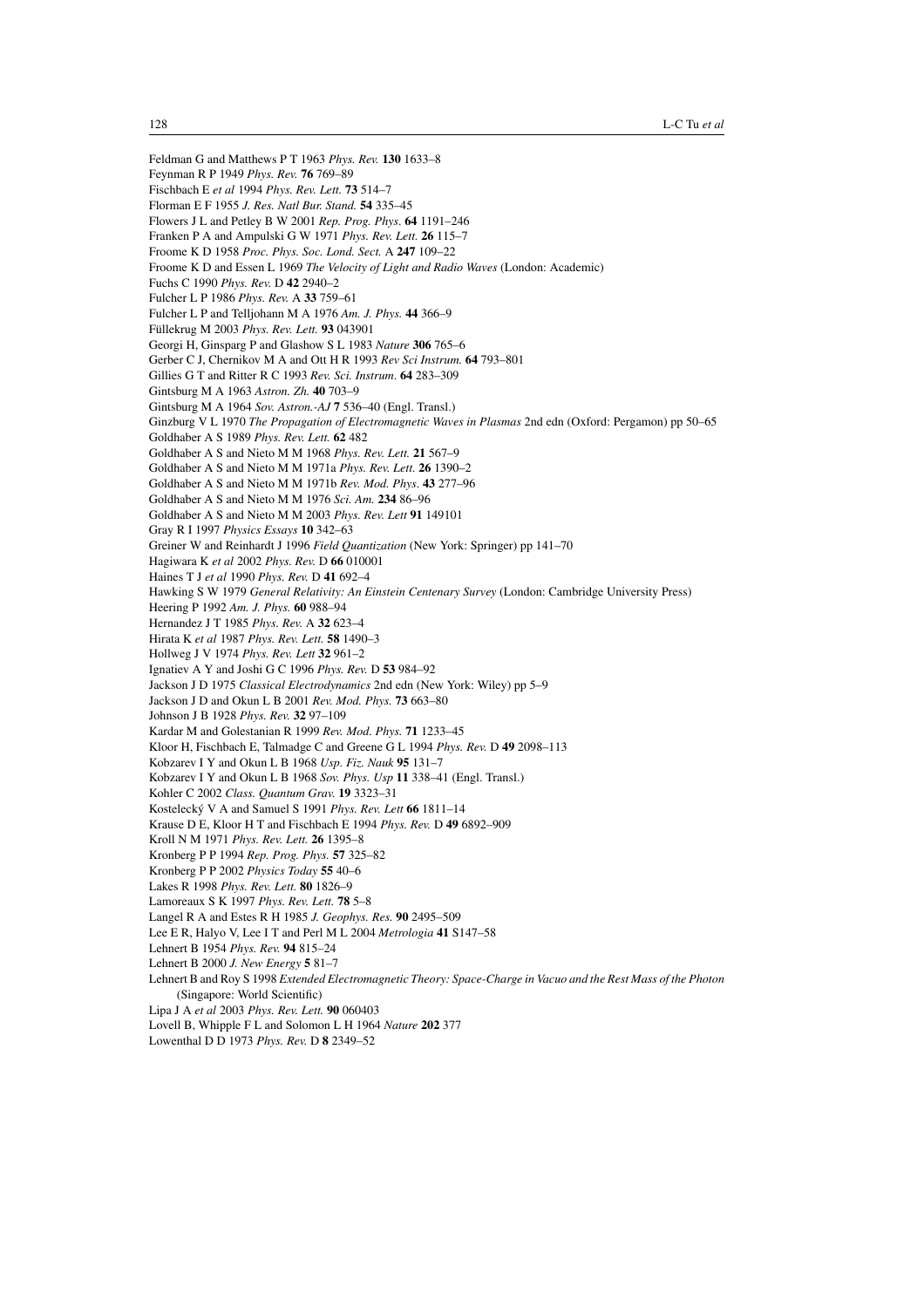Luckey D and Weil J W 1952 *Phys. Rev.* **85** 1060 Lundquist S 1949 *Phys. Rev.* **76** 1805–9 Luo J, Shao C C, Liu Z Z and Hu Z K 2000 *Phys. Lett.* A **270** 288–92 Luo J, Tu L C, Hu Z K and Luan E J 2003 *Phys. Rev. Lett.* **90** 081801 Luo J, Tu L C, Hu Z K and Luan E J 2003 *Phys. Rev. Lett.* **91** 149102 Manchester R N 1974 *Astrophys. J.* **188** 637–44 Mandelstam L I and Papalexi N D 1944 *Usp. Fiz. Nauk.* **26** 144–68 Mansouri R M and Sexl R U 1977 *Gen. Relativ. Gravit.* **8** 497–513 Masood S S 1991 *Phys. Rev.* D **44** 3943–8 Maxwell J C 1873 *A Treatise on Electricity and Magnetism* 3rd edn (New York: Dover) pp 80–6 Mendonça J T, Martins A M and Guerreiro A 2000 Phys. Rev. E 62 2989-91 Michaelson H B 1977 *J. Appl. Phys.* **48** 4729–33 Milton K A 2001 *The Casimir Effect* (Singapore: World Scientific) Mohapatra R N 1987 *Phys. Rev. Lett.* **59** 1510–12 Mostepanenko V M and Trunov N N 1997 *The Casimir Effect and its Applications* (Oxford: Clarendon) Müller H et al 2003a Phys. Rev. D 67 056006 Müller H et al 2003b Phys. Rev. Lett. 91 020401 Mulligan J F 1952 *Am. J. Phys.* **20** 165–72 Mulligan J F 1976 *Am. J. Phys.* **44** 960–9 Mulligan J F and McDonald D F 1957 *Am. J. Phys.* **25** 180–92 Nieuwenhuizen P 1973 *Phys. Rev.* D **7** 2300–8 Norman T and Setterfield B 1987 *The Atomic Constants Light and Time* (Menlo Park, CA: SRI International) Nussinov S 1987 *Phys. Rev. Lett.* **59** 2401–4 Nyqyist H 1928 *Phys. Rev.* **32** 110–13 Park D and Williams E R 1971 *Phys. Rev. Lett.* **26** 1393–4 Patel V L 1965 *Phys. Lett* **14** 105–6 Patel V L and Cahill L J 1964 *Phys. Rev. Lett.* **12** 213–14 Plimpton S J and Lawton W E 1936 *Phys. Rev.* **50** 1066–71 Primack J R and Sher M A 1980 *Nature* **288** 680–1 Proca A 1930a *Compt. Rend.* **190** 1377–9 Proca A 1930b *Compt. Rend.* **191** 26–9 Proca A 1930c *J. Phys. Radium Ser. VII* **1** 235–48 Proca A 1931 *Compt. Rend.* **193** 832–4 Proca A 1936a *Compt. Rend.* **202** 1366–8 Proca A 1936b *Compt. Rend.* **202** 1490–2 Proca A 1936c *Compt. Rend.* **203** 709–11 Proca A 1936d *J. Phys. Radium Ser. VII* **7** 347–53 Proca A 1937 *J. Phys. Radium Ser. VII* **8** 23–8 Proca A 1938 *J. Physique Ser. VII* **9** 61–6 Prokopec T, Törnkvist O and Woodard R 2002 Phys. Rev. Lett. 89 101301 Rand R J and Kulkarni S R 1989 *Astrophys. J.* **343** 760–72 Robertson H P 1949 *Rev. Mod. Phys.* **21** 378–82 Ryan J J, Accetta F and Austin R H 1985 *Phys. Rev.* D **32** 802–5 Ryutov D D 1997 *Plasma Phys. Control. Fusion* **39** A73–82 Saathoff G *et al* 2003 *Phys. Rev. Lett.* **91** 190403 Scargle J D 1969 *Astrophys. J.* **156** 401–26 Schaefer B E 1999 *Phys. Rev. Lett.* **82** 4964–6 Schrödinger E 1943a Proc. R. Ir. Acad. A 49 135-48 Schrödinger E 1943b Proc. R. Ir. Acad. A 49 43-58 Singleton D 1996 *Int. J. Theor. Phys.* **35** 2419–26 Spavieri G, Gillies G T and Rodriguez M 2004 *Metrologia* **41** S159–70 Staelin D H and Reifenstein III G C 1968 *Science* **162** 1481–3 Strocchi F 1967 *Phys. Rev.* **162** 1429–38 StueckelbergECG 1941 *Helv. Phys. Acta* **14** 51–80 StueckelbergECG 1957 *Helv. Phys. Acta* **30** 209–15 Sugiura M 1961 *Phys. Rev. Lett.* **6** 255–7 Suzuki M 1988 *Phys. Rev.* D **38** 1544–50 Taylor B N, Parker W H and Langenberg D N 1969 *Rev. Mod. Phys.* **41** 375–496